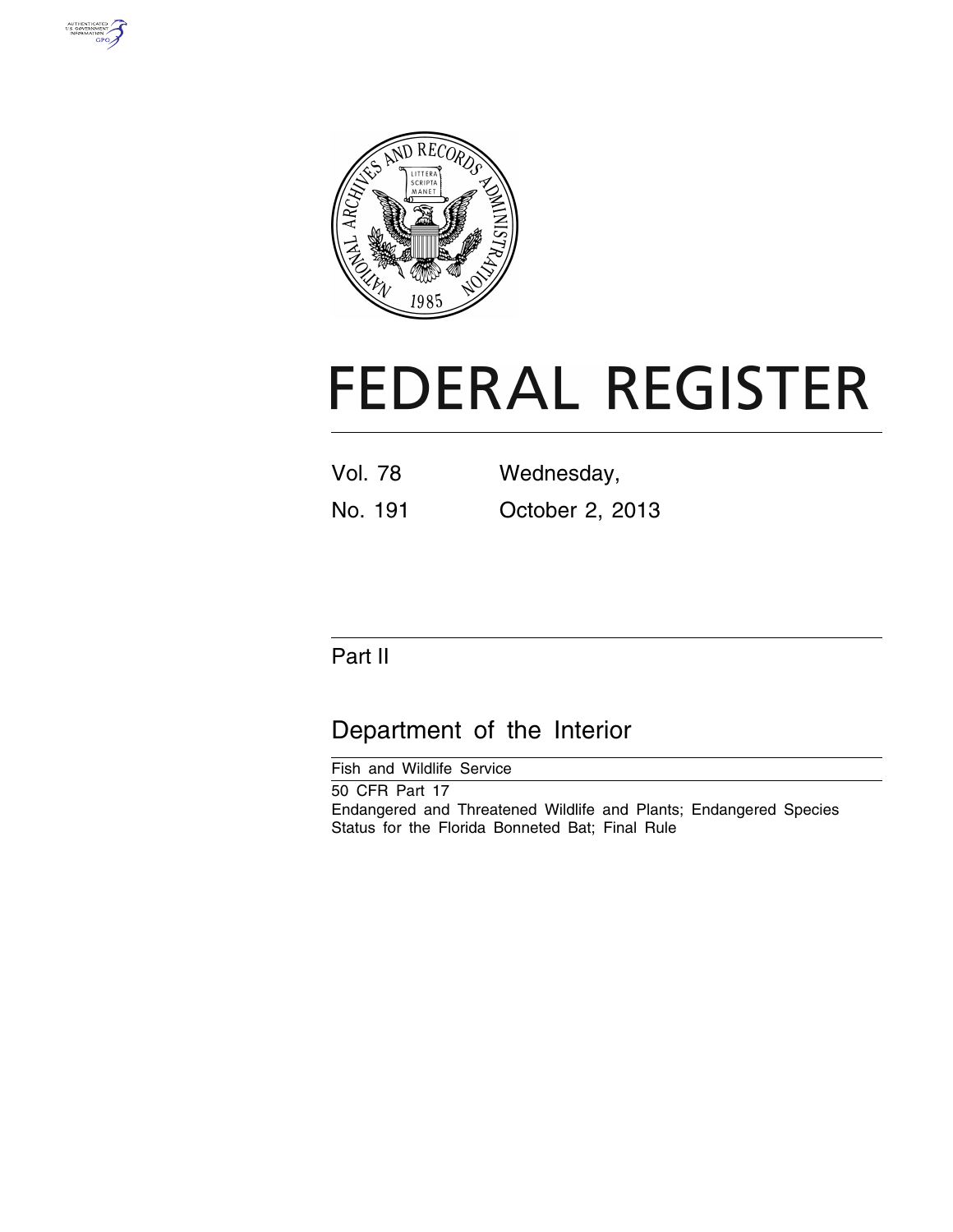# **DEPARTMENT OF THE INTERIOR**

# **Fish and Wildlife Service**

# **50 CFR Part 17**

**[Docket No. FWS–R4–ES–2012–0078; 4500030113]** 

# **RIN 1018–AY15**

# **Endangered and Threatened Wildlife and Plants; Endangered Species Status for the Florida Bonneted Bat**

**AGENCY:** Fish and Wildlife Service, **Interior** 

# **ACTION:** Final rule.

**SUMMARY:** We, the U.S. Fish and Wildlife Service, determine endangered species status under the Endangered Species Act of 1973, as amended, for the Florida bonneted bat (*Eumops floridanus*), a bat species from south Florida. This final rule adds this species to the List of Endangered and Threatened Wildlife and implements the Federal protections provided by the Act for this species.

**DATES:** This rule is effective November 1, 2013.

**ADDRESSES:** This final rule is available on the internet at *[http://](http://www.regulations.gov) [www.regulations.gov](http://www.regulations.gov)* and at the South Florida Ecological Services Field Office. Comments and materials we received, as well as supporting documentation we used in preparing this rule, are available for public inspection at *[http://](http://www.regulations.gov) [www.regulations.gov](http://www.regulations.gov)* and by appointment, during normal business hours at: U.S. Fish and Wildlife Service, South Florida Ecological Services Field Office, 1339 20th Street, Vero Beach, FL 32960–3559; telephone 772–562–3909; facsimile 772–562–4288.

**FOR FURTHER INFORMATION CONTACT:**  Larry Williams, Field Supervisor, U.S. Fish and Wildlife Service, South Florida Ecological Services Field Office (see **ADDRESSES** section). If you use a telecommunications device for the deaf (TDD), call the Federal Information Relay Service (FIRS) at 800–877–8339. **SUPPLEMENTARY INFORMATION:** 

#### **Executive Summary**

This rule lists the Florida bonneted bat as an endangered species under the Endangered Species Act of 1973 (Act), as amended. We intend to publish a separate rule proposing designation of critical habitat for the Florida bonneted bat in the near future.

*Why we need to publish a rule.* Under the Act, a species or subspecies may warrant protection through listing if it is endangered or threatened throughout all or a significant portion of its range.

Listing a species as endangered or threatened can only be completed by issuing a rule. On October 4, 2012, we published a proposed rule to list the Florida bonneted bat as an endangered species (77 FR 60750). After careful consideration of all public and peer reviewer comments we received, we are publishing this final rule to list the Florida bonneted bat as an endangered species.

*The basis for our action.* Under the Act, a species may be determined to be an endangered or threatened species based on any of five factors: (A) The present or threatened destruction, modification, or curtailment of its habitat or range; (B) overutilization for commercial, recreational, scientific, or educational purposes; (C) disease or predation; (D) the inadequacy of existing regulatory mechanisms; or (E) other natural or manmade factors affecting its continued existence. We have determined that the Florida bonneted bat is an endangered species based on three of these five factors (Factors A, D, and E). Specifically, habitat loss, degradation, and modification from human population growth and associated development and agriculture have impacted the Florida bonneted bat and are expected to further curtail its limited range (Factor A). The effects resulting from climate change, including sea-level rise and coastal squeeze, are expected to become severe in the future and result in additional habitat losses, including the loss of roost sites and foraging habitat (Factor A). The Florida bonneted bat is also facing threats from a wide array of natural and manmade factors (Factor E), including small population size, restricted range, few colonies, slow reproduction, low fecundity, and relative isolation. Existing regulatory mechanisms (Factor D) are inadequate to reduce these threats. Overall, impacts from increasing threats, operating singly or in combination, place the species at risk of extinction.

*Peer review and public comment.* We sought comments from independent specialists to ensure that our designation is based on scientifically sound data, assumptions, and analyses. We received responses from six peer reviewers. Peer reviewers generally concurred with the basis for listing the Florida bonneted bat and provided additional information, clarifications, and suggestions to improve this final listing determination. We considered all comments and information we received during the public comment period.

# **Previous Federal Actions**

The Florida bonneted bat (*Eumops floridanus*) was previously known as the Florida mastiff bat (*Eumops glaucinus floridanus*).

Federal actions for the Florida bonneted bat prior to October 4, 2012, are outlined in our proposed rule (77 FR 60750), which was published on that date. Publication of the proposed rule (77 FR 60750) opened a 60-day comment period, which closed on December 3, 2012.

Our proposed rule also included a finding that designation of critical habitat was prudent, but that critical habitat was not determinable. Under the Act, the Service has 2 years from the date of the proposed listing to designate critical habitat. Accordingly, we intend to publish a separate rule proposing designation of critical habitat for the Florida bonneted bat in the near future.

# **Background**

The Florida bonneted bat is a member of the Molossidae (free-tailed bats) family within the order Chiroptera. The species is the largest bat in Florida (Owre 1978, p. 43; Belwood 1992, p. 216; Florida Bat Conservancy [FBC] 2005, p. 1). Males and females are not significantly different in size, and there is no pattern of size-related geographic variation in this species (Timm and Genoways 2004, p. 857).

Members of the genus *Eumops* have large, rounded pinnae (ears), arising from a single point or joined medially on the forehead (Best *et al.* 1997, p. 1). The common name of ''bonneted bat'' originates from characteristic large broad ears, which project forward over the eyes (FBC 2005, p. 1). Ears are joined at the midline of the head. This feature, along with its large size, distinguishes the Florida bonneted bat from the smaller Brazilian (=Mexican) free-tailed bat (*Tadarida brasiliensis*).

Wings of the members of the genus *Eumops* are among the narrowest of all molossids (Freeman 1981, as cited in Best *et al.* 1997, p. 3) and are welladapted for rapid, prolonged flight (Vaughan 1959 as cited in Best *et al.*  1997, p. 3). This wing structure is conducive to high-speed flight in open areas (Findley *et al.* 1972 as cited in Best *et al.* 1997, p. 3).

The Florida bonneted bat's fur is short and glossy, with hairs sharply bicolored with a white base (Belwood 1992, p. 216; Timm and Genoways 2004, p. 857). Like other molossids, color is highly variable, varying from black to brown to brownish-gray or cinnamon brown with ventral pelage (fur) paler than dorsal (Owre 1978, p. 43; Belwood 1992, p. 216; Timm and Genoways 2004, p. 857).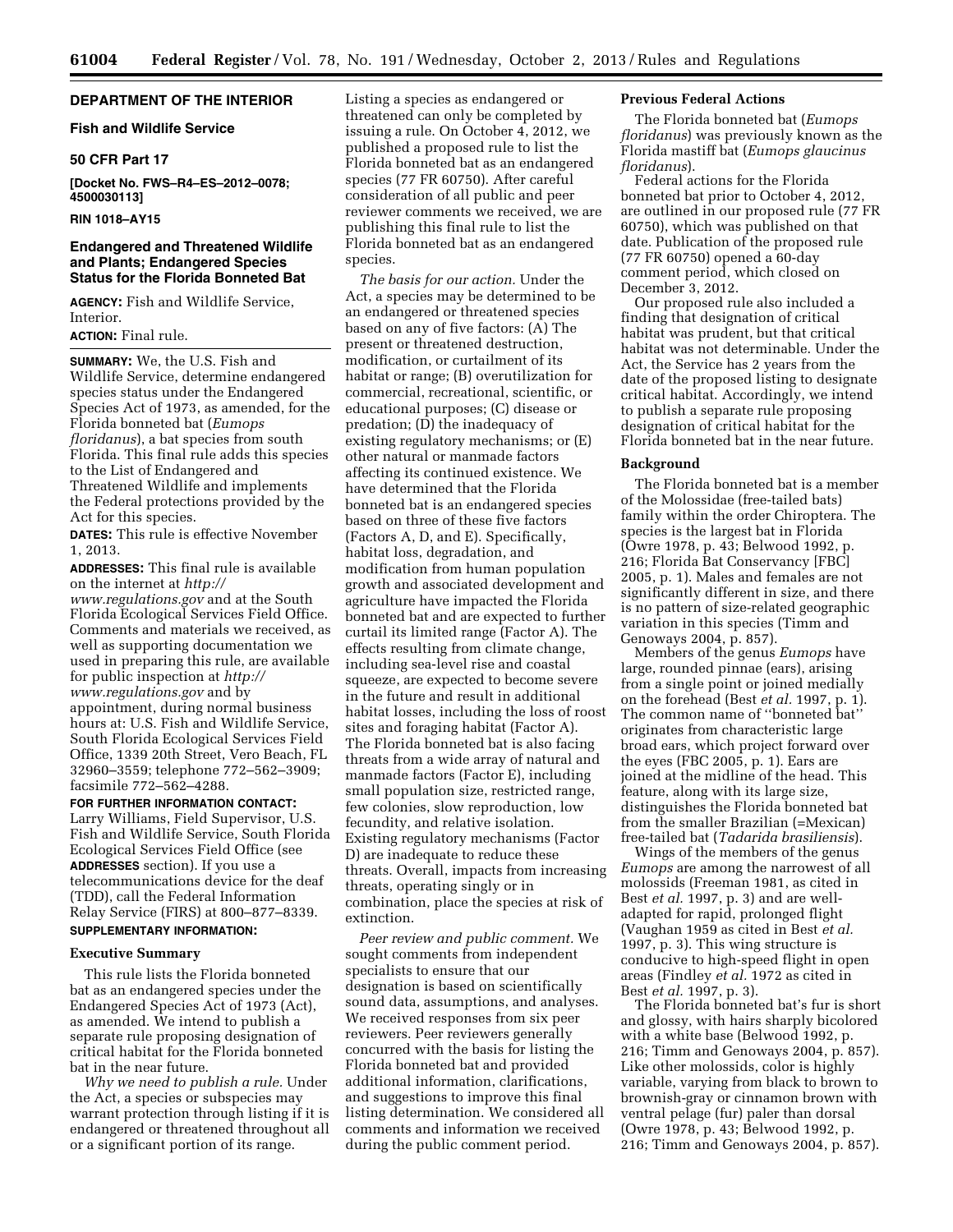Additional details about the Florida bonneted bat can be found in the proposed listing rule (77 FR 60750).

# *Taxonomy*

The Florida bonneted bat (*Eumops floridanus*) was previously known as Florida mastiff bat, Wagner's mastiff bat, and mastiff bat (*E. glaucinus floridanus*) (Owre 1978, p. 43; Belwood 1992, p. 216; Best *et al.* 1997, p. 1). While earlier literature found the Florida bonneted bat distinct at the subspecies level, the most current scientific information confirms that *E. floridanus* is a full species, and this taxonomic change has been accepted by the scientific community (Timm and Genoways 2004, pp. 852, 856, 861; McDonough *et al.*  2008, pp. 1306–1315; R. Timm, pers. comm. 2008, 2009; *in litt.* 2012; Baker *et al.* 2009, pp. 9–10). The International Union for Conservation of Nature and Natural Resources (Timm and Arroyo-Cabrales 2008, p. 1) and the Florida Natural Areas Inventory (FNAI) (FNAI 2013, p. 25) use the name *E. floridanus.*  The Florida Fish and Wildlife Conservation Commission (FWC) (FWC 2011a, pp. 1–11; 2013, pp. 1–43) also recognizes the species as *E. floridanus,*  but their current endangered and threatened list uses both names, Florida bonneted (mastiff) bat, *Eumops (=glaucinus) floridanus* (see also *Factor D* below).

Additional details about the Florida bonneted bat's taxonomy are provided in the proposed listing rule (77 FR 60750).

#### *Life History*

Relatively little is known about the Florida bonneted bat's life history. Lifespan is not known. Based upon the work of Wilkinson and South (2002, pp. 124–131), Gore *et al.* (2010, p. 1) inferred a lifespan of 10 to 20 years for the Florida bonneted bat, with an average generation time of 5 to 10 years.

The Florida bonneted bat has a fairly extensive breeding season during summer months (Timm and Genoways 2004, p. 859). The maternity season for most bat species in Florida occurs from mid-April through mid-August (Marks and Marks 2008a, p. 8). During the early portion of this period, females give birth and leave young in the roost while they make multiple foraging excursions to support lactation (Marks and Marks 2008a, pp. 8–9). During the latter portion of the season, young and females forage together until the young become sufficiently skilled to forage and survive on their own (Marks and Marks 2008a, p. 9). The Florida bonneted bat is a subtropical species, and pregnant females have been found in June

through September (FBC 2005, p. 1; Marks and Marks 2008a, p. 9). Examination of limited data suggests that this species may be polyestrous (having more than one period of estrous in a year), with a second birthing season possibly in January and February (Timm and Genoways 2004, p. 859; FBC 2005, p. 1).

Information on reproduction and demography is sparse. The Florida bonneted bat has low fecundity; litter size is one (FBC 2005, p. 1; Timm and Arroyo-Cabrales 2008, p. 1). The colony studied by Belwood (1981, p. 412) consisted of eight adults and included five post-lactating females, one pregnant female with a single fetus, and one male with enlarged testicles; the other female escaped before examination. The pregnant female captured was the first record of a gestating Florida bonneted bat in September (Belwood 1981, p. 412). However, Belwood (1981, p. 412) noted that this finding is consistent with the reproductive chronology of bonneted bats in Cuba, which are polyestrous. Robson *et al.* (1989, p. 81) found an injured pregnant female in Coral Gables in late August 1988, which aborted its fetus in early September 1988. A landowner with an active colony in North Fort Myers reported that she has seen young bats appear in spring and summer, generally with only one or two births within the colony per year (S. Trokey, pers. comm. 2006a). However, four young were noted in 2004 (S. Trokey, pers. comm. 2006a). The capture of a juvenile male in a mist net at Picayune Strand State Forest (PSSF) on December 17, 2009, suggested that there was breeding in the area (Smith 2010, p. 1–2).

Based upon limited information, the species roosts singly or in colonies consisting of a male and several females (Belwood 1992, p. 221). G.T. Hubbell believed that individuals in Miami roosted singly (Belwood 1992, p. 221). However, Belwood (1981, p. 412) suggested that a colony, consisting of seven females and one male using a longleaf pine cavity as a roost site in Punta Gorda, was a harem group, based on its sex ratio. Belwood (1981, p. 412; 1992, p. 221) suggested that this behavior has been recorded in a few bat species and such social groupings may be facilitated by roosting in tree cavities, which can be defended from other males (Morrison 1979, pp. 11–15).

Information on roosting habits from artificial structures is also limited. The Florida bonneted bat colony using bat houses on private property in Lee County consisted of 8 to 25 individuals, including one albino (S. Trokey, pers. comm. 2006a, 2006b, 2008a, 2008b,

2012a, 2013). After prolonged cold temperatures killed and displaced several bats in early 2010, a total of 10 individuals remained by April 2010, with seven occupying one house and three occupying another (S. Trokey, pers. comm. 2010a, 2010b, 2010c). As of March 2013, there are 20 bats using two houses at this location (S. Trokey, pers. comm. 2013). Sex ratio is not known. Some movement between the houses has been observed; the albino individual has been observed to be in one house one day and the other house the next (S. Trokey, pers. comm. 2006a).

At the Fred C. Babcock/Cecil M. Webb Wildlife Management Area (Babcock-Webb WMA), 39 to 43 individuals have been found to use 3 to 5 separate roosts (all bat houses) during periodic simultaneous counts conducted on 4 occasions over the past year (FWC, *in litt.* 2012; Marks and Marks 2012, pp. 8, 12, A61; J. Myers, pers. comm. 2012a, 2012b, 2013). Simultaneous counts taken at emergence on April 2, 2013, at 4 roosts sites, documented 39 individuals with the number at each roost as follows: 37, 1, 1, and 0 (J. Myers, pers. comm. 2013). Periodic simultaneous counts taken at roosts over the course of a year suggest that use fluctuates among five roost sites (FWC, *in litt.* 2012; J. Myers, pers. comm. 2013). Apparent 'non-use' of a previous roost during monitoring may not be indicative of permanent abandonment (J. Myers, pers. comm. 2013). It is not known if there is movement between houses or among roost locations or between artificial and unknown natural roosts within Babcock-Webb WMA.

Understanding of roosting behavior and site selection is limited. However, there is a high probability that individuals tend towards high roost site fidelity (H. Ober, *in litt.* 2012). Lewis (1995, pp. 481–496) found that bats that roost in buildings tend to be more sitefaithful than those that roost in trees. Among bats that roost in trees, those that use cavities in large trees tend to be more site-faithful than those that use smaller trees (Brigham 1991; Fenton and Rautenbach 1986; Fenton *et al.* 1993 as cited in Lewis 1995, p. 487; H. Ober, *in litt.* 2012). Given its size, the Florida bonneted bat is likely to select large trees (H. Ober, *in litt.* 2012). The large accumulation of guano (excrement) 1 meter (m) (3.3 feet (ft)) deep in one known natural roost felled in 1979 (see Belwood 1981, p. 412) suggests high roost fidelity, especially considering the small number of individuals per colony (H. Ober, *in litt.* 2012).

The Florida bonneted bat is active year-round and does not have periods of hibernation or torpor. The species is not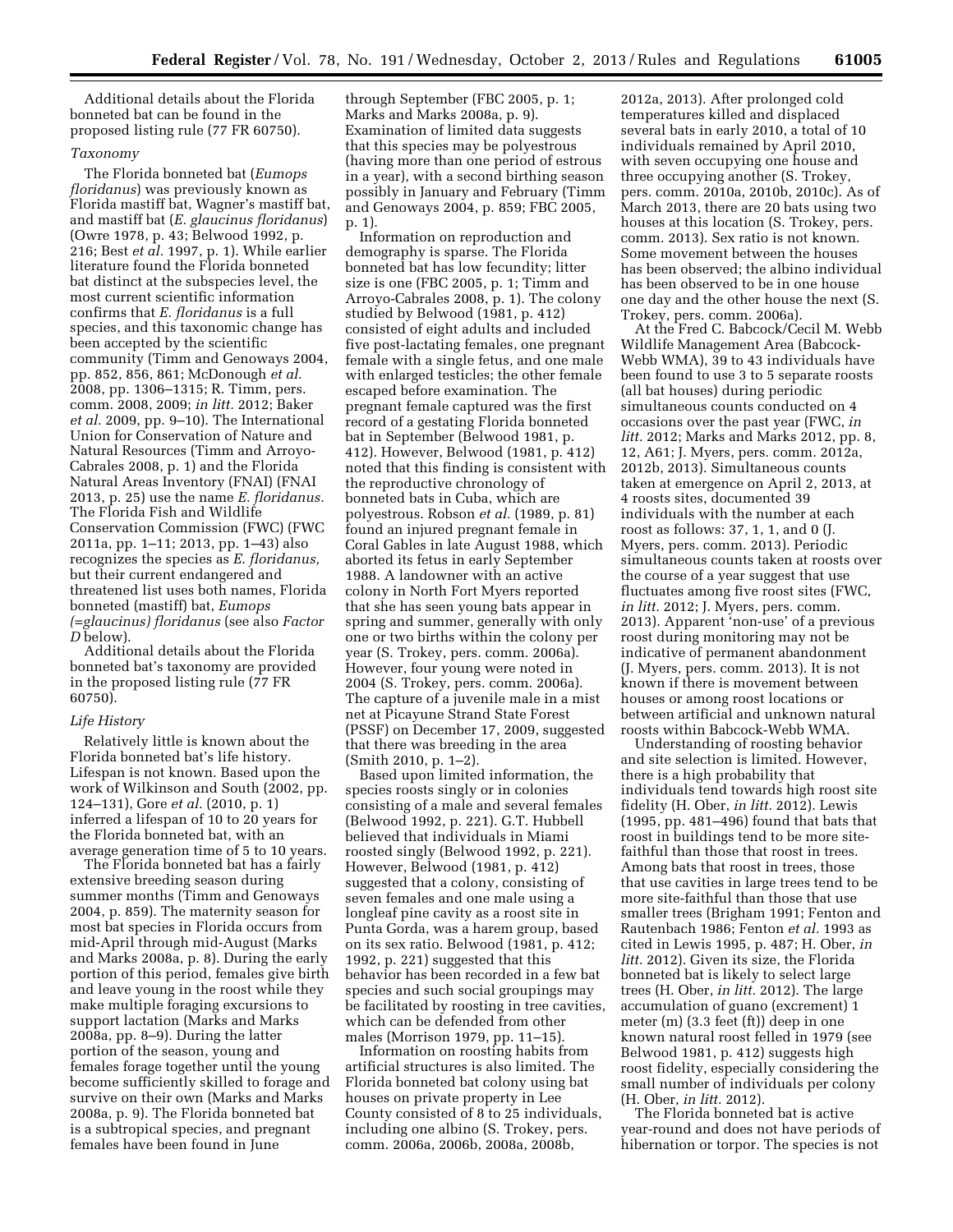migratory, but there might be seasonal shifts in roosting sites (Timm and Genoways 2004, p. 860). Belwood (1992, pp. 216–217) reported that, prior to 1967, G.T. Hubbell routinely obtained several individuals per year collected during the winter from people's houses.

Precise foraging and roosting habits and long-term requirements are unknown (Belwood 1992, p. 219). Active year-round, the species is likely dependent upon a constant and sufficient food supply, consisting of insects, to maintain its generally high metabolism. The available information indicates Florida bonneted bats feed on flying insects of the following orders: Coleoptera (beetles), Diptera (flies), Hemiptera (true bugs), and Lepidoptera (moths) (Belwood 1981, p. 412; Belwood 1992, p. 220; FBC 2005, p. 1; Marks 2013, pp. 1–2). An analysis of bat guano (droppings) from the colony using the pine flatwoods in Punta Gorda indicated that the sample (by volume) contained coleopterans (55 percent), dipterans (15 percent), and hemipterans (10 percent) (Belwood 1981, p. 412; Belwood 1992, p. 220). More recent analyses of bat guano collected from occupied bat houses at Babcock-Webb WMA indicated that the samples contained high percentages of Lepidoptera and Coleoptera (Marks 2013, pp. 1–2). In one analysis of 50 fecal pellets (from approximately 35 individuals taken April 2013), samples (by volume) contained about 49 percent Lepidoptera, 35 percent Coleoptera, and 17 percent unknown (Marks 2013, p. 1). Analyses of samples taken in May 2011 (n=6) and June 2011 (n=6) at the same location also indicated that high percentages of Lepidoperta (74 percent, 49 percent) and Coleoptera (26 percent, 35 percent) were consumed (Marks 2013, pp. 1–2). Florida bonneted bats were found to feed on large insects at this location; however, specific prey could not be determined because the bats apparently culled parts of the insects such as heads, legs, antennae, elytra, and wings (Marks 2013, pp. 1–2).

Researchers are planning to conduct analyses of guano to determine dietary preferences and seasonal changes (Ridgley 2012, pp. 1–4; C. Marks, FBC, pers. comm. 2012a; S. Snow, Everglades National Park (ENP), pers. comm. 2012a; Marks 2013, p. 2). This species may prey upon larger insects, which may be less abundant than smaller prey items (S. Snow, pers. comm. 2012a). Since the species can take flight from the ground like other *Eumops* species, the Florida bonneted bat may also prey upon ground insect species (Ridgley 2012, pp. 1–2). Based upon recent analyses, Marks (2013, p. 2) recommended that natural

habitats conducive to insect diversity be protected and that any pesticides be used with caution.

Molossids, in general, seem adapted to fast flight in open areas (Vaughan 1966, p. 249). Various morphological characteristics (e.g., narrow wings, high wing-aspect ratios (ratio of wing length to its breadth)) make *Eumops* species well-adapted for efficient, rapid, and prolonged flight in open areas (Findley *et al.* 1972, pp. 429–444; Freeman 1981, pp. 96–97; Norberg and Rayner 1987, pp. 399–400; Vaughan 1959 as cited in Best *et al.* 1997, p. 3). Barbour and Davis (1969, p. 234) noted that the species flies faster than smaller bats, but cannot maneuver as well in small spaces. Belwood (1992, p. 221) stated that *Eumops glaucinus* is ''capable of long, straight, and sustained flight,'' which should allow individuals to travel large distances. Norberg and Rayner (1987, p. 399) attributed long distance flights of Brazilian free-tailed bats to their high wing-aspect ratios, with that species capable of traveling 65 kilometers (km) (40 miles (mi)) from its roosting site to its foraging areas (Barbour and Davis 1969, p. 203). In one study that used radiotelemetry tracking in Arizona, Tibbitts *et al.* (2002, p. 11) found Underwood's mastiff bat (*Eumops underwoodi*) ranged up to 24 km (15 mi) or more during foraging bouts from its roost site. Tracked individuals (n=3) were found to commonly cover large areas in a single evening (Tibbitts *et al.*  2002, pp. 1–12). The largest single-night home range was 284.6 km2 (109.9 mi2), and all three bats commonly ranged over 100 km2 (38.6 mi2) on a typical night (Tibbitts *et al.* 2002, p. 12). Most bats on most nights traveled 20–30 km (12.4–18.6 mi) and often more in the range of 50–100 km (31.1–62.1 mi) as a minimum estimate (Tibbitts *et al.* 2002, p. 12).

Foraging and dispersal distances and home range sizes for the Florida bonneted bat are not known and have not been studied in detail (K. Gillies, *in litt.* 2012; G. Marks, pers. comm. 2012; H. Ober, *in litt.* 2012). Like other molossids, the species' morphological characteristics make it capable of dispersing large distances and generally adapted for low cost, swift, long distance travel from roost site to foraging areas (Norberg and Rayner 1987, pp. 399–400; K. Gillies, *in litt.*  2012; H. Ober, *in litt.* 2012). Given this, it seems likely that foraging areas may be located fairly long distances from roost sites (H. Ober, *in litt.* 2012). However, despite its capabilities, the species likely does not travel farther than necessary to acquire food needed

for survival (G. Marks, pers. comm. 2012a).

Bonneted bats are ''fast hawking'' bats that rely on speed and agility to catch target insects in the absence of background clutter, such as dense vegetation (Simmons *et al.* 1979, pp. 16–21; Belwood 1992, p. 221; Best *et al.*  1997, p. 5). Foraging in open spaces, these bats use echolocation to detect prey at relatively long range, roughly 3 to 5 m (10 to 16 ft) (Belwood 1992, p. 221). Based upon information from G.T. Hubbell, Belwood (1992, p. 221) indicated that individuals leave roosts to forage after dark, seldom occur below 10 m (33 ft) in the air, and produce loud, audible calls when flying; calls are easily recognized by some humans (Belwood 1992, p. 221; Best *et al.* 1997, p. 5; Marks and Marks 2008a, p. 5). On the evening of April 19, 2012, Florida bonneted bats using bat houses at Babcock-Webb WMA emerged to forage at dusk; emergence began roughly 26 minutes after sunset and continued for approximately 20 minutes (P. Halupa, pers. obs. 2012; J. Myers, pers. comm. 2012c).

#### *Habitat*

Relatively little is known of the ecology of the Florida bonneted bat, and long-term habitat requirements are poorly understood (Robson 1989, p. 2; Robson *et al.* 1989, p. 81; Belwood 1992, p. 219; Timm and Genoways 2004, p. 859). Habitat for the Florida bonneted bat mainly consists of foraging areas and roosting sites, including artificial structures. At present, no active, natural roost sites are known, and only limited information on historical sites is available.

Recent information on habitat has been obtained largely through acoustical surveys, designed to detect and record bat echolocation calls (Marks and Marks 2008a, p. 5). Acoustical methods have generally been selected over mist netting as the primary survey methodology because this species flies and primarily forages at heights of 9 m (30 ft) or more (Marks and Marks 2008a, p. 3). The Florida bonneted bat has a unique and easily identifiable call. While most North American bats vocalize echolocation calls in the ultrasonic range that are inaudible to humans, the Florida bonneted bat echolocates at the higher end of the audible range, which can be heard by some humans as high–pitched calls (Marks and Marks 2008a, p. 5). Most surveys conducted using acoustical equipment can detect echolocation calls within a range of 30 m (100 ft); call sequences are analyzed using software that compares calls to a library of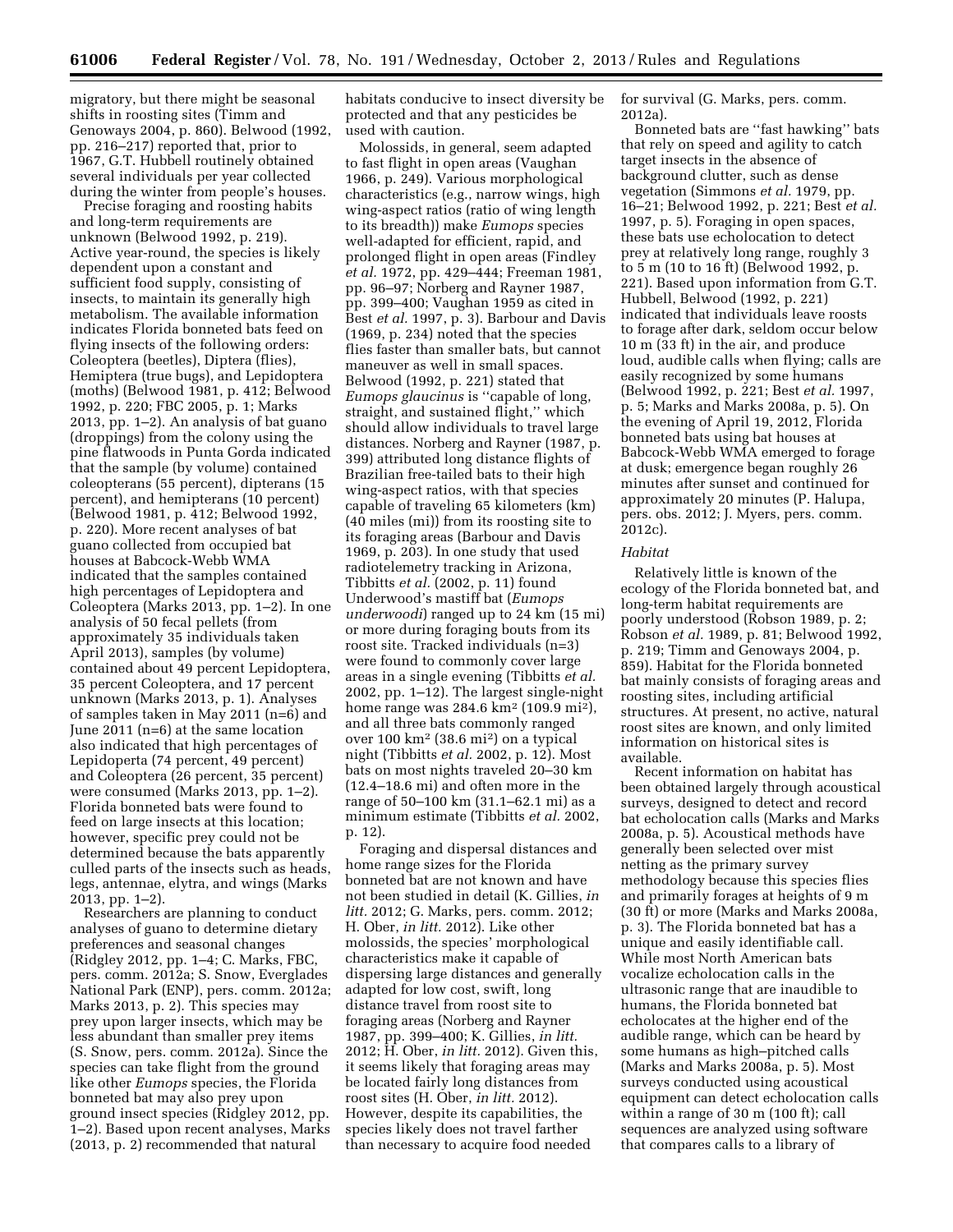signature calls (Marks and Marks 2008a, p. 5). Florida bonneted bat calls are relatively easy to identify because calls are issued at frequencies well below that of other Florida bat species (Marks and Marks 2008a, p. 5). However, most surveys conducted for the species to date have been somewhat limited in scope, with various methods used. Since bat activity can vary greatly at a single location both within and between nights (Hayes 1997, pp. 514–524; 2000, pp. 225–236), a lack of calls during a short listening period may not be indicative of lack of use within an area (H. Ober, *in litt.* 2012).

In general, open, fresh water and wetlands provide prime foraging areas for bats (Marks and Marks 2008c, p. 4). Bats will forage over ponds, streams, and wetlands and will drink when flying over open water (Marks and Marks 2008c, p. 4). During dry seasons, bats become more dependent on remaining ponds, streams, and wetland areas for foraging purposes (Marks and Marks 2008c, p. 4). The presence of roosting habitat is critical for day roosts, protection from predators, and the rearing of young (Marks and Marks 2008c, p. 4). For most bats, the availability of suitable roosts is an important, limiting factor (Humphrey 1975, pp. 341–343). Bats in south Florida roost primarily in trees and manmade structures (Marks and Marks 2008a, p. 8). Protective tree cover around bat roosts may be important for predator avoidance and allowing earlier emergence from the roost, thereby allowing bats to take advantage of the peak in insect activity at dusk and extend foraging time (Duverge *et al.*  2000, p. 39).

Available information on roosting sites for the Florida bonneted bat is extremely limited. Roosting and foraging areas appear varied, with the species occurring in forested, suburban, and urban areas (Timm and Arroyo-Cabrales 2008, p. 1). Data from acoustical surveys and other methods

suggest that the species uses a wide variety of habitats (R. Arwood, Inside-Out Photography, Inc., pers. comm. 2008a, 2008b, 2012a, 2013a–d; Marks and Marks 2008a, pp. 13–14; 2008b, pp. 2–5; 2008c, pp. 1–28; 2012, pp. 1–22; Smith 2010, pp. 1–4; S. Snow, pers. comm. 2011a, 2011b, 2012b–h; *in litt.*  2012; M. Owen, pers. comm. 2012a, 2012b; R. Rau, pers. comm. 2012; Maehr 2013, pp. 1–13; S. Maehr, pers. comm. 2013a, 2013b; K. Relish, pers. comm. 2013; F. Ridgley, pers. comm. 2013a–c; B. Scofield, pers. comm. 2013a–f; K. Smith, pers. comm. 2013).

Attempts to locate natural roost sites (e.g., large cavity trees) in February 2013 using scent-detection dogs were inconclusive. No active natural roosts for Florida bonneted bats have been identified or confirmed to date. At this time, all known active roost sites are artificial structures (i.e., bat houses) (see *Use of Artificial Structures (Bat Houses)*  below).

# *Use of Forests and Other Natural Areas*

Bonneted bats are closely associated with forested areas because of their treeroosting habits (Robson 1989, p. 2; Belwood 1992, p. 220; Eger 1999, p. 132), but specific information is limited. Belwood (1981, p. 412) found a small colony of Florida bonneted bats (seven females and one male, all adults) roosting in a longleaf pine (*Pinus palustris*) in a pine flatwoods community near Punta Gorda in 1979. The bats were roosting in a cavity 4.6 m (15.1 ft) high, which had been excavated by a red-cockaded woodpecker (*Picoides borealis*) and later enlarged by a pileated woodpecker (*Dryocopus pileatus*) (Belwood 1981, p. 412). Belwood (1981, p. 412) suggested that the bats were permanent residents of the tree due to the considerable accumulation of guano, approximately 1 m (3.3 ft) in depth. Eger (1999, p. 132) noted that in forested areas, old, mature trees are essential roosting sites for this species. The species also uses foliage of palm trees.

Based upon information from G.T. Hubbell, specimens have been found in shafts of royal palms (*Roystonea regia*) (Belwood 1992, p. 219).

Similar roosting habitats have been reported for *E. g. glaucinus* in Cuba. Nine of 19 known *E. g. glaucinus* roost sites were located in tree cavities, including woodpecker holes and cavities in royal palms, ''degame'' trees (*Callycophyllum candidissimum*), and mastic trees (*Bursera simaruba*) (Silva-Taboada 1979 as cited in Robson 1989, p. 2 and Belwood 1992, p. 219). Another individual was found roosting in the foliage of the palm *Copernicia vespertilionum* (Silva-Taboada 1979 as cited in Belwood 1992, p. 219). Belwood (1992, pp. 219–220) noted that the majority of the approximately 80 specimens of *E. glaucinus* from Venezuela housed in the U.S. National Museum were collected from tree cavities in heavily forested areas.

More recent acoustical data and other information indicate that the Florida bonneted bat uses forests and a variety of other natural areas. Echolocation calls have been recorded in a wide array of habitat types: Pine flatwoods, pine rocklands, cypress, hardwood hammocks, mangroves, wetlands, rivers, lakes, ponds, canals, and so forth (see Table 1). Table 1 lists locations and habitat types where Florida bonneted bats were recorded or observed (2003 to present) (R. Arwood, pers. comm. 2008a, 2008b, 2012a, 2013a–d; Marks and Marks 2008a, pp. 13–14; 2008b, pp. 2–5; 2008c, pp. 1–28; 2012, pp. 1–22; Smith 2010, pp. 1–4; S. Snow, pers. comm. 2011a, 2011b, 2012b–h; *in litt.*  2012; M. Owen, pers. comm. 2012a, 2012b; R. Rau, pers. comm. 2012; Maehr 2013, pp. 1–13; S. Maehr, pers. comm. 2013a, 2013b; K. Relish, pers. comm. 2013; F. Ridgley, pers. comm. 2013a–c; B. Scofield, pers. comm. 2013a–f; K. Smith, pers. comm. 2013). Additional details on key sites are provided below Table 1.

# TABLE 1—LOCATIONS AND HABITAT TYPES RECORDED OR OBSERVED FOR FLORIDA BONNETED BATS

[2003–2013]

| Site                                                                                                                               | Ownership | County     | Management                             | Habitat type                                                             |
|------------------------------------------------------------------------------------------------------------------------------------|-----------|------------|----------------------------------------|--------------------------------------------------------------------------|
| Everglades National Park (ENP) (coastal) (2<br>backcountry sites along Wilderness Wa-<br>terway [Darwin's Place, Watson's Place]). | public    | Monroe     | <b>National Park Service</b><br>(NPS). | earth midden hammocks, mangroves.                                        |
| ENP (mainland) (junction of Main Park Road<br>and Long Pine Key).                                                                  | public    | Miami-Dade | NPS                                    | pine rocklands, wet prairie, tropical hard-<br>woods.                    |
| L-31N canal, proposed transmission line<br>corridor, eastern boundary ENP.                                                         | public    | Miami-Dade | NPS and SFWMD                          | canal, mixed.                                                            |
|                                                                                                                                    | private   | Miami-Dade | None                                   | residential, urban.                                                      |
| Fairchild Tropical Botanic Garden (FTBG)                                                                                           | private   | Miami-Dade | FTBG                                   | pine rockland, hardwood hammock, water,<br>tropical garden, residential. |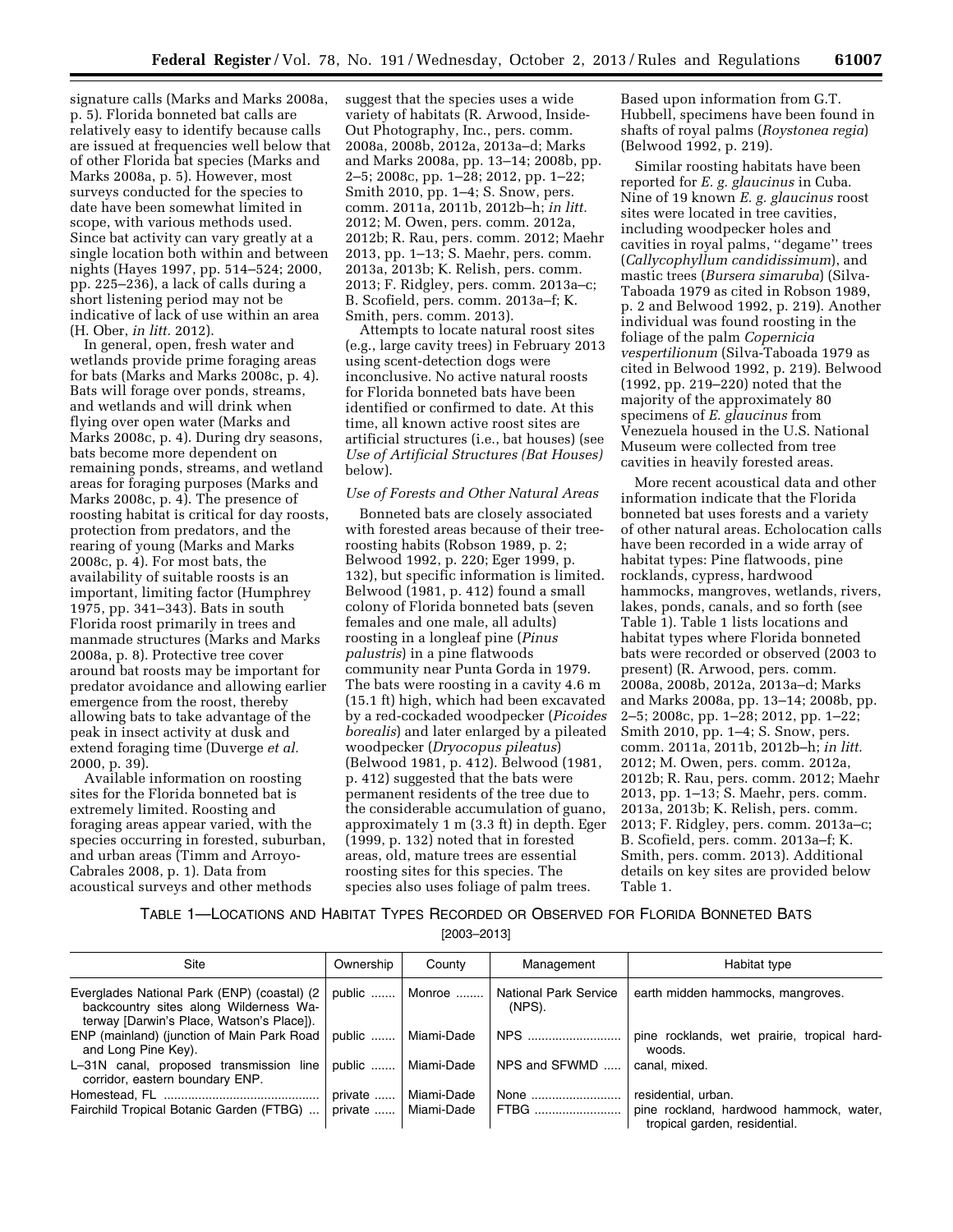# TABLE 1—LOCATIONS AND HABITAT TYPES RECORDED OR OBSERVED FOR FLORIDA BONNETED BATS—Continued [2003–2013]

| Site                                                                | Ownership                              | County                                      | Management                                                              | Habitat type                                                                                                                                                                                                       |  |  |
|---------------------------------------------------------------------|----------------------------------------|---------------------------------------------|-------------------------------------------------------------------------|--------------------------------------------------------------------------------------------------------------------------------------------------------------------------------------------------------------------|--|--|
|                                                                     | public                                 | Miami-Dade                                  | Miami-Dade County                                                       | pine rocklands, disturbed nonnative areas,<br>developed park lands, groves, artificial<br>freshwater lakes.                                                                                                        |  |  |
| Larry and Penny Thompson Park                                       | public                                 | Miami-Dade                                  | Miami-Dade County                                                       | pine rocklands, developed park lands,<br>groves, artificial freshwater lake.                                                                                                                                       |  |  |
| Coral Gables (2 sites, including Granada<br>Golf Course).           | public<br>private                      | Miami-Dade<br>Miami-Dade                    | Miami-Dade County<br>None                                               | pine rocklands, remnant transition glade.<br>residential, urban.                                                                                                                                                   |  |  |
| Florida Panther NWR (multiple sites)                                | public<br>private<br>private<br>public | Miami-Dade<br>Collier<br>Collier<br>Collier | Miami-Dade County<br>None<br>None<br>U.S. Fish and Wildlife<br>Service. | residential, urban.<br>residential, urban.<br>residential, urban.<br>pine flatwoods, wet prairie, lakes, artificial<br>and ephemeral ponds bordered by royal<br>palm hammock, cypress, pond apple, oak<br>hammock. |  |  |
| Fakahatchee Strand Preserve State Park<br>(FSPSP) (multiple sites). | public                                 | Collier                                     | Florida Department of<br><b>Environmental Pro-</b><br>tection (FDEP).   | lake, canal near hardwood hammock, pine<br>flatwoods, strand swamp, royal palms.                                                                                                                                   |  |  |
| Picayune Strand State Forest (PSSF) (mul-<br>tiple sites).          | public                                 | Collier                                     | FFS                                                                     | canal, wet prairie, pine flatwoods, cypress,<br>hardwood hammock, exotics.                                                                                                                                         |  |  |
| Big Cypress National Preserve (BCNP)<br>(multiple sites).           | public                                 | Collier                                     | NPS                                                                     | pine flatwoods, palmetto, cypress, mixed<br>and hardwood hammocks, mangroves,<br>mixed shrubs, wet prairies, river, lake,<br>campground.                                                                           |  |  |
| North Fort Myers (2 sites, including bat<br>houses).                | private                                | Lee                                         | None; private land-<br>owner.                                           | residential, rural, urban; bat houses.                                                                                                                                                                             |  |  |
| Babcock-Webb Wildlife Management Area<br>(WMA) (multiple sites).    | public                                 | Charlotte                                   | Florida Fish and Wild-<br>life Conservation<br>Commission (FWC).        | pinelands (and near red-cockaded wood-<br>pecker clusters); bat houses.                                                                                                                                            |  |  |
| <b>Babcock</b><br>Ranch<br>Preserve<br>(Telegraph<br>Swamp).        | public, pri-<br>vate.                  | Charlotte                                   | Private entities, FWC,<br>FFS, and Lee<br>County.                       | swamp.                                                                                                                                                                                                             |  |  |
| Avon Park Air Force Range (APAFR)                                   | public<br>public                       | Polk<br>Polk                                | SWFWMD and FWC<br>Air Force                                             | oxbow along Kissimmee River.<br>scrubby flatwoods, next to open water lake/<br>pond; wetland in scrub habitat.                                                                                                     |  |  |
| Kissimmee River Public Use Area (Platt's<br>Bluff).                 | public                                 | Okeecho-bee                                 | SWFWMD and FWC                                                          | boat ramp along Kissimmee River.                                                                                                                                                                                   |  |  |

In 2006, the species was found at Babcock-Webb WMA in the general vicinity of the colony found by Belwood (1981, p. 412); this was the first documentation of the Florida bonneted bat at this location since 1979 (Marks and Marks 2008a, pp. 6, 11, 13). Major habitat types at Babcock-Webb WMA include dry prairie, freshwater marsh, wet prairie, and pine flatwoods; all calls were recorded in pinelands (Marks and Marks 2008a, pp. A7, B38–B39; 2012, pp. 8, A61, B43). The species was also recorded at an adjacent property, Babcock Ranch Preserve, in 2007; calls were recorded at Telegraph Swamp, but not in the pinelands surveyed (Marks and Marks 2008a, pp. A9, B55–B57).

The species has been found within the Fakahatchee Strand Preserve State Park (FSPSP), using this area throughout the year (D. Giardina, Florida Department of Environmental Protection (FDEP), pers. comm. 2006; C. Marks, pers. comm. 2006a, 2006b; M. Owen, FSPSP, pers. comm. 2012a, 2012b). In 2006, this species was found at a small

lake and at a canal adjacent to tropical hardwood hammocks (Ballard Pond and Prairie Canal Bridge) in the FSPSP (Marks and Marks 2008a, pp. 11, A7– A9, B50–B51). Available data and observations indicate that the species was regularly heard at FSPSP from 2000 through 2012 at various locations, primarily in the main strand swamp and near royal palms (M. Owen, pers. comm. 2012a, 2012b; R. Rau, pers. comm. 2012). In November 2007, the species was observed along U.S. 41 at Collier-Seminole State Park in Collier County (S. Braem, FDEP, pers. comm. 2012). The FDEP also suggests that the species may occur at Charlotte Harbor Preserve State Park in Charlotte County and Delnor-Wiggins Pass State Park in Collier County (P. Small, FDEP, pers. comm. 2012).

The Florida bonneted bat has been found in various habitats within Big Cypress National Preserve (BCNP). During surveys conducted in a variety of habitats in 2006–2007, the majority consisting of cypress swamps and

wetlands, only one Florida bonneted bat call sequence was recorded in BCNP in 16 nights of effort (stationary and roving surveys) (Marks and Marks 2008a, pp. 11, A12–A14). The call sequence was recorded at Deep Lake along the western edge of BCNP and the eastern side of the FSPSP; the lake was surrounded by cypress and hardwood hammocks similar to the habitat around Ballard Pond in the FSPSP (see above) (R. Arwood, pers. comm. 2008b). The species was recorded again in February 2012 at another location (Cal Stone's camp) in an area of pine and palmetto with cypress domes in the surrounding area (R. Arwood, pers. comm. 2012a; Marks and Marks 2012, p. 13). Data derived from recordings taken in 2003 and 2007 by a contractor and provided to the Service (S. Snow, pers. comm. 2012g) and available land use covers derived from a geographic information system also suggest that the species uses a wide array of habitats within BCNP. Additional call data obtained in late 2012 and early 2013 also suggest the use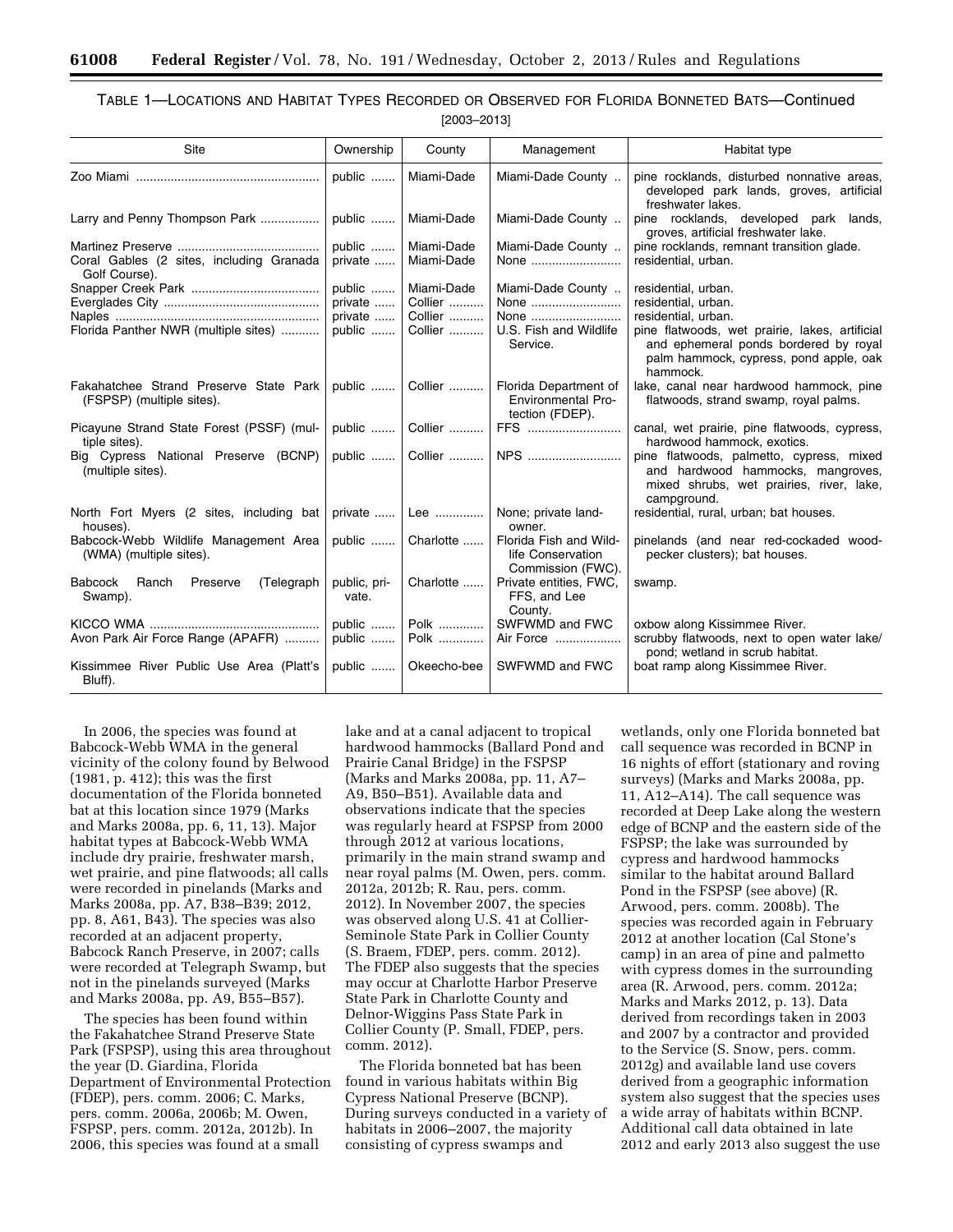of various habitat types, including forested areas, wetlands, and open water in BCNP (R. Arwood, pers. comm. 2013a–d).

Recent results from a study at Florida Panther NWR conducted in 2013 also show the species' use of forested areas, open water, and wetlands (Maehr 2013, pp. 1–13). Of the 13 locations examined, the highest detection of Florida bonneted bat calls occurred in areas with the largest amount of open water (Maehr 2013, p. 8). The area with the highest detection was an open water pond, surrounded primarily by pine flatwoods and oak hammock (S. Maehr, pers. comm. 2013a–c). That area has been regularly burned and contains a large amount of old snags that have been hollowed by woodpeckers (C. Maehr, pers. comm. 2013c).

As noted earlier, FWC biologists and volunteers caught a free–flying juvenile male Florida bonneted bat in 2009, using a mist net in the PSSF in Collier County (Smith 2010, p. 1). Habitat composition of PSSF includes wet prairie, cypress stands, and pine flatwoods in the lowlands and subtropical hardwood hammocks in the uplands, and the individual was captured in the net above the Faka-Union Canal (Smith 2010, p. 1). This was particularly notable because it may have been the first capture of a Florida bonneted bat in an area with no known roost site (Smith 2010, p. 1). The species has been detected at nine locations within PSSF (i.e., captured at one location, heard while mist netting at eight other locations), and each site was located near canals (K. Smith, pers. comm. 2013).

In 2000, the species was recorded within mangroves at Dismal Key within the Ten Thousand Islands (Timm and Genoways 2004, p. 861; Marks and Marks 2008a, pp. 6, A9, B53; 2012, p. 14). Subsequent surveys in 2000, 2006, and 2007 did not document any additional calls at this location (Marks and Marks 2008a, pp. 6, 11, 14). In 2007, the species was recorded at a backcountry campsite (Watson's Place) within ENP, comprised of mixed hardwoods (S. Snow, pers. comm. 2012h). In 2012, the species was found within mangroves and mixed hardwoods at another backcountry campsite (Darwin's Place) along the Wilderness Waterway (Ten Thousand Islands area), approximately 4.8 km (3 mi) east-southeast of Watson's Place within ENP (Marks and Marks 2012, pp. 8, 17, A53, B35, B38; C. Marks, pers. comm. 2012b; S. Snow, pers. comm. 2012h). However, the species was not located in similar habitats during 18

survey nights in 2012 (Marks and Marks 2012, p. 14).

In 2011–2012, the species was recorded in various natural habitats elsewhere in ENP and vicinity (S. Snow, pers. comm. 2011a, 2012c–f; S. Snow, *in litt.* 2012; Marks and Marks 2012, pp. 8, 14). It was recorded in wetlands, tropical hardwoods, and pinelands at the junction of the main park road and road to Long Pine Key (S. Snow, pers. comm. 2011a, 2012f; *in litt.* 2012; Marks and Marks 2012, p. 8, 14, 17), and also along the L–31N canal in a rural area, at the eastern boundary of ENP (Marks and Marks 2012, pp. 8, 14, 17, A59; S. Snow, pers. comm. 2012c–f; *in litt.*  2012). In March 2012, one suspect call sequence (presumed, but not confirmed) was also recorded on SR 9336 in an area of rural residential and agricultural habitat in Miami–Dade County (S. Snow, pers. comm. 2012f). In January 2012, another suspect call was recorded from the suburban streets of the village of Palmetto Bay in Miami-Dade (S. Snow, pers. comm. 2012f).

In 2008, the Florida bonneted bat was recorded at two locations along the Kissimmee River during a survey of public areas contracted by FWC (J. Morse, pers. comm. 2008, 2010; Marks and Marks 2008b, pp. 2–5; 2008c, pp. 1– 28). One location was at an oxbow along the Kissimmee River in a pasture in KICCO WMA; the other was at Platt's Bluff boat ramp at a public park on the Kissimmee River (Marks and Marks 2008c, pp. 11, 17). No additional calls were detected in the Lake Kissimmee areas or along the Kissimmee River during subsequent surveys designed to more completely define the northern part of the Florida bonneted bat's range in 2010–2012 (C. Marks, pers. comm. 2012c; Marks and Marks 2012, pp. 3, 5, 8, 10). However, the Florida bonneted bat was detected elsewhere in the northern part of its range during surveys at APAFR in 2013 (B. Scofield, pers. comm. 2013a, 2013e) (see *Current Distribution*). Call sequences were recorded at two locations, including one in an area of scrubby flatwoods next to a natural open water lake/pond and near several cavity trees and snags and another near a wetland embedded in scrub habitat (B. Scofield, pers. comm. 2013b, 2013d, 2013e).

# *Use of Parks, Residential Areas, and Other Urban Areas*

The Florida bonneted bat uses human structures and other nonnatural environments. In Coral Gables (Miami area), specimens have been found in the shafts of royal palm leaves (Belwood 1992, p. 219). Based upon observations from G.T. Hubbell, past sightings in

Miami suggest that preferred diurnal roosts may be the shingles under Spanish tile roofs (Belwood 1992, p. 219). The species also roosts in buildings (e.g., in attics, rock or brick chimneys of fireplaces, and especially buildings dating from about 1920–1930) (Timm and Arroyo-Cabrales 2008, p. 1). One individual recently reported that a single Florida bonneted bat had come down the chimney and into his residence in Coral Gables in the fall about 5 years ago (D. Pearson, pers. comm. 2012). Belwood (1992, p. 220) suggested that urban bats would appear to benefit from using Spanish tile roofs on dwellings, since the human population in south Florida is growing, and Spanish tile roofs are likely more common now than in the past. However, it is important to recognize that bats using old or abandoned and new dwellings are at significant risk; bats are removed when structures are demolished or when they are no longer tolerated by humans (see Summary of Factors Affecting the Species, *Factor E*).

Discovery of an adult with a specimen tag indicating ''found under rocks when bull-dozing ground'' suggests this species may also roost in rocky crevices and outcrops on the ground (Timm and Genoways 2004, p. 860). A colony was found in a limestone outcropping on the north edge of the University of Miami campus in Coral Gables; the limestone contained a large number of flat, horizontal, eroded fissures in which the bats roosted (Timm and Genoways 2004, p. 860). It is not known to what extent such roost sites are suitable.

Recent acoustical surveys (2006, 2008, 2012) confirmed that the species continues to use a golf course in urban Coral Gables (Marks and Marks 2008a, pp. 6, 11, A4; 2008b, pp. 1–6; 2012, pp. 8, 14, 16, 19, A24, B16). Despite numerous efforts, attempts to locate the roost site have been unsuccessful.

Recordings taken continuously from a balcony from a fifth floor condominium also detected presence in Naples (R. Arwood, pers. comm. 2008a). Recordings taken from a house and at a boat dock along the Barron River in Everglades City also detected presence in this area (R. Arwood, pers. comm. 2008a).

The species has been documented at Zoo Miami within an urban public park within the Richmond Pinelands in Miami-Dade County (Marks and Marks 2012, pp. 8, 14, 16, A26; Ridgley 2012, p. 1; F. Ridgley, pers. comm. 2013a, 2013b). A dead specimen was found on Zoo Miami (then known as Miami Metrozoo) grounds at the Asian Elephant barn in 2004 (Marks and Marks 2008a, p. 6). Miami-Dade County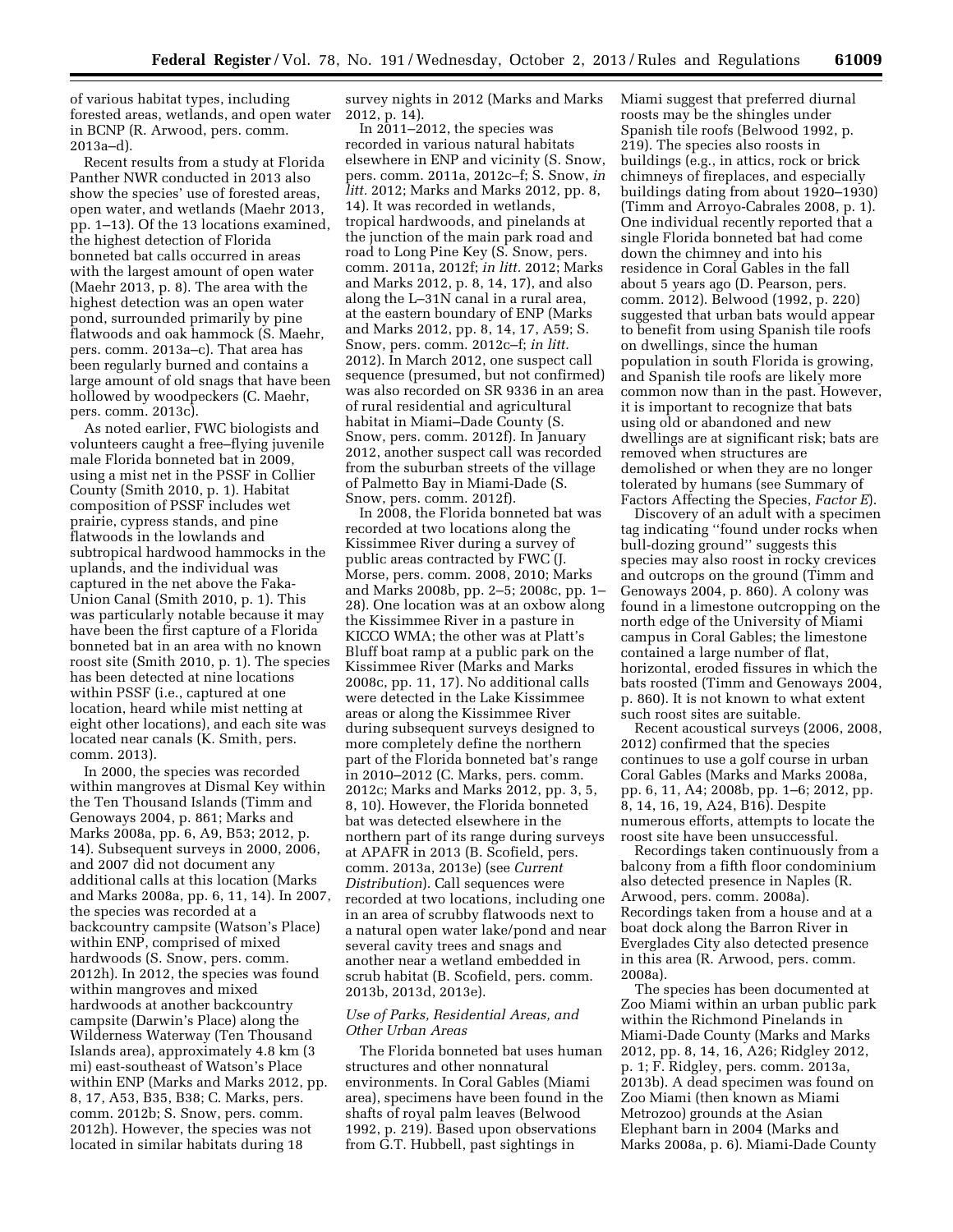biologists observed seven bats similar in size to Florida bonneted bats and heard chatter at the correct frequency a few years ago, but were unable to obtain definitive recordings (S. Thompson, Miami-Dade Park and Recreation Department, pers. comm. 2010) until a single call was recorded by FBC outside the same enclosure in September 2011 (Marks and Marks 2012, pp. 8, 14, 16, A26; Ridgley 2012, p. 1).

Florida bonneted bats have been recorded more recently at the Zoo Miami, Larry and Penny Thompson Park, and the Martinez Preserve, with peak activity in areas of artificial freshwater lakes adjacent to intact pine rocklands (F. Ridgley, pers. comm. 2013a–c). Surrounding habitats include pine rocklands, disturbed natural areas with invasive plant species, freshwater lakes, developed area, open recreational areas, and horticulturally altered landscape, with a variety of manmade structures (J. Maguire, *in litt.* 2012; Ridgley 2012, p. 1; F. Ridgley, pers. comm. 2013b). Although there are five artificial lakes on the grounds of Zoo Miami and Larry and Penny Thompson Park, the Florida bonneted bat appears to utilize the two that have pine rockland adjacent to their shorelines (F. Ridgley, pers. comm. 2013b). Possible roosting sites that exist on the properties include manmade structures, pine snags, and limestone cavities (F. Ridgley, pers. comm. 2013b).

In 2011 and 2012, the species was recorded within tropical gardens at Fairchild Tropical Botanic Garden (FTBG) in Miami-Dade County (S. Snow, pers. comm. 2011b, 2012b, 2012f; Marks and Marks 2012, pp. 8, 13–14, 17, A35, A37).

#### *Use of Artificial Structures (Bat Houses)*

The Florida bonneted bat uses nonnatural environments (see *Use of Parks, Residential Areas, and other Urban Areas,* above) and artificial structures, particularly bat houses (Marks and Marks 2008a, p. 8; Morse 2008, pp. 1– 14; S. Trokey, pers. comm. 2012a, 2012b). In fact, all of the active known roosting sites for the species are bat houses (2 at a private landowner's house; 3 to 5 separate roosts at Babcock-Webb WMA).

The species occupies bat houses on private land in North Fort Myers, Lee County; until relatively recently, this was the only known location of an active colony roost anywhere (S. Trokey, pers. comm. 2006a, 2008b; Marks and Marks 2008a, pp. 7, 15). The Florida bonneted bat has used this property for over 9 years (S. Trokey, pers. comm. 2012a). The bat houses are located near a small pond, situated

approximately 5 m (17 ft) above the ground with a south-by-southwest orientation (S. Trokey, pers. comm. 2012b). The relatively high height of the houses may allow the large bats to fall from the roosts before flying (S. Trokey, pers. comm. 2012b).

The species also occupies bat houses within pinelands at Babcock-Webb WMA in Punta Gorda, Charlotte County (Marks and Marks 2012, pp. 8, A61). In winter 2008, two colonies were found using bat houses (Morse 2008, p. 8; N. Douglass, FWC, pers. comm. 2009). In 2010, approximately 25 individuals were found at two additional bat houses, bringing the potential total at Babcock-Webb WMA to 58 individuals, occupying four houses (J. Birchfield, FWC, pers. comm. 2010; Marks and Marks 2012, pp. 12, A61). In 2012, 42 individuals were found to use four roost sites, consisting of a total of seven bat houses, situated approximately 5 m (17 ft) above the ground with north and south orientations (Marks and Marks 2012, pp. 12, 19, A61; J. Myers, pers. comm. 2012a). In September 2012, five bats were observed using two triplechambered houses mounted back-toback; this represented the fifth roost site found at Babcock-Webb WMA (FWC, *in litt.* 2012). In 2013, 39 individuals were using 3 roost sites (J. Myers, pers. comm. 2013). Roosts at Babcock-Webb WMA are mainly in hydric and mesic pine flatwoods with depression and basin marshes and other mixed habitat in the vicinity (J. Myers, pers. comm. 2012b).

# *Summary*

In summary, relatively little is known of the species' habitat requirements. Based upon available data discussed above, it appears that the species can use a wide array of habitat types (see Table 1, above). The extremely limited available information on roosting sites is particularly problematic, as the availability of suitable roosts is an important limiting factor for most bat species. Existing roost sites need to be identified so that they can be preserved and protected (Marks and Marks 2008a, p. 15; K. Gillies, *in litt.* 2012). Uncertainty regarding the location of natural and artificial roost sites may contribute to the species' vulnerability (see Summary of Factors Affecting the Species, *Factors A* and *E,* below). As the locations of other potentially active roost sites are not known, inadvertent impacts to and losses of roosts may be more likely to occur. If roost sites are located, actions could be taken to avoid or minimize losses.

# *Historical Distribution*

Records indicating historical range are limited. Information on the Florida bonneted bat's historical distribution is provided in the proposed listing rule (77 FR 60750). We did not receive any new information during the public comment period.

### *Current Distribution*

Endemic to Florida, the Florida bonneted bat has one of the most restricted distributions of any species of bat in the New World (Belwood 1992, pp. 218–219; Timm and Genoways 2004, pp. 852, 856–858, 861–862). Although numerous acoustical surveys for the Florida bonneted bat have been conducted in the past decade by various parties, the best scientific information indicates that the species exists only within a very restricted range, largely confined to south and southwest Florida (Timm and Genoways 2004, pp. 852, 856–858, 861–862; Marks and Marks 2008a, p. 15; 2012, pp. 10–11).

The majority of information relating to current distribution comes from the following recent studies: (1) Rangewide surveys conducted in 2006–2007, funded by the Service, to determine the status of the Florida bonneted bat following the 2004 hurricane season, and follow-up surveys in 2008 (Marks and Marks 2008a, pp. 1–16 and appendices; 2008b, pp. 1–6); (2) surveys conducted in 2008 along the Kissimmee River and Lake Wales Ridge, funded by the FWC, as part of bat conservation and land management efforts (Marks and Marks 2008c, pp. 1–28; 2008d, pp. 1–21; Morse 2008, p. 2); (3) surveys conducted within BCNP in 2003 and 2007, funded by the NPS (S. Snow, pers. comm. 2012g), and surveys conducted in BCNP in 2012 and 2013 through volunteer efforts (R. Arwood, pers. comm. 2012a, 2012b, 2013a–d); (4) surveys conducted in 2011–2012 in ENP by NPS staff (S. Snow, pers. comm. 2012c–f; *in litt.*  2012); (5) surveys conducted in 2010– 2012, funded by the Service, to fill past gaps and better define the northern and southern extent of the species' range (Marks and Marks 2012, pp. 1–22 and appendices); (6) recordings taken from proposed wind energy facilities in Glades and Palm Beach Counties (C. Coberly, Merlin Ecological, LLC., pers. comm. 2012; C. Newman, Normandeau Associates, Inc, pers. comm. 2012); and (7) surveys conducted as part of other isolated studies. Details relating to the bulk of these survey efforts and results were described in detail in the proposed listing rule (77 FR 60750). Only new information or relevant findings are provided below.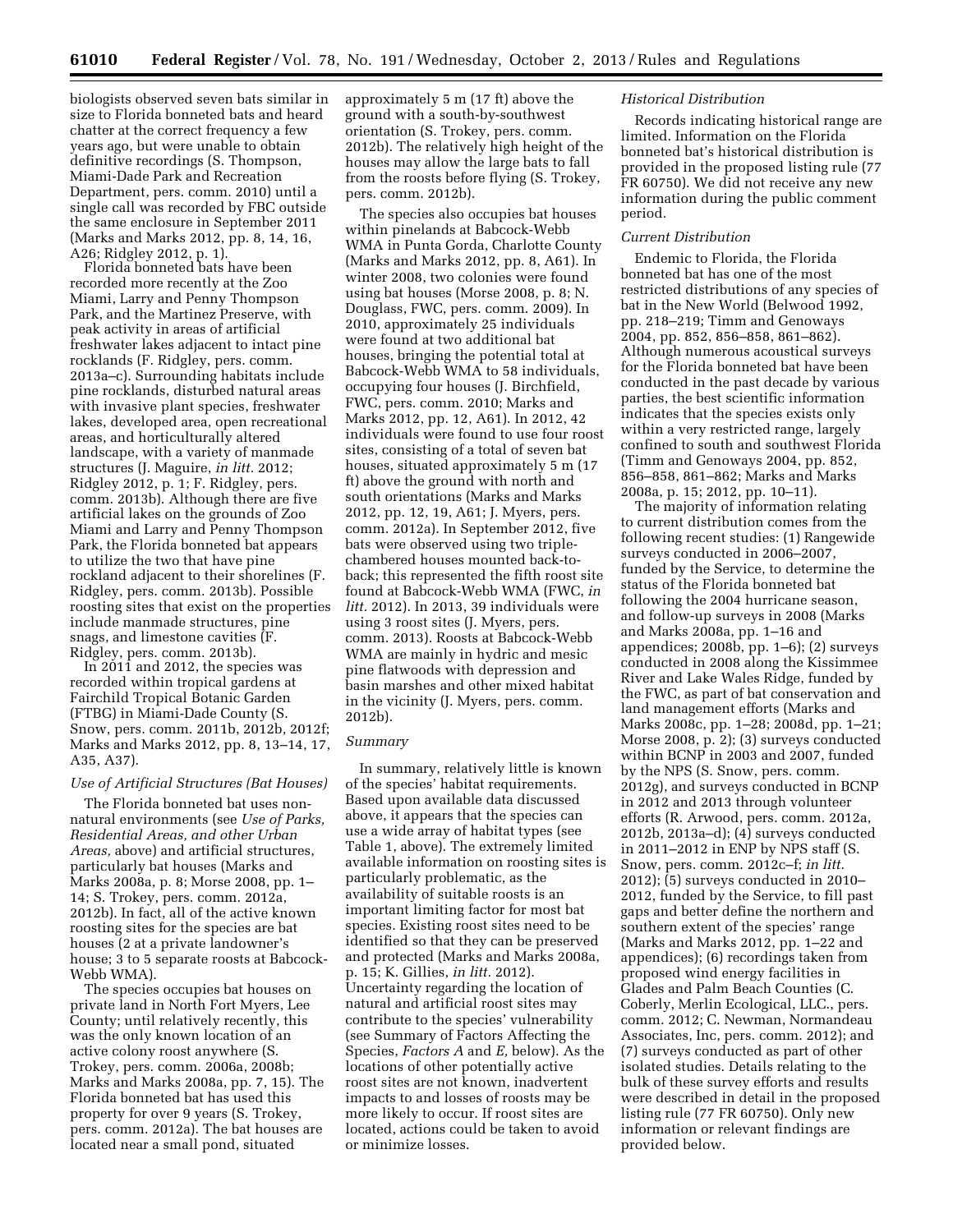It is important to note that most surveys were limited in scope, and various methods and equipment were used. In many cases, relatively short listening intervals were employed (generally >1 hour in duration, often multiple hours). Only a few studies sampled the same areas on more than one occasion or for consecutive nights. More robust study designs would account for sources of temporal, spatial, and sampling variation and explicitly state underlying assumptions (Hayes 1997, pp. 514–524; 2000, pp. 225–236).

# (1) Surveys in Big Cypress

Data from acoustical surveys conducted from December 7, 2012, through July 11, 2013, documented presence at seven sites within BCNP (R. Arwood, pers. comm. 2013a–d). In this effort, continuous recordings were taken from sundown to sunrise over multiple nights at each site survey site (R. Arwood, pers. comm. 2012b). As of July 11, 2013, a total of 747 Florida bonneted bat calls were recorded out of 36,441 total calls over 296 nights (R. Arwood, pers. comm. 2013c). The vast majority of Florida bonneted bat calls (721 of 747) were recorded at one pond in a remote area of BCNP, with activity found on 8 of 10 nights in May and June 2013 (R. Arwood, pers. comm. 2013c). It is noteworthy that in each of the seven locations, Florida bonneted bat calls were not detected on the first night of sampling. Had surveys not been conducted over multiple nights, presence would not have been detected.

#### (2) Surveys in the Everglades Region

Acoustical surveys conducted on 80 nights in the Everglades region from October 2011 to November 2012 by Skip Snow (pers. comm. 2012b, 2012c–f; *in litt.* 2012) documented presence at several locations within ENP and surrounding locations (see Table 1). These findings are significant because the importance of the Everglades region to the Florida bonneted bat had been previously in question.

# (3) Other Isolated Studies

*Avon Park Air Force Range (APAFR)*—An acoustical survey was initiated at APAFR in January 2013. Surveys were conducted at 13 locations over 119 survey nights (sunset to sunrise) (B. Scofield, pers. comm. 2013f). As of August 2013, a total of 9 Florida bonneted bat call sequences (of 2,170 total bat call sequences) were recorded at two locations on APAFR in Polk County (B. Scofield, pers. comm. 2013a–f). At one location, presence was detected in scrubby flatwoods within a red–cockaded woodpecker colony next

to a natural open water lake/pond (B. Scofield, pers. comm. 2013b). At the second location, presence was detected near a wetland embedded in scrub habitat about 4.0 km (2.5 mi) from the previous detection (B. Scofield, pers. comm. 2013e). These findings are significant because they provide additional evidence of current presence in the northern part of the species' range, where survey information is generally lacking. It is also noteworthy that at one location detected, Florida bonneted bats were not recorded for the first 3 weeks of sampling (B. Scofield, pers. comm. 2013d). Had surveys not been conducted over multiple weeks at the same location, presence may not have been detected.

*Florida Panther NWR*—An acoustical survey was conducted at Florida Panther NWR from February 28 to May 5, 2013. Surveys using multiple detectors were conducted at 13 locations on the refuge, primarily near water bodies, over 57 survey nights (Maehr 2013, pp. 5–7; C. Maehr, pers. comm. 2013b). The number of detection devices deployed at each location ranged from 4 to 9, depending upon size and access to open water (Maehr 2013, pp. 5–7). Recordings were taken for 3 to 4 consecutive nights at each location, with all frequencies recorded from dusk plus 7 hours (Maehr 2013, p. 5). Florida bonneted bats calls were recorded at 9 of 13 locations, primarily in areas of the largest open water and in the area of the Fakahatchee Strand that bisects the refuge (Maehr 2013, pp. 7–9).

This study confirms presence on the refuge and suggests that it is an important area for the species. Of additional significance was the simultaneous recordings of Florida bonneted bats at multiple locations (Maehr 2013, p. 9). These findings, along with detection shortly after sunset, suggest that Florida bonneted bats may be roosting on the refuge, in addition to using the area for foraging (Maehr 2013, p. 9). Additional data analyses are currently underway. Detections at numerous locations may be partly attributable to the comprehensive array of detectors deployed (e.g., saturation of specific sites), multiple nights sampled, and length of hours sampled (i.e., 7 hours or more each night).

*Zoo Miami, Larry and Penny Thompson Park, and Martinez Preserve*—An acoustical survey of the properties, totaling roughly ∼526 ha (∼1,300 ac), was conducted using a grid system and randomized sampling points (F. Ridgley, pers. comm. 2013a–c). As of June 2013, 137 nights of recordings have been conducted, with recordings taken

from dusk to dawn and microphones elevated on a portable  $5.2\text{-m}$  (17-ft) mast (F. Ridgley, pers. comm. 2013b). Results of the first quarter analysis yielded 154 Florida bonneted bat calls out of over 20,500 total bat call sequences (F. Ridgley, pers. comm. 2013b). The species was detected at 23 of the 50 sampling points; 10 of those points accounted for more than 80 percent of the calls (F. Ridgley, pers. comm. 2013b). Peak activity areas for the Florida bonneted bat within the study area are associated with artificial freshwater lakes adjacent to intact pine rockland (F. Ridgley, pers. comm. 2013b). Although no roosting sites have been identified to date, early emergence calls (within 15–20 minutes after sunset) have been repeatedly documented, and all early calls have been on the edge of a tract of intact pine rockland (F. Ridgley, pers. comm. 2013b).

In summary, the Florida bonneted bat appears to be largely restricted to south and southwest Florida. The core range may primarily consist of habitat within Charlotte, Lee, Collier, Monroe, and Miami-Dade Counties. Recent data also confirm use of portions of south-central Florida in Okeechobee and Polk Counties and suggest possible use of areas within Glades County. However, given limited available data, it is not clear to what extent areas outside of the core range may be used. It is possible that areas outside of the south and southwest Florida are used only seasonally or sporadically. Alternatively, these areas may be used consistently, but the species was not regularly located due to limited search efforts, imperfect survey methods, constraints of recording devices, and general difficulties in detecting the species.

#### *Population Estimates and Status*

*Historical*—Little information exists on historical population levels. Details are provided in the proposed listing rule (77 FR 60750).

*Current*—Based upon available data and information, the Florida bonneted bat occurs within a restricted range and in apparent low abundance (Marks and Marks 2008a, p. 15; 2012, pp. 9–15; Timm and Arroyo-Cabrales 2008, p. 1; FWC 2011a, pp. 3–4; FWC 2011b, pp. 3, 6; R. Timm, pers. comm. 2012, *in litt.*  2012). Actual population size is not known, and no population viability analyses are available (FWC 2011a, p. 4; 2013, p. 16; K. Bohn, *in litt.* 2012). However, population size is thought to be less than that needed for optimum viability (Timm and Arroyo-Cabrales 2008, p. 1; K. Bohn, *in litt.* 2012). As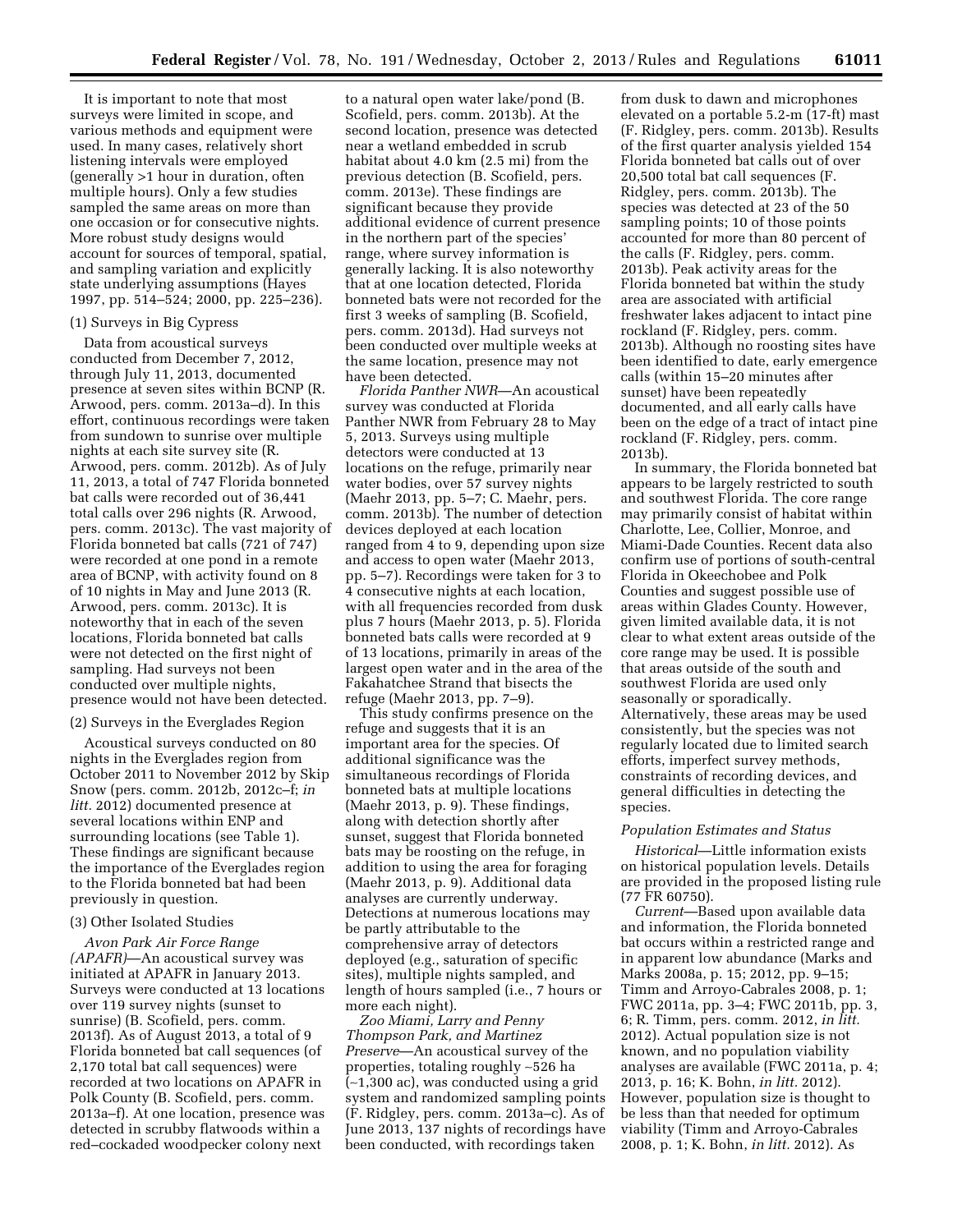part of their evaluation of listing criteria for the species, Gore *et al.* (2010, p. 2) found that the extent of occurrence appears to have decreased on the east coast of Florida, but trends on the west coast could not be inferred due to limited information.

In his independent review of the FWC's biological status report, Ted Fleming, Emeritus Professor of biology at University of Miami, noted that anecdotal evidence from the 1950s and 1960s suggests that this species was more common along Florida's southeast coast compared with the present (FWC 2011b, p. 3). Fleming stated that, ''There can be no doubt that *E. floridanus* is an uncommon bat throughout its very small range. Its audible echolocation calls are distinctive and easily recognized, making it relatively easy to survey in the field'' (FWC 2011b, p. 3). He also stated that he does not doubt that the total State population numbers ''in the hundreds or low thousands'' (FWC 2011b, p. 3).

Similarly, in response to a request for information as part of the Service's annual candidate notice of review, Robert Timm (pers. comm. 2012), Curator of Mammals at the Department of Ecology and Evolutionary Biology and Biodiversity Institute at the University of Kansas, indicated that numbers are low, in his view, as documented by survey attempts: ''*Eumops* are very obvious bats where they occur because of their large size and distinctive calls. Given the efforts to locate them throughout southern Florida, if they were there in any significant numbers, they would have been located'' (R. Timm, pers. comm. 2012).

Results of the 2006–2007 rangewide survey suggested that the Florida bonneted bat is a rare species with limited range and low abundance (Marks and Marks 2008a, p. 15). Based upon results of both the rangewide study and survey of select public lands, the species was found at 12 locations (Marks and Marks 2008b, p. 4), but the number and status of the bat at each location are unknown. Based upon the small number of locations where calls were recorded, the low numbers of calls recorded at each location, and the fact that the species forms small colonies, Marks and Marks (2008a, p. 15) stated that it is possible that the entire population of Florida bonneted bats may number less than a few hundred individuals.

Results of the 2010–2012 surveys and additional surveys by other researchers identified new occurrences within the established range (i.e., within Miami area, areas of ENP and BCNP) (S. Snow,

pers. comm. 2011a, 2011b, 2012b–f; R. Arwood, pers. comm. 2012a, 2013a–c; Marks and Marks 2012, p. 8), however, not in sufficient numbers to alter previous population estimates. In their 2012 report on the status of the species, Marks and Marks (2012, p. 12) provided an updated estimation of population size, based upon 120 nights of surveys at 96 locations within peninsular Florida, results of other known surveys, and personal communications with others involved in Florida bonneted bat work. Based upon an average colony size of 11 and an estimated 26 colonies within the species' range, researchers estimated the total Florida bonneted bat population at 286 bats (Marks and Marks 2012, pp. 12–15). Researchers acknowledged that this was to be considered a rough estimate, intended as a starting point and a basis for future work (Marks and Marks 2012, p. 12).

In a vulnerability assessment, the FWC's biological status review team determined that the species met criteria or listing measures for geographic range, population size and trend, and population size and restricted area (Gore *et al.* 2010, pp. 1–2). For population size and trend, the review team estimated <100 individuals known in roosts, with an assumed total population of mature individuals being well below the criterion of fewer than 10,000 mature individuals. Similarly, for population size and restricted area, the review team estimated <100 individuals of all ages known in roost counts, inferring a total population to number fewer than 1,000 mature individuals, and potentially three subpopulations in south Florida. Detection of the species in the northern part of its range may be suggestive of an additional subpopulation in southcentral Florida (see *Current Distribution,*  above). In total, there may be three or four subpopulations.

Similarly, the 2012 IUCN Red List of Threatened Species lists the species as ''critically endangered'' because ''its population size is estimated to number fewer than 250 mature individuals, with no subpopulation greater than 50 individuals, and it is experiencing a continuing decline'' (Timm and Arroyo-Cabrales 2008, p. 1). The FNAI (2013, pp. 25, 29) also considers the global element rank of the Florida bonneted bat to be G1, meaning it is critically imperiled globally because of extreme rarity (5 or fewer occurrences, or fewer than 1,000 individuals) or because of extreme vulnerability to extinction due to some natural or manmade factor.

Estimates of population size are crude, relative, and largely based upon expert opinions and inferences from available data. Due to the numerous

challenges associated with censusing bats (Kunz 2003, pp. 9–17), it will likely be difficult to accurately estimate the size of the Florida bonneted bat population (FWC 2013, p. 13). Alternative approaches, such as occupancy modeling and analysis of genetic diversity, may provide better estimates and more useful information about population size in the future (K. Gillies, *in litt.* 2012; FWC 2013, p. 16).

# *Acoustical Survey Efforts as Indicators of Rarity*

A detailed discussion of acoustical survey effort and results can be found in the proposed listing rule (77 FR 60750). Only new information we received during the public comment period or relevant findings are provided below.

Results from acoustical surveys conducted in late 2012 through mid-2013 detected generally few Florida bonneted bat calls in BCNP, except for one location. In 296 nights of sampling, 747 Florida bonneted bat calls of 36,441 total bat calls were recorded on 17 nights at 7 of 44 sites surveyed (R. Arwood, pers. comm. 2013c). Most of the positive calls (721) were recorded at one location (R. Arwood, pers. comm. 2013c). Although it is difficult to compare studies, these results appear to confirm previous findings suggesting rarity, particularly because this study employed longer recording intervals (i.e., continuous recordings taken from sunset to sunrise) with multiple nights at each site survey site (R. Arwood, pers. comm. 2012b).

Acoustical surveys conducted at Zoo Miami and adjacent pinelands over 137 nights of sampling detected 154 Florida bonneted bat calls out of over 20,500 bat call sequences recorded (F. Ridgley, pers. comm. 2013). Although difficult to compare to other studies, it should be noted that this study also employed long recording intervals (i.e., continuous recordings taken from sunset to sunrise) taken from an elevated microphone to improve detection.

Available data and information (from previous efforts and those presented above) show comparatively few positive Florida bonneted bat calls recorded relative to other bat species with considerable survey effort expended. Although acoustical data suggest general rarity, it is not possible to estimate population size from this information, due to the limitations of the studies (e.g., large areas not surveyed, surveys primarily conducted on public lands, lack of randomization in selecting survey sites, short duration of many listening periods) and equipment (e.g., recording distance), and aspects of the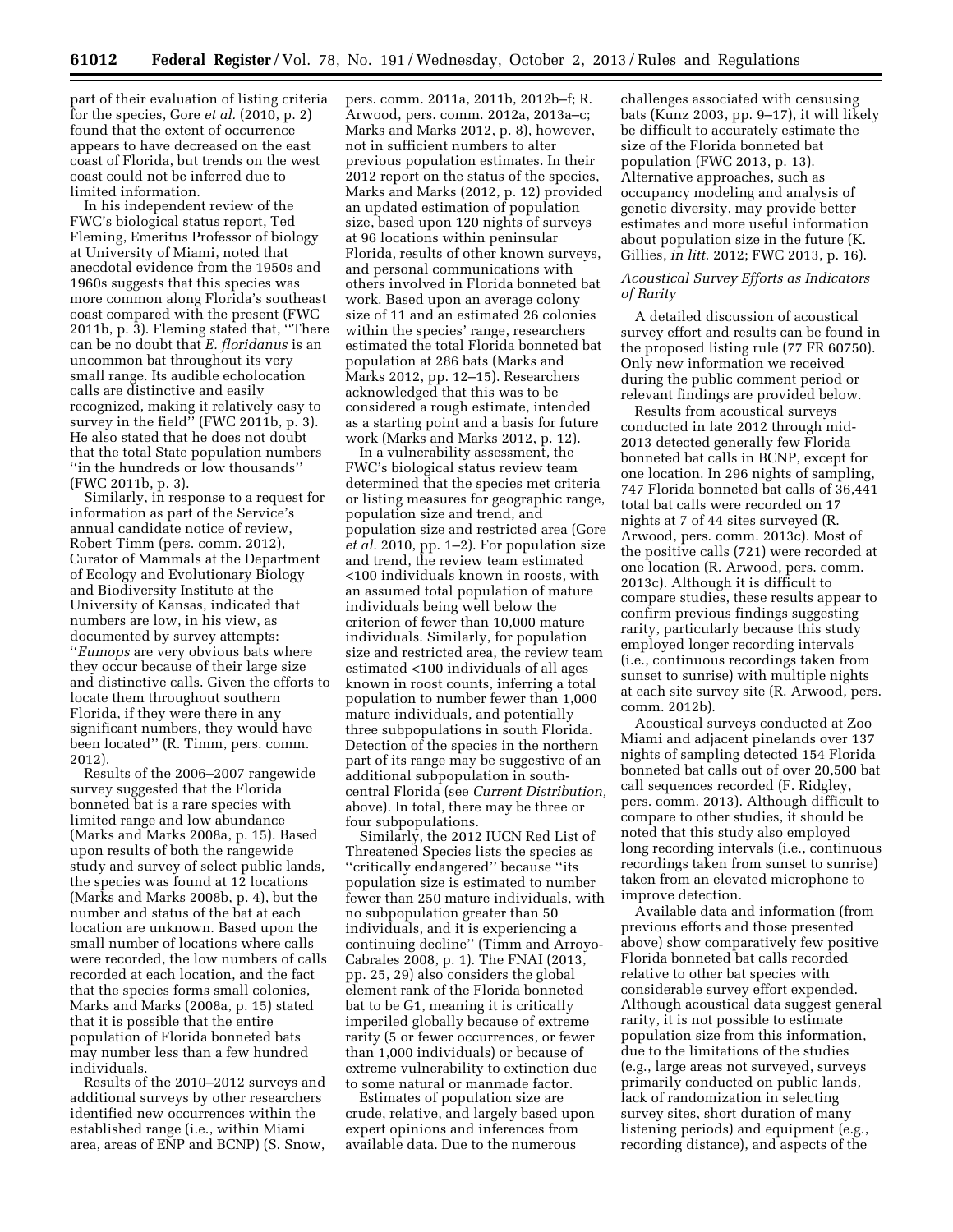species' ecology (e.g., able to fly high and travel far distances).

#### *Occupied and Potential Occupied Areas*

The Florida bonneted bat has been recorded in various habitat types and locations in south and southwest Florida (see Table 1 and *Habitat,* above) (R. Arwood, pers. comm. 2008a, 2008b, 2012a, 2013a-d; Marks and Marks 2008a, pp. 13–14; 2008b, pp. 2–5; 2008c, pp. 1–28; 2012, pp. 1–22; Smith 2010, pp. 1–4; S. Snow, pers. comm. 2011a, 2011b, 2012b–h; *in litt.* 2012; M. Owen, pers. comm. 2012, 2012b; R. Rau, pers. comm. 2012; Maehr 2013, pp. 1– 13; S. Maehr, pers. comm. 2013a–c; K. Relish, pers. comm. 2013; F. Ridgley, pers. comm. 2013a–c; B. Scofield, pers. comm. 2013a–f; K. Smith, pers. comm. 2013). Still, no actual colony locations or roost sites other than occupied bat houses are currently known, and large information gaps in the species' ecology currently exist. Roosting and foraging behavior and habitat are not fully understood. It is not known how far individuals travel from roosting locations to forage or to fulfill other needs. Dietary requirements, colony composition, movement between roosts or among colonies, and many other basic aspects of the species' life history are poorly understood. Despite these uncertainties, there is evidence that the species occupies at least portions of five south and southwest Florida counties (Charlotte, Lee, Collier, Monroe, and Miami-Dade Counties) within the core of its range as explained below. In addition, there is additional evidence that the species occupies portions of south-central Florida (Polk and Okeechobee Counties) (Marks and Marks 2008b, pp. 2, 5; 2008c, pp. 11, 17; B. Scofield, pers. comm. 2013a–f). Areas adjacent to or near these locations may also be occupied.

#### Core Areas

#### *Charlotte County*

*Babcock-Webb WMA*—Florida bonneted bats have consistently used this area since 2008 (J. Myers, pers. comm. 2013). The colonies at Babcock-Webb WMA are the only known roosts on public lands and effectively tripled the number of known active colonies (N. Douglass, pers. comm. 2009). The 33 individuals recorded in 2009 appeared to be the largest single discovery of the species recorded in recent years (N. Douglass, pers. comm. 2009). In 2010, monitoring by FWC indicated approximately 25 individuals at 2 additional bat houses, bringing the potential total at Babcock-Webb WMA to 58 individuals, occupying 4 roosts (J.

Birchfield, pers. comm. 2010). In 2012– 2013, periodic simultaneous counts conducted on 4 occasions showed 39 to 43 individuals using 3 to 5 separate roosts (all bat houses) (J. Myers, pers. comm. 2013). In addition, FWC biologists report also hearing Florida bonneted bat calls in the vicinity of redcockaded woodpecker cavity trees on site (J. Myers, pers. comm. 2012a). The species is likely also using natural roosts sites within the area (Marks and Marks 2012, pp. 13, 15; P. Halupa, pers. obs. 2013; M. Knight, pers. comm. 2013).

*Babcock Ranch Preserve*—Florida bonneted bat calls recorded at Telegraph Swamp at Babcock Ranch Preserve in 2007 are believed to represent separate colonies from those at Babcock–Webb WMA (Marks and Marks 2008a, p. A9; 2012, p. 13).

*Other Potential Areas*—The FDEP also suggested that the species may occur at Charlotte Harbor Preserve State Park (P. Small, pers. comm. 2012).

#### *Lee County*

*North Fort Myers*—Florida bonneted bats have continually used bat houses on one private property since December 2002 (S. Trokey, pers. comm. 2006a, 2012a, 2013; Marks and Marks 2008a, p. 7). This was the first record of this species using a bat house as a roost and the only known location of an active colony roost located on private land (S. Trokey, pers. comm. 2006a; Marks and Marks 2008a, pp. 7–15). The colony had included approximately 20 to 24 individuals in 2 houses (S. Trokey, pers. comm. 2008a, 2008b), but only 10 remained by April 2010, after the prolonged cold temperatures in January and February 2010 (S. Trokey, pers. comm. 2010a–c) (see also Summary of Factors Affecting the Species, Factor E, below). In May 2011, 20 Florida bonneted bats were found using this site (S. Trokey, pers. comm. 2011). In February 2012, 18 individuals were found (S. Trokey, pers. comm. 2012a), and in March 2013, 20 individuals were found (S. Trokey, pers. comm. 2013).

*Other Potential Areas*—Florida bonneted bat calls have also been heard elsewhere in the rural North Fort Myers area, approximately 6 to 8 km (4 to 5 mi) south of Babcock-Webb WMA (S. Trokey, pers. comm. 2013).

# *Collier County*

*Naples*—Available data from a single fixed site suggest that the species is present in the area (R. Arwood, pers. comm. 2008a; Marks and Marks 2008a, p. 11; 2012, p. 13).

*Florida Panther NWR*—In 2013, Florida bonneted bats calls were

recorded at 9 of 13 locations, primarily in areas of the largest open water and in the area of the Fakahatchee Strand that bisects the refuge (Maehr 2013, pp. 7– 9; S. Maehr, pers. comm. 2013a–c).

*FSPSP*—Florida bonneted bat calls have been heard and recorded throughout the year from several locations and habitat types within the FSPSP from 2000 to present (Marks and Marks 2008a, pp. 6, 11; M. Owen, pers. comm. 2012a, 2012b; R. Rau, pers. comm. 2012; K. Relish, pers. comm. 2013).

*PSSF*—Florida bonneted bats have been detected at nine locations within PSSF (K. Smith, pers. comm. 2013). A juvenile male was captured in a mist net above a canal in PSSF in 2009, but no other Florida bonneted bats were captured during additional trapping efforts (14 trap nights) (K. Smith, pers. comm. 2010; Smith 2010, p. 1). In addition to the captured individual, the species was heard while mist netting at eight other locations (K. Smith, pers. comm. 2013).

*BCNP*—Calls have been recorded at various locations by multiple parties (R. Arwood, pers. comm. 2008b, 2012a, 2013a–d; Marks and Marks 2008a, pp. 11, A12–A14; 2012, pp. 13–14; S. Snow, pers. comm. 2012g). Survey efforts from 2003 and 2007 by one contractor recorded presence at several locations (S. Snow, pers. comm. 2012g). However, results of the rangewide survey in 2006– 2007 recorded only one call at Deep Lake in 12 nights of surveys (R. Arwood, pers. comm. 2008b; Marks and Marks 2008a, pp. 11, A12–A14). In 2012, five calls were recorded at Cal Stone's camp during 2 nights of surveys (R. Arwood, pers. comm. 2012a; Marks and Marks 2012, pp. 13–14). Presence was also recorded at seven locations within BCNP in late 2012 through mid-2013 (R. Arwood, pers. comm. 2013a–d). This latter study employed longer listening intervals and multiple survey nights at each site (R. Arwood, pers. comm. 2012b).

*Everglades City*—Available data suggest that the species is present in the area (R. Arwood, pers. comm. 2008a; Marks and Marks 2012, p. 14).

*Ten Thousand Islands area*—The Florida bonneted bat was detected at Dismal Key in Ten Thousand Islands NWR in 2000 (Timm and Genoways 2004, p. 861; B. Nottingham, pers. comm. 2006; T. Doyle, pers. comm. 2006; C. Marks, pers. comm. 2006c; Marks and Marks 2008a, p. 6). Calls were not recorded during the 2006–2007 survey in areas searched by boat from Dismal Key to Port of the Islands (Marks and Marks 2008a, pp. 11, 14, A9). However, Florida bonneted bat calls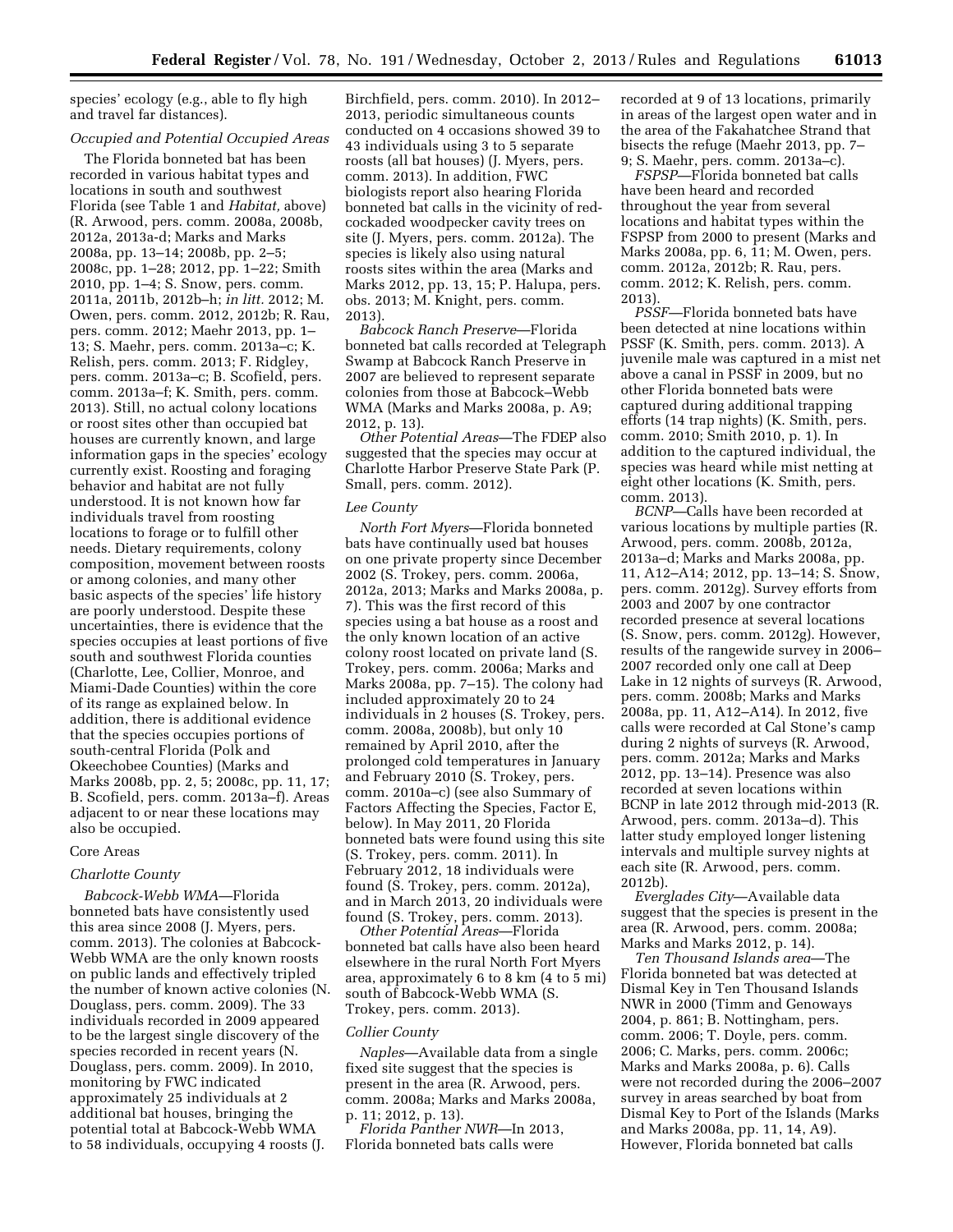were reportedly heard by a volunteer at Port of the Islands (R. Arwood, pers. comm. 2012b).

*Other Potential Areas*—In November 2007, the species was observed along U.S. 41 at Collier–Seminole State Park (S. Braem, pers. comm. 2012). The FDEP also suggested that the species may occur at Delnor–Wiggins Pass State Park (P. Small, pers. comm. 2012).

#### *Monroe County*

*ENP (coastal)*—In 2012, only one Florida bonneted bat call was recorded at Darwin's Place in ENP in 18 survey nights in areas searched from Flamingo to Everglades City (Marks and Marks 2012, pp. 8, 14, A50). Darwin's Place is approximately 4.8 km (3 mi) from Watson's Place, where another researcher (Laura Finn, Fly-By-Night) had recorded 10 Florida bonneted bat calls in 2007 (Marks and Marks 2012, p. 14; S. Snow, pers. comm. 2012h).

*Other Potential Areas*—Other coastal and remote areas within ENP may support the species; however, additional surveys are needed.

### *Miami-Dade County*

*ENP (mainland)*—Acoustical surveys conducted on 80 nights from October 2011 to November 2012 by Skip Snow (pers. comm. 2012b–f; *in litt.* 2012) documented presence at several locations within ENP and surrounding locations (see Table 1). Results of the 2006–2008 survey did not detect Florida bonneted bat calls in the Long Pine Key area, which was thought to be the most likely location for the species (Marks and Marks 2008a, p. 10; 2012, p. 14). However, the species was subsequently recorded in the Long Pine Key area in 2011 and 2012 (S. Snow, pers. comm. 2011a, 2012f; *in litt.* 2012; Marks and Marks 2012, pp. 8, 14, 17).

*Homestead area*—Calls recorded in the Homestead area in 2006 and in 2008 suggest that one colony exists, possibly located east of U.S. 1 (Marks and Marks 2008a, pp. 11, A6–A7; 2008b, p. 5; 2012, p. 14).

*Coral Gables and Miami area*— Florida bonneted bat calls have been consistently recorded in acoustical surveys at the Granada Golf Course in Coral Gables, but not elsewhere in the vicinity (Marks and Marks 2008a, p. 6, A4; 2008b, pp. 1–6; 2012, p. 14). Since calls were recorded so shortly after sunset, the species may be roosting on or adjacent to the golf course (Marks and Marks 2012, p. 14). Calls recorded at Snapper Creek Park in south Miami in 2008, Zoo Miami in 2011–2013, Larry and Penny Thompson Park and Martinez Preserve in 2012 and 2013, FTBG in 2011 and 2012, and the L31–

N canal in 2012 suggest that colonies are at or near these locations (Marks and Marks 2008b, pp. 1–2; 2012, pp. 1–22 and appendices; S. Snow, pers. comm. 2011b, 2012b–f; Ridgley 2012, p. 1; F. Ridgley, pers. comm. 2013a–c). At Zoo Miami and Larry and Penny Thompson Park, all early evening calls have been recorded at the edge of a tract of intact pine rockland (F. Ridgley, pers. comm. 2013b).

*Other Potential Areas*—Other undeveloped areas within the Richmond Pinelands likely also provide habitat (J. Maguire, *in litt.* 2012). These may include Federal land holdings (i.e., owned by the U.S. Coast Guard, the U.S. Army, and General Services Administration), large parcels owned by the University of Miami, or other areas (J. Maguire, *in litt.* 2012).

#### Non-Core Areas

#### *Polk County*

*KICCO WMA*—Florida bonneted bat calls were recorded along the Kissimmee River in in May 2008 (Marks and Marks 2008b, p. 2; 2008c, pp. 11, 17). Documented presence along the Kissimmee River was significant as this was the first time the species had been detected north of Lake Okeechobee, except in fossil records, and effectively extended the known range 80 km (50 mi) north (Marks and Marks 2008b, pp. 2, 5; 2008c, pp. 1–28).

*APAFR*—Florida bonneted bat calls were recorded at two of 13 locations on APAFR in 2013 (B. Scofield, pers. comm. 2013a-f). These findings are significant because they provide additional evidence of current presence in the northern part of the species' range, where survey information is generally lacking.

*Other Potential Areas*—Areas along the Kissimmee or other areas within Polk County (and possibly adjacent counties) may support the species; however, additional surveys are needed.

#### *Okeechobee County*

*Kissimmee River Public Use Area*— Florida bonneted bat calls were recorded at Platt's Bluff along the Kissimmee River in Okeechobee County in May 2008 (Marks and Marks 2008b, p. 2; 2008c, pp. 11, 17).

*Other Potential Areas*—Areas along the Kissimmee River or other areas within Okeechobee County (and possibly adjacent counties) may support the species; however, additional surveys are needed.

# **Summary of Comments and Recommendations**

In the proposed rule published on October 4, 2012 (77 FR 60750), we

requested that all interested parties submit written comments on the proposal by December 3, 2012. We also contacted appropriate Federal and State agencies, scientific experts and organizations, and other interested parties and invited them to comment on the proposal. Notices inviting general public comment were published in the following Florida newspapers: The Miami Herald, Naples Daily News, Orlando Sentinel, The Palm Beach Post, The News–Press (based in Fort Myers), Charlotte Sun and Englewood Sun (based in Charlotte County), and The Ledger (based in Lakeland) on Sunday, October 14, 2012. We did not receive any requests for a public hearing.

During the comment period for the proposed rule, we received 37 comment letters (from 39 entities) directly addressing the proposed listing of the Florida bonneted bat as an endangered species, including the finding that critical habitat was prudent, but not determinable. With regard to listing the Florida bonneted bat as an endangered species, 28 comments were in support, four were in opposition, and five were neutral. With regard to critical habitat, five comment letters expressed opinions. Of these, three peer reviewers stated that more information was needed to determine critical habitat, and two environmental groups indicated that such designation should be a timely goal or completed promptly. All substantive information provided during the comment period has either been incorporated directly into this final determination or is addressed below.

#### *Peer Review*

In accordance with our peer review policy published on July 1, 1994 (59 FR 34270), we solicited expert opinion from 10 individuals with recognized expertise on bats, particularly molossids, as well as general expertise on bat ecology and conservation. We received responses from six of the peer reviewers.

We reviewed all comments we received from peer reviewers for substantive and new information regarding the listing of the Florida bonneted bat as an endangered species. The peer reviewers generally concurred with our methods and conclusions, and provided additional information, clarifications, and suggestions to improve the final rule. Of the six reviews we received, three reviewers commented on critical habitat and agreed that additional information was needed to help define critical habitat. Peer reviewer comments are addressed in the following summary and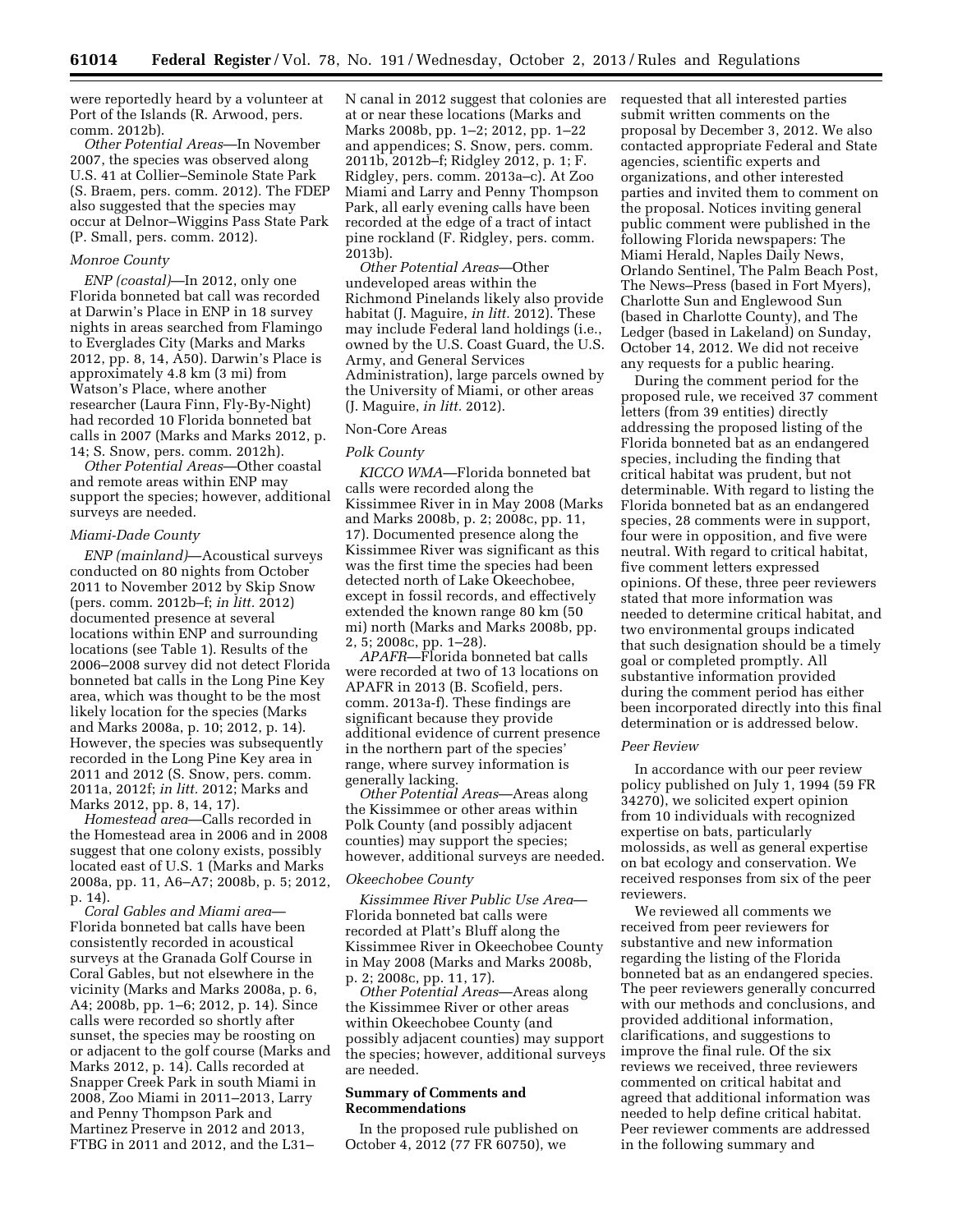incorporated into the final rule as appropriate.

# *Peer Reviewer Comments*

This section focuses on comments from peer reviewers and our responses to them. However, we have also included other public comments in this section (referred to as ''other commenters'' or ''commenters'') if those comments were related in topic to peer reviewer comments.

Comments Related to the Species and Its Ecology

(1) *Comment:* One peer reviewer, who first recognized the unique morphological and genetic population of bonneted bats in southern and southwestern Florida merited recognition as a full species rather than a subspecies, reconfirmed the information summarized in the proposed rule as it related to taxonomy and stated that the Florida bonneted bat is clearly a ''distinctive'' species. He indicated that he has personally examined all of the specimens of the species deposited in the world's scientific collections, and that he and his colleagues have conducted the morphological and genetic studies comparing and contrasting this species to other species of *Eumops* and other molossids.

Another reviewer with expertise in systematics and evolutionary biology related to mammals, who has published articles on the evolutionary relationships of various *Eumops*  species, also agreed with the interpretation of literature regarding systematics, evolution, and fossil data. She indicated that although nuclear (AFLP) and mitochondrial data do not demonstrate a distinct genetic signature when compared to *Eumops* from the Caribbean, the cranial and bacular (penile bone) morphology indicate that *Eumops* from Florida are unique and therefore merit specific status. She further suggested that genetic distances indicate that *E. floridanus* is a recent species, and this is confirmed by fossil evidence from the Pleistocene.

This reviewer also provided a Master's thesis (Bartlett 2012, pp. 1–33), which examined additional mitochondrial and nuclear data for the genus, but did not include additional nuclear data for *E. floridanus.* She indicated that the mitochondrial data in this thesis demonstrated the same results as those found in McDonough *et al.* 2008 that support *E. floridanus*  having a similar mitochondrial DNA sequence signature as those from the Caribbean. In her view, the signature was likely a result of incomplete lineage sorting in the mitochondrial genomes of *Eumops* from the region and represented recently diverged taxa.

Eight other commenters also indicated that the species is ''evolutionarily distinct'' and ''unique enough to be considered a separate species.''

*Our Response:* We appreciate the reviewers' confirmation that *Eumops floridanus* is unique and continue to affirm that the taxon is distinct at the species level, based upon the best scientific information available and peer review of that information. We acknowledge the recent thesis (Bartlett 2012, pp. 1–33) and subsequent paper (Bartlett *et al.* 2013, pp. 867–880), but they do not alter our conclusions. Bartlett (2012, p. 13) and Bartlett *et al.*  (2013, pp. 875–876) acknowledged that *E. floridanus* is distinguished from other members of the *E. glaucinus* complex based upon several features as described by Timm and Genoways (2004). However, based upon examination of the cytochrome-b dataset, researchers found a low level of sequence divergence among and between *E. ferox*  and *E. floridanus* and incomplete separation of the two species; therefore, researchers suggested reevaluation of *E. floridanus* as a valid species. Additional morphological and genetic studies comparing and contrasting *E. floridanus*  to other species of *Eumops* and other molossids will provide further insights into their relationships and phylogenies.

(2) *Comment:* One reviewer stated that the Florida bonneted bat's life history is very poorly understood and emphasized that a critical factor to understand is reproductive approach. The reviewer stated that it is imperative to determine if the species is indeed polyestrous, as speculated. She also underscored the need to determine other metrics, such as genetic diversity and roosting ecology, in order to prioritize conservation measures in a recovery plan.

Another reviewer stated that low reproductive rate and other factors (discussed below) make extinction highly probable. Nine commenters also expressed concern over low fecundity or slow population growth.

*Our Response:* We agree that the life history of the species is poorly understood, and that determining the species' reproductive approach and other aspects of its life history and ecology (e.g., longevity, colony sizes, foraging and roosting preferences) will be essential to minimizing threats and conserving the species and its habitat. The FWC recently funded a large multiyear study that is expected to close some of the data gaps for the Florida bonneted bat. The ultimate goal of the

study is to gain a better understanding of aspects of the Florida bonneted bat's biology to enable the development of recommendations for additional conservation measures for the species (Ober and McCleery 2012, p. 2). We believe this new study and other research will provide important data and insights and greatly aid in conservation of the species and its habitat.

(3) *Comment:* Three reviewers and 11 commenters in support of the listing expressed concern over the species' restricted geographic range as a factor contributing to its imperilment. One reviewer stated that the Florida bonneted bat has the most restrictive range of any bat in the United States and suggested that a single storm (such as Hurricane Sandy) could kill most of the individuals over a fairly broad area. Another reviewer acknowledged the species' extremely restricted range, but disagreed with the statement that the Florida bonneted bat has the most restricted range of any Florida mammal.

One reviewer stated that our understanding of the distribution of the species is extremely limited due to shortcomings of the surveys conducted to date and the high degree of variability in the temporal component of the survey effort. In her view, our proposed rule suggested that it is easy to survey through acoustical means; she emphasized that although the calls are distinctive, the short-duration listening intervals of many surveys may erroneously conclude that an area is not being used. Since bat activity can vary greatly at a single location both within and between nights (Hayes 1997, pp. 514–524; 2000, pp. 225–236), a lack of calls during a short listening period may not be indicative of lack of use. The variable duration of the listening periods of past surveys makes it difficult to make conclusions about changes in occupancy or activity levels over time and space.

Another reviewer emphasized that the extent of the species' range must be determined to mitigate potential impacts from land use activities and to identify areas for priority conservation.

Eight commenters in support of the proposed listing also noted that the species is ''geographically isolated.''

Some in opposition to the proposed listing offered other views. One commenter noted that the recent surveys have documented the species in at least seven Florida counties, suggesting a range expansion. Another commenter indicated that the species' range is larger than previously understood and suggested additional surveys. The same commenter suggested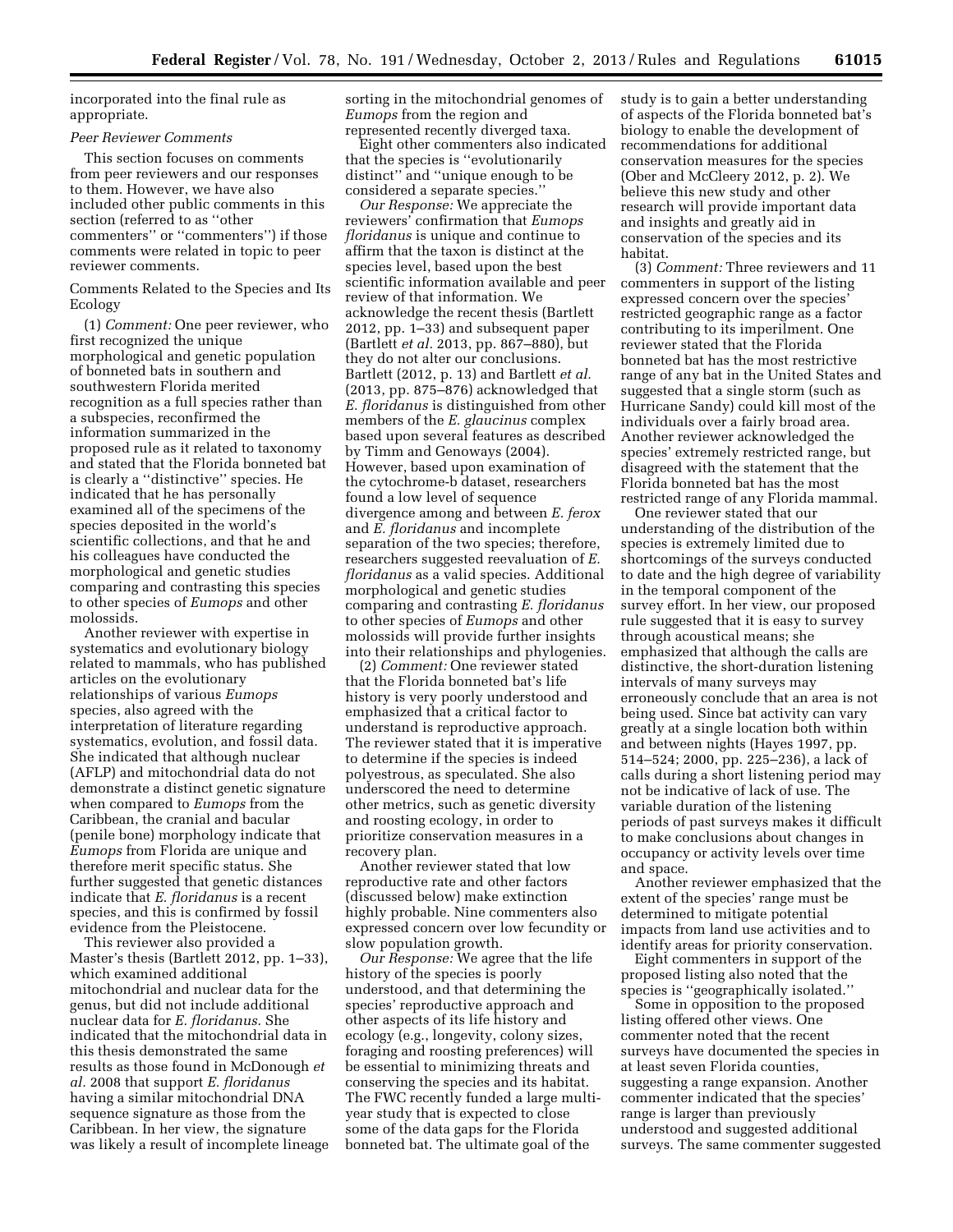that range ''be properly defined'' through additional surveys in rural areas containing habitat similar to those areas where sightings have been recorded and that surveys be conducted over as many as 10 nights per survey region. The same commenter also suggested that a survey using Florida bonneted bat-optimized bat houses erected in strategic locations could also provide data related to the range east and west of the Kissimmee River basin. Another commenter did not think there was enough survey information available to establish range.

One commenter, who did not express an opinion on the listing action, recommended that the Service design an echolocation survey protocol based on the best scientific data that defines survey seasons, duration of surveys, methodology, number of survey periods, and types of data to be collected. He recommended that the Service require surveys to be conducted in the core range prior to construction in natural habitats. In his view, additional echolocation data would provide evidence of presence/absence and that continued surveys over time in different locations would provide additional information on the species' distribution and habitat utilization. Mist netting was also suggested in combination with echolocation surveys.

*Our Response:* Our understanding of the species' distribution, as well as its abundance, biology, and habitat preferences, would benefit from additional survey information and research. We acknowledge that the surveys conducted to date have been limited in scope and inconsistent in methods used. More robust study designs would account for sources of temporal, spatial, and sampling variation (Hayes 2000, pp. 225–236). Longer surveys at more locations over additional nights and seasons using more consistent methods would undoubtedly contribute to increasing understanding. Surveys that are longer in duration (e.g., conducted throughout the entire night) and repeated over several nights would help add confidence regarding potential use of an area. We note that some of the most recent studies (see *Other Isolated Studies,* above) are employing or have used such methods. Additional surveys along peripheral portions of the range could help to better define occupancy. See also Comment 4 and our response, below.

In an effort to acquire more information, the Service purchased five acoustical recording devices in 2012, and we are working with numerous partners (BCNP, ENP, APAFR, FSPSP,

FWC, Miami Zoo, FBC) to obtain and analyze additional data. For example, we are attempting to collect additional data along the northern extent of the species' known range; this could help determine if portions of Polk and Okeechobee Counties should also be considered part of the species' core range. Additional data from this area are key to determining if this is an apparent expansion of the species' known range. Recording devices are also being used in more places for longer periods of time over multiple nights in BCNP (see above, R. Arwood, pers. comm. 2013ad). A new acoustical study was also conducted at the Florida Panther NWR, with the help and support of other NWRs in the southeast. We believe the additional data from multiple sources will be useful in better defining range and key to better understanding the species' biology, relative abundance, and habitat preferences.

Although previous surveys have limitations, there is ample scientific evidence to indicate that the Florida bonneted bat has a very restricted range, perhaps one of the most restricted of any bat in the United States. We have made clarifications to the text regarding range and have more thoroughly discussed the limitations of surveys accordingly. The data indicate that the species' limited range contributes to its imperilment; some threats (e.g., hurricanes, climate change) have the potential to have severe consequences on the species and its habitat in a single widespread or regional event.

We agree that an acoustical survey protocol or broader survey guidelines for the Florida bonneted bat should be established, and we intend to work towards that in cooperation with partners. A well-defined protocol with consistent and repeated surveys, in combination with other studies, would help to better understand distribution, relative abundance, biology, and habitat preferences. See also Comment 4 and our response, below.

(4) *Comment:* Three peer reviewers and 13 commenters in support of the listing expressed concern over the apparent rarity or small population size as a factor contributing to its imperilment. Although the minimum viable population size is not known, one reviewer predicted a ''strong Allee effect'' (decline in individual fitness) at low population sizes due to at least two factors. First, offspring survival in bats is usually highly correlated with maternity colony size due to thermoregulation, and colony sizes for this species are relatively small. Thus, low survival is expected if females are roosting solitarily or in numbers fewer

than 10 individuals. Second, roost sites function as information centers for many species of bats (e.g., the velvety free-tailed bat (*Molossus molossus*), see Dechmann *et al.* 2010). The reviewer's observations of one Florida bonneted bat colony suggested that the species is highly social, much like Brazilian freetailed bats (Bohn *et al.* 2008, pp. 1838– 1848), which may have an effect on viability at low population sizes.

One reviewer acknowledged that the Service and its partners may be unable to confidently estimate a population size for the Florida bonneted bat and noted that challenges arise when trying to estimate population size for organisms that are ''cryptic, volant, elusive, rare, and highly mobile.'' She suggested that when detection probabilities are exceptionally low, erroneous population estimates and trends may result. Her recommendation was to use alternate approaches, including patch occupancy models, which are more appropriate tools for estimating distribution trends.

Another reviewer did not believe that population estimates could be derived from available data. In her view, there is no way to extrapolate from surveys conducted along roads to areas without roads that were not surveyed or from conservation areas that were surveyed to private agricultural areas that were not surveyed. She specifically indicated that due to the immense areas that were not surveyed, the short duration of many listening periods, and the lack of randomization when selecting survey sites, it could not be said that ''it is not likely that abundance is appreciably larger than the current available population estimates given.''

Other commenters in opposition to the proposed listing offered different views. One commenter objected to listing the species as endangered due to the lack of good population studies. He argued that with no known roosting areas and just a few known sightings, there was not enough evidence to declare the bat endangered. One commenter indicated that it is difficult to have a reliable estimate of current population, given the limitations of sampling, including limitations in detection from ultrasonic devices and the high–flying habits of the species. This commenter endorsed the suggestion provided by another commenter who had recommended that the Service design an echolocation survey protocol. Another commenter stated that the surveys cannot be used to establish abundance or range, due to so few surveys being conducted, surveys mainly being conducted in open areas,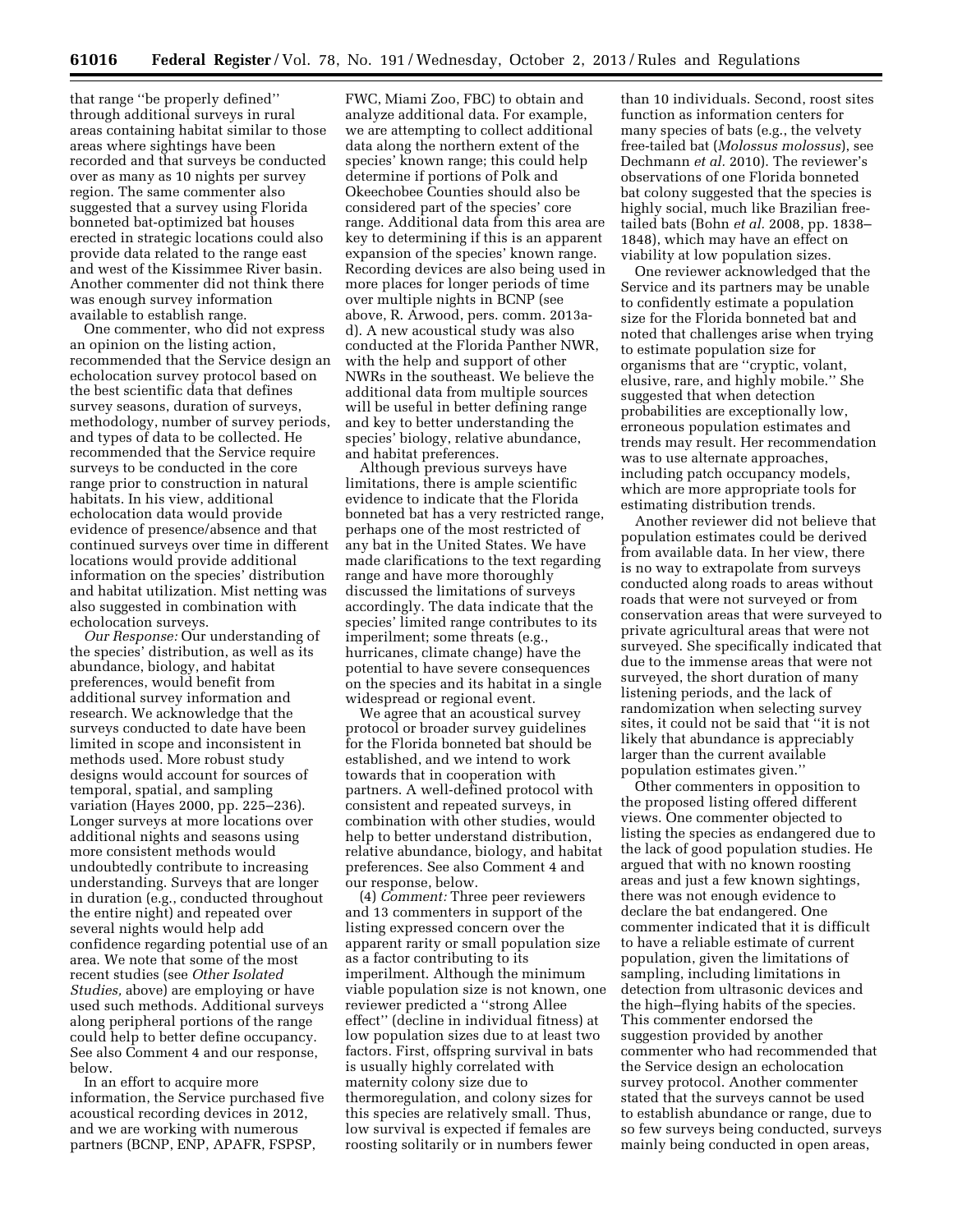and the vast areas of potential habitat that have not been surveyed.

Another commenter indicated that the population size for the Florida bonneted bat is much larger than originally estimated based upon 12 new sightings since 2008. The same commenter used the new information to negate criteria used within the State's biological status review, suggesting that data were ignored. This commenter suggested that the survey intensity for many parts of Florida were insufficient, and that every time a survey has been performed additional sightings have been recorded in new locations.

*Our Response:* We acknowledge that the survey information available to date is limited in many regards, and that it is not possible to estimate population size on this information alone. We have added clarifications regarding the limitations and short-comings of the acoustical surveys and have reexamined how we use this information. It was not our intent to imply that population estimates were derived purely or directly from acoustical surveys. We have made adjustments to the text and tried to more clearly articulate that the population estimates are only relative numbers of abundance, largely based upon expert opinions and inferences from available data. We are unable to confidently estimate population size for this species at this time.

Our understanding of the species' abundance, as well as its distribution, biology, and habitat preferences, would benefit from additional survey information and research (see Comment 3 and our response, above). We agree that it would be beneficial to use patch occupancy models and other approaches to estimating distribution trends. We agree that it would be helpful to have more randomized surveys, longer listening periods, more areas surveyed, and repeated surveys. We intend to work with our partners on an acoustical survey protocol design, which if employed consistently, could improve the quality of information obtained in the future.

The best available scientific information and the majority of expert opinions indicate that the Florida bonneted bat population is relatively small (see *Population Estimates and Status* and *Acoustical Survey Efforts as Indicators of Rarity,* above) and the species' apparent low abundance is a major factor in its overall imperilment (see *Factor E, Effects of Small Population Size, Isolation, and Other Factors,* below). We have revised the above sections to clarify and better

explain uncertainty and limitations of available information.

(5) *Comment:* One reviewer acknowledged that the foraging behavior of the Florida bonneted bat has not been studied in detail and provided insights into probable foraging behavior based upon its morphology. She stated that molossids are highly adapted for hawking high-flying insects (Norberg and Rayner 1987) and are characterized by high aspect ratios, high wing loadings, long pointed wingtips, and use of low frequency narrowband echolocation calls, which collectively make them well-suited for fast flight at high altitudes and prey detection at long distances, relative to other bats. The reviewer pointed out that species with these morphological features are considered to be adapted for low cost, swift, long distance travel from roost sites to foraging areas. In her view, these morphological characteristics and echolocation call structure likely preclude their ability to maneuver or detect prey at short range in cluttered conditions, given their large turning radius and the limited information obtained through the use of low frequency, narrowband echolocation calls. Therefore, she surmised that it seems likely that foraging areas may be located fairly long distances from roost sites, and that foraging likely occurs either at high altitudes or in fairly open habitat.

Another reviewer noted that the Florida bonneted bat is a molossid, which ''consists of high flying bats capable of dispersing great distances''. She recommended a study that identifies home ranges and habitat affinities to determine the physical and biological features essential to the conservation of the species.

The NPS (ENP) commented on an effort to better understand foraging behavior and foraging habitat. A biologist from ENP reviewed all acoustic files available, from 2000 to present, which were identified as belonging to the Florida bonneted bat to better understand foraging habitat. Review of these files did not reveal any definitive ''feeding buzzes'', a feature presumed indicative of successful foraging in other bats. Biologists in south Florida conducting acoustical surveys were also queried by ENP, and they confirmed that they had yet to identify a feeding buzz attributable to the Florida bonneted bat. In this view, the ecomorphology of the Florida bonneted bat, and *Eumops* spp. in general, suggests a bat that flies high, relatively fast, and quite possibly far. Those characteristics confound acoustic detection, including capturing feeding

events as indicated by the ''feeding buzz.'' ENP believes that it is not unreasonable to consider that the Florida bonneted bat may forage some of the time and perhaps frequently at altitudes beyond the range of detection by acoustic survey equipment.

Another commenter argued that since the species forages at heights of 10 m (33 ft) or more, it is possible that the species forages above canopied areas. This commenter contended that there was no information or extensive surveys from canopied areas and that actual foraging sites have not been scientifically determined.

*Our Response:* We acknowledge that the Florida bonneted bat's dispersal capabilities, foraging behavior, habitat affinities, and home ranges are not clearly understood. We agree that the Florida bonneted bat is likely capable of dispersing large distances and believe it may have considerable home ranges. For comparison, in one study in Arizona, Underwood's mastiff bat was found to range up to 24 km (15 mi) or more on foraging bouts from its roost site, suggesting that roost sites do not need to be available in close proximity to foraging areas (Tibbitts *et al.* 2002, p. 11). We have clarified the text accordingly (see Background, above).

We agree that the species' morphological characteristics make it reasonable to assume that foraging areas may be located fairly long distances from roosts sites, and that foraging likely occurs either at high altitudes or in fairly open habitat. We do not dismiss the idea that foraging habitat may include canopied areas; the species may forage above, within, or adjacent to canopied areas. We agree that the lack of or limited number of ''feeding buzzes'' recorded to date may further suggest that the species forages at altitudes beyond the range of detection of acoustic survey equipment. The only set of ''feeding buzzes'' for the species that we are aware of were recorded at the Granada Golf Course in Coral Gables in late February 2013 (C. Marks, pers. comm. 2013).

Additional studies are needed to more completely understand foraging behavior and habitat preferences. In future acoustical studies, it may be beneficial to sample vertical strata where possible, to determine activity and obtain additional insights into habitat use (Hayes 2000, p. 229). Placing recording devices at higher positions in the landscape (e.g., fire towers) may be helpful in determining if foraging is occurring at higher altitudes. Longer recording intervals, more survey locations, and additional analysis of echolocation data may be helpful in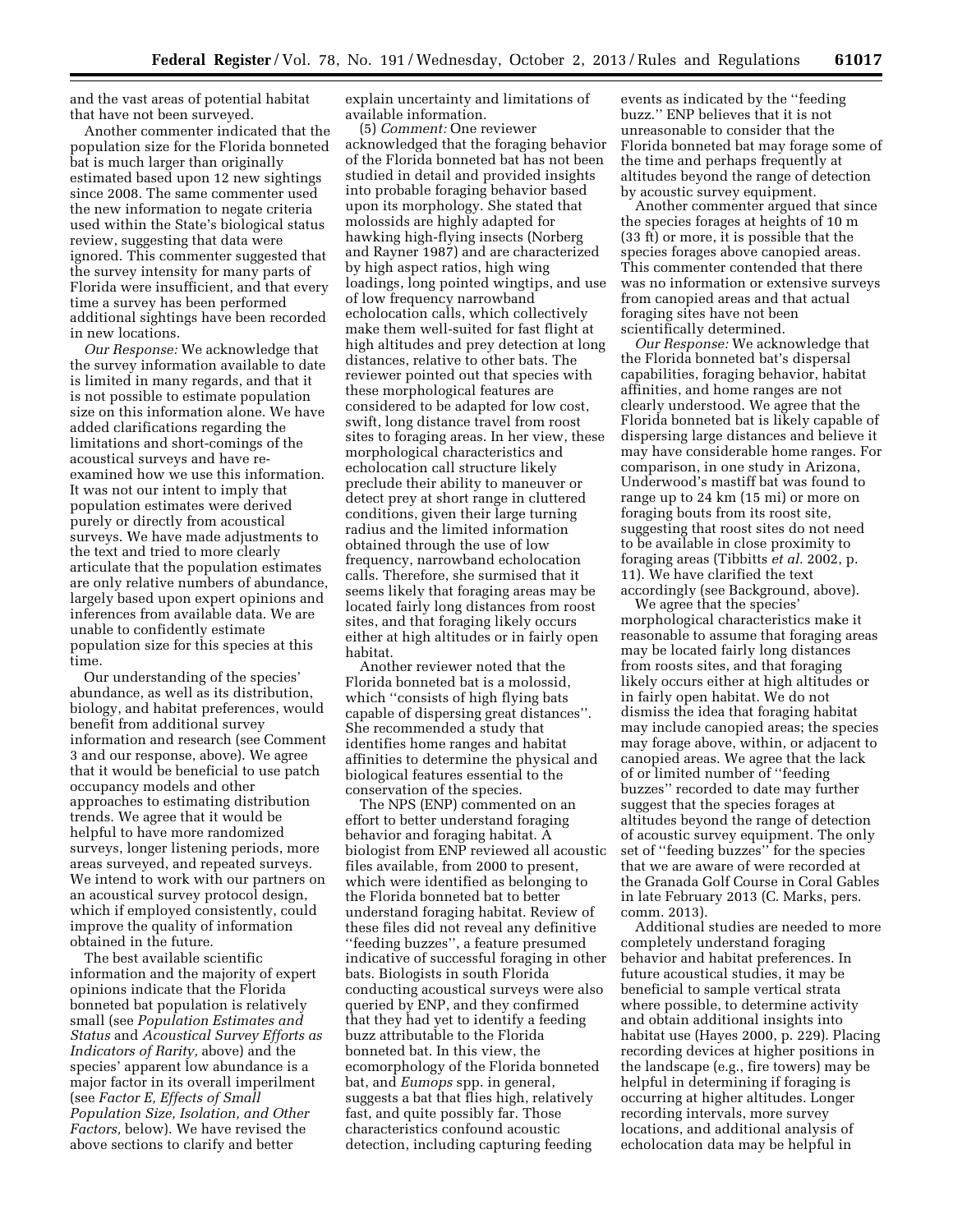identification of more ''feeding buzzes'' and improved understanding. The use of tracking devices such as transmitters, if tolerated by this species, may be extremely helpful to understanding movements, including insights into foraging distances and behavior. We note that the FWC recently funded a large multi-year study that is expected to close some of the data gaps for the Florida bonneted bat, including, in part, habitat selection. This study is expected to begin in January 2014 (H. Ober, pers. comm. 2013). Analysis of guano will be helpful in identifying prey items, assessing the availability of prey, and understanding foraging habitat. At this time, we are working with researchers and partners to conduct limited dietary analysis.

(6) *Comment:* One reviewer commented extensively on roost site selection, stating that there is a high probability that Florida bonneted bat individuals would tend towards high roost site fidelity. She pointed to the work of Lewis (1995), who in her review, found that bats that roost in buildings tend to be more site-faithful than those that roost in trees, and that among the bats that roost in trees, those that use cavities in large trees tend to more site-faithful than those using smaller trees. Given its large size, this reviewer surmised that the Florida bonneted bat is likely to select large trees. She noted the large accumulation of guano in one known historical natural roost (1 m [3.3 ft] deep) provided further evidence of high roost fidelity, especially given the small number of individuals per colony. Although it is not known if the species more commonly uses tree cavities or buildings, the reviewer stated that the loss of a roost site is likely to cause a greater hardship to the species than the loss of a roost site for other, more labile (readily open to change) species. In her view, the threat imposed by the loss of individual roost sites was understated in the proposed rule.

The same reviewer noted that larger roosts tend to have greater microclimatic variability within a roost than do smaller spaces, which could increase the relative importance of manmade roosts to the species as climate variability increases in the future. For example, she suggested that bats roosting in tree cavities may need to switch roosts in response to a cold spell, making them vulnerable to exposure, predation, or other threats, whereas individuals using larger buildings may be able to simply change locations within their roost. She pointed out that the species' use of anthropogenic structures may confer an

adaptive advantage in the future and allows for the possibility of future habitat enhancement through the creation of additional artificial roosts with suitable characteristics, once determined.

One reviewer indicated that since so little is known about this species' roosting habits, it is possible that palm fronds are used for roosting. In her view, it is imperative to determine roosting ecology and other metrics to prioritize conservation measures in a recovery plan. Another reviewer indicated that roost sites function as information centers for many species of bats, including the molossid, the velvety freetailed bat (Dechmann *et al.* 2010).

With regard to roosting sites, the FWC suggested clarification for the term ''key roosting sites'' or using simply using the term ''roosting sites'' instead, indicating that there was no information to suggest that some roosting sites may be more critical than others.

Eleven commenters in support of the listing also mentioned lack of roosting information. Several suggested that we know less about this species than when it was first considered for protection.

Commenters in opposition to the proposed listing offered different views. Two commenters stated that there is not enough evidence to declare the bat endangered when we have such limited information regarding roosting areas or preferred roosting habitat. Another commenter believed the species' adaptability to human structures is a positive and questioned if the species has more roosting opportunities now than it did historically due to development.

*Our Response:* We agree with views regarding roosting habits and believe that finding natural roosting sites and better understanding preferences is crucial to conserving the species. The Florida bonneted bat may indeed have high roost site fidelity, as one reviewer suggested, and the loss of any roost site for this species may have profound consequences. We agree that it is likely that all roost sites are important and clarified the importance of roosting sites accordingly. See also Comment 4 and our response, above.

We agree that the species' ability to adapt to artificial structures can be beneficial in some regards. For example, artificial structures may provide potential suitable roost sites in areas where natural roost sites are lacking, limited, or inadequate. However, we caution against the mindset that artificial structures can equally replace natural roosts. More research on the role of bat houses in the conservation of the species is needed (FWC 2013, pp. 10–

11). Artificial structures may be more likely to be disturbed, may be more prone to vandalism, and may or may not be maintained.

We disagree with the views opposing the listing due to lack of information on preferred roosting habitats. Listing decisions are based upon all available data and information and threats (see Background, above, and Summary of Factors Affecting the Species and Determination of Status, below). While there may be more artificial roosting opportunities available now due to development, we do not have data that indicate the species has more suitable roosting sites overall. Natural roost sites have undoubtedly been lost due to changes in land use (see Summary of Factors Affecting the Species, *Factor A*), and competition for tree cavities has increased (see Summary of Factors Affecting the Species, *Factor E, Competition for Tree Cavities,* and Comment 9 and our response, below). Additionally, changes in building codes may have reduced opportunities in some artificial structures (see Comment 11 and our response, below).

We acknowledge that we do not fully understand roosting habitat preferences, but we are working with partners to locate roosts and better understand the ecology of the species. Additional acoustical data are being collected from more sites for longer periods of time. In February 2013, we worked with Auburn University and numerous land managers and partners across south Florida to use trained scent detection dogs in an effort to identify and locate potential natural roosts. The dogs showed interest in several large cavity trees and snags. Follow-up work (e.g., acoustical surveys, infrared cameras, cavity inspection, guano collection) is being conducted to determine if Florida bonneted bats or other bat species are using these trees and snags as roosts. To date, no active, natural roosts for the Florida bonneted bat have been confirmed.

#### Comments Relating to Threats

(7) *Comment:* Three reviewers and 11 commenters in support of the listing remarked on habitat loss, modification, or curtailment of range. One reviewer stated that loss of habitat, especially forested areas, is among the most important threats. Another reviewer stated that the loss of individual roost sites (from exclusion, demolition, tree harvest, or other factors) was understated in the proposed rule because of suspected high roost fidelity. Another reviewer stated that habitat loss, degradation, alteration, and fragmentation are significant threats; in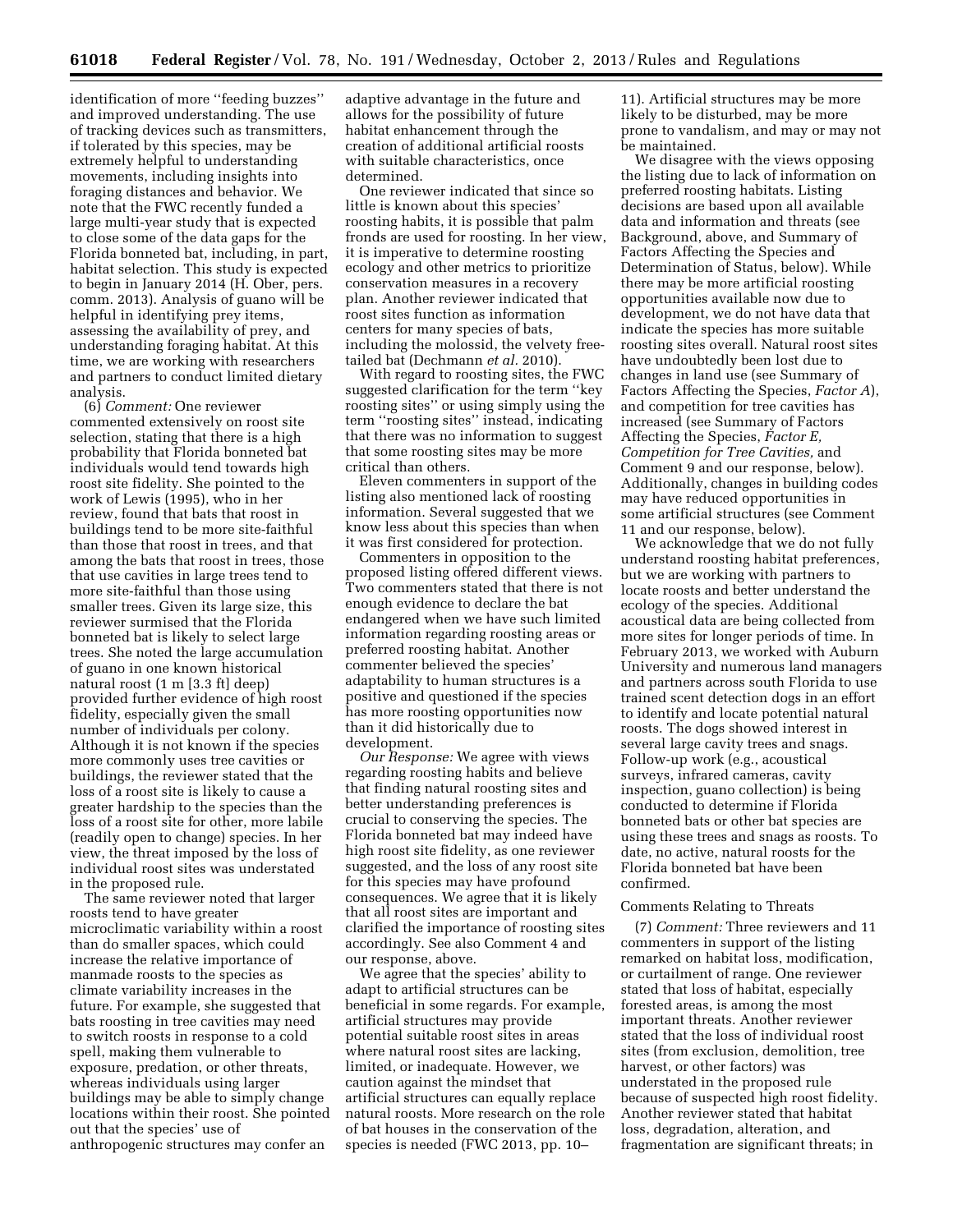order to mitigate potential impacts from land use activities and to identify areas for priority conservation actions, the extent of the species' range must be determined.

One commenter, writing on behalf of an environmental group with more than 4,000 members with a focus in southwest Florida, stated that the species faces continued threats from habitat loss and specifically from several proposed large-scale developments, mines, and transportation projects. The group highlighted proposed projects in their five-county area of focus (i.e., Lee, Collier, Hendry, Glades, and Charlotte), stating that thousands of acres of impacts are expected in a variety of habitat types. In Charlotte County, the group specifically noted the Babcock Ranch Community (encompassing over 17,000 acres (ac)) and the Burnt Store Area Plan near Punta Gorda would allow mixed use development within an area thousands of acres in size. In Hendry County, it noted the Rodina sector plan (encompassing 26,000 ac), the King's Ranch/Consolidated Citrus sector plan (at least 15,000 ac), and the Hendry County Clean Energy Center (more than 3,000 ac). In Lee and Collier Counties, it referenced pending and potential mines totaling tens of thousands of acres. In this group's view, the most significant action was the Eastern Collier Multispecies Habitat Conservation Plan (HCP), which it stated, if permitted as proposed, would authorize 45,000 ac of residential and commercial development. Additionally, the group contended that an ''untold number of acres of potential bat habitat would be lost'' to multiple land uses, including mining, oil and gas exploration/production, agriculture, infrastructure, transportation, and active and passive recreation. It also noted that the Collier County Rural Lands Stewardship Program is voluntary and does not protect some areas that may be important to bats.

With regard to issuing permits, the same group contended that since the Service cannot effectively determine the conservation measures needed to conserve the species and protect it from no net loss, the agency should not issue a take permit. Rather, it recommended that the Service and its partners focus efforts on collecting additional information to map essential habitat areas for this species. In this view, only with this information could the Service properly assess jeopardy under section 10 or section 7 of the Act. In conclusion, the group fears ''the species is routinely placed in jeopardy''.

Another commenter, writing on behalf of its organization with more than 450,000 members and activists, provided extensive comments on climate change and contended that the Florida bonneted bat faces significant risks from coastal squeeze, which occurs when habitat is pressed between rising sea levels and coastal development that prevents landward movement (Scavia *et al.* 2002; FitzGerald *et al.* 2008; Defeo *et al.* 2009; LeDee *et al.* 2010; Menon *et al.*  2010; Noss 2011). The group contended that human responses to sea level rise (e.g., coastal armoring and landward migration) (Defeo *et al.* 2009, pp. 6–8) also pose significant risk to bat habitat, and projected human population growth and development in Florida threaten urban roosting sites with coastal squeeze, particularly in North Fort Myers, Naples, Homestead, and Coral Gables/Miami (Zwick and Carr 2006).

One commenter, who did not express support or opposition to the proposed listing action, suggested that habitat development continues in the species' range and the Service should require that surveys be conducted in the core range before construction in natural habitat is undertaken.

*Our Response:* We agree that habitat loss, modification, and fragmentation are serious threats. The loss of forested habitat is particularly concerning due to the species' forest–dwelling habits. We agree that the loss of individual roosts may have been understated in the proposed rule and have clarified the text accordingly (see also Comment 6 and our response, above). We also acknowledge that we need to work with partners to more fully understand the species' range for more meaningful conservation.

Large-scale habitat losses in the core of the species' range are particularly concerning. Land use changes at smaller scales may also have individual or cumulative adverse impacts to the species. With this final rule, the Federal protections provided by the Act for this species (see Available Conservation Measures, below) are implemented. This includes evaluation of the impacts of activities and consultation under section 7 of the Act, prohibition of unauthorized take under section 9 of the Act, and allowances for incidental take with habitat conservation plans through the section 10 process. With this final listing, proposed actions will be thoroughly evaluated through the section 7 or section 10 process. With regard to the Eastern Collier Multispecies HCP, as of July 2013, the applicants have submitted incidental take permit applications, but remain in the process of developing a draft HCP.

The Service has awarded grant funding through its Cooperative Endangered Species Conservation Fund to assist in the development of the HCP. This proposed project, like others within the species' current range, will be evaluated through the regulatory framework provided by the Act.

We agree that coastal squeeze is a major problem, which will accelerate in the future. We have revised the text to more fully describe anticipated impacts (see Summary of Factors Affecting the Species, *Factor A, Alternative Future Landscape Models and Coastal Squeeze,*  below, and Comments 8, 11, 16, and 20, and our responses to them, below).

We agree that surveys for the species should be conducted prior to large-scale land use changes within key natural habitats (e.g., forests or water bodies) within the core range. We intend on working on an acoustical survey protocol and broader survey guidelines, as indicated above (see Comments 3 and 4, and our responses to them, above). However, due to the difficulties in detection of this species, repeated acoustical surveys for long periods of time may be needed. Acoustical surveys, in combination with visual and other inspection of potential roosting locations, may be helpful to avoid or minimize some impacts to suspected roost sites. In some cases, bat activity and potential roosts can be recognized (e.g., observation at emergence, vocalizations (roost chatter), presence of ''ammonia''-like smell or guano). In cases where acoustical surveys and other methods are not feasible, applicants and agencies may need to assume presence prior to assessing impacts for proposed projects and incorporate safeguards into their project designs.

(8) *Comment:* With regard to foraging habitat and climate change, one reviewer indicated that our assessment understated the negative impact of climate change on prey availability. She indicated that plant water stress would impact vegetation community structure, which would likely affect insect availability for foraging bats. She also stated that plant water stress would also affect the actual chemical composition of plants, which also would impact the phenology of phytophagous insects (i.e., those that feed on plants) and therefore the timing of insect availability to foraging bats. She provided a reference showing responses by plants and insects from experimentally induced water deficits (Huberty and Denno 2004) and another that showed that climate change is affecting the timing of seasonal flowering in Florida (Von Holle *et al.*  2010). The reviewer stated that climate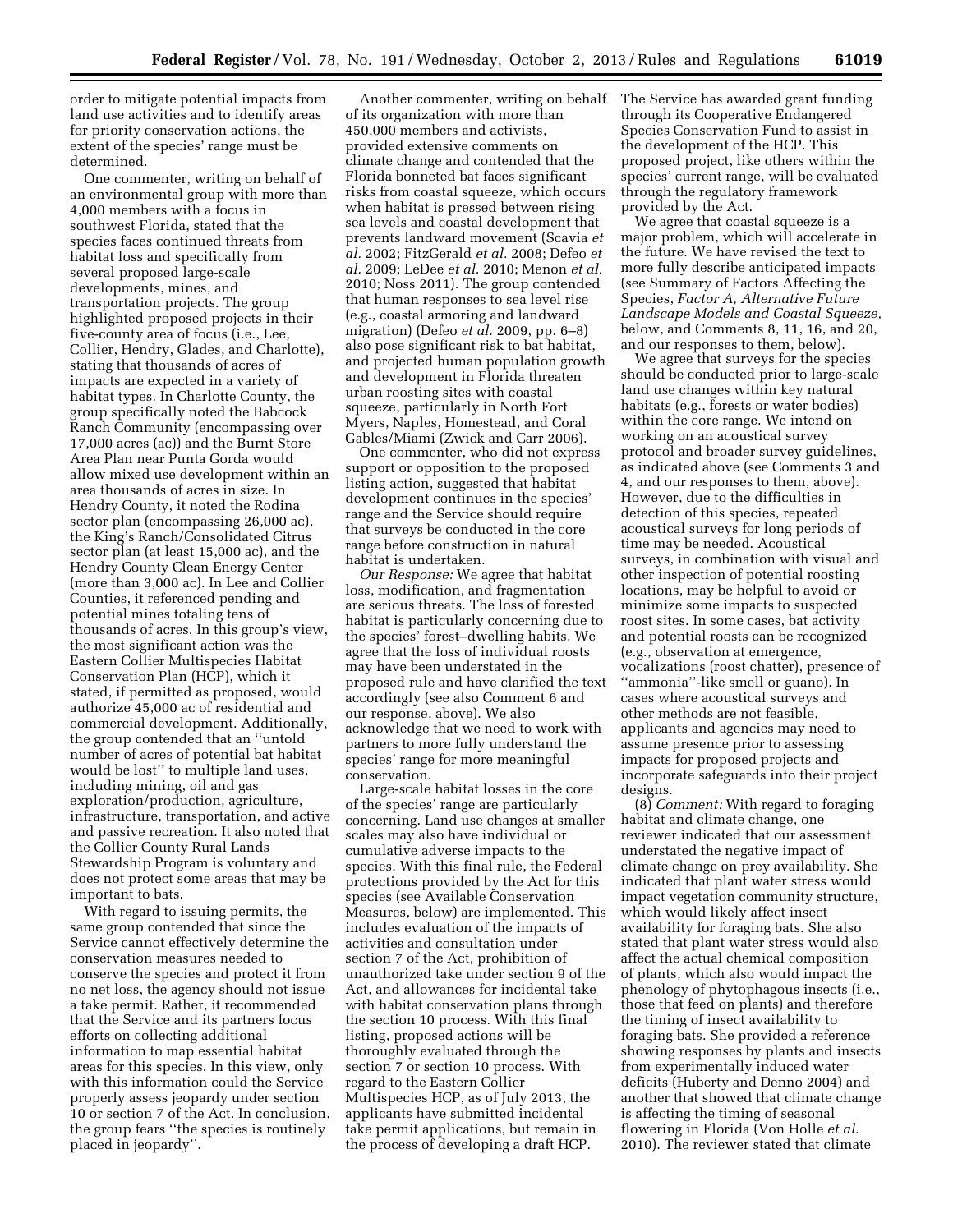change will alter prey availability to foraging bats.

*Our Response:* With regard to water deficits caused by climate change, we acknowledge that we did not specifically evaluate the responses by plants and potential impacts to insects and ramifications to foraging bats in any detail. However, we briefly discussed the species' susceptibility to changes in prey availability and possible changes from climate change (see Summary of Factors Affecting the Species, *Factor E, Aspects of the Species' Life History and Climate Change Implications,* below). Since the reviewer's comments relate to changes to foraging habitat, we have expanded the section (see Summary of Factors Affecting the Species, *Factor A, Climate Change and Sea Level Rise,*  below) to more fully evaluate this threat. The potential negative impact of climate change on prey availability is now more fully described in this final rule. Additional comments relating to climate change are provided below (see Comments 11 and 16, and our responses to them, below).

(9) *Comment:* One reviewer indicated that the Florida bonneted bat faces competition for tree cavities from native birds and mammals (Belwood 1992, p. 220) and now dozens of introduced species, which also use cavities (e.g., European starlings (*Sturnus vulgaris*), various parrot species, black rats (*Rattus rattus*), and Africanized honey bees (*Apis mellifera scutellata*)). He also suggested that the Florida bonneted bat populations may also be impacted by the decline of red–cockaded woodpeckers, which create cavities in living longleaf pine trees.

One commenter suggested that the species' roosting habits were ''more precarious'' than its small range. He noted the limited supply of woodpecker nest cavities and indicated that invasive species have a significant impact on the Florida bonneted bat by competing for limited roosting locations. In his view, introduced parrots are serious competitors for natural and manmade cavities, as most of the more than 30 species of parrots and 2 to 3 species of mynahs observed in the wild in south Florida use cavities. He indicated that Africanized honey bee hybrids, established in Florida in 2005, are having significant impacts on cavitynesting wildlife throughout their expanding range (in Central America, South America, the Caribbean, and southeastern United States). He stated that Africanized honey bee hybrids occupy the entire range of the Florida bonneted bat. The commenter suggested that research to develop methods of reducing honey bee competition for

cavities with barn owls and parrots was underway, and that techniques may be transferable to Florida bonneted bat roosting structures.

*Our Response:* We agree that tree cavities in south Florida are likely limited and that competition for natural or artificial roosting structures may be greater now than previously, due to a variety of factors. Introduced species are becoming more abundant and widespread in Florida, and some are likely contributing to increased competition for a limited amount of suitable cavities or other roost sites. We have added a new section entitled *Competition for Tree Cavities* (see Summary of Factors Affecting the Species, *Factor E,* below).

We do not have information to support or refute the view that the decline of red-cockaded woodpeckers (or other woodpeckers) may be affecting Florida bonneted bat populations. One colony of Florida bonneted bats was discovered in a longleaf pine tree cavity that had been excavated by a redcockaded woodpecker and later enlarged by a pileated woodpecker (Belwood 1981, p. 412). In general, insufficient numbers of cavities and continuing net loss of cavity trees are also identified threats to the redcockaded woodpecker (Service 2006, p. 7).

To help conserve the Florida bonneted bat, efforts should be made to retain large cavity trees and snags wherever possible to reduce competition for suitable roosts within the species' known range. The use of artificial structures for the Florida bonneted bat may also be beneficial in some locations. More research on the role of bat houses in Florida bonneted bat conservation is needed (FWC 2013, pp. 10, 15). The FWC plans on working with stakeholders to develop and implement guidelines for building, installing, and monitoring bat houses for Florida bonneted bats (FWC 2013, pp. 10–11).

(10) *Comment:* One reviewer noted that since the species may use palm fronds for roosting, the trimming of palm fronds and removal of mature palms for landscaping purposes may cause negative impacts. In her view, these activities should be considered as potential threats.

*Our Response:* We agree and have clarified the text accordingly (see Summary of Factors Affecting the Species, *Factor E, Inadvertent and Purposeful Impacts from Humans,*  below).

(11) *Comment:* Three reviewers and four commenters indicated that hurricanes, storms, or other stochastic

events are threats to the species and its habitat. One reviewer emphasized the threat of hurricanes as direct killing of bats and impacts to larger hollow trees and bat houses. He noted the intensity and increasing damage of tropical storms and contended that one large, intense storm (similar to Hurricane Sandy in the northeast) could kill most of the Florida bonneted bats over a broad area.

Another reviewer indicated that hurricanes may become more frequent and intense with climate change. She suggested that the species may occupy large snags with cavities, and that these trees and artificial structures are likely to be damaged or destroyed during serious storm events. She recommended that bat house structures be reinforced and duplicated to prevent loss.

One group cited additional studies that show that the frequency of highseverity hurricanes is increasing in the Atlantic (Elsner *et al.* 2008; Bender *et al.*  2010; Kishtawal *et al.* 2012), along with an increased frequency of hurricane– generated large surge events (Grinsted *et al.* 2012) and wave heights (Komar and Allan 2008). The group contended that high winds, waves, and storm surge can cause significant damage to the species' coastal habitat, noting that when storm surges coincide with high tides, the chances for damage are greatly increased (Cayan *et al.* 2008). Examples and additional references regarding sea level rise, storm surge, and flooding were also provided. This group stated that the Service must take into account the added impacts from more severe hurricanes and increasing storm surge and coastal flooding on the species' habitat. Another commenter also noted that severe hurricanes can cause wetland degradation.

One commenter indicated that the limited supply of woodpecker nest cavities has been compounded by the loss of snags due to hurricanes (e.g., Hurricane Andrew 1994, hurricanes of 2004 and 2005). He added there has also been a ''secondary hurricane effect with significant changes to the South Florida Building Codes post Hurricane Andrew that reduces roosting locations under tile roofs.''

*Our Response:* We agree that the species and its habitat appear highly vulnerable to hurricanes and storms. Intense events could kill or injure individual bats and destroy limited roosting habitat (see Summary of Factors Affecting the Species, *Factor E, Environmental Stochasticity,* below). Even one event can have devastating impacts due to the species' restricted range. Increased frequency and intensity of hurricanes, storm surges, and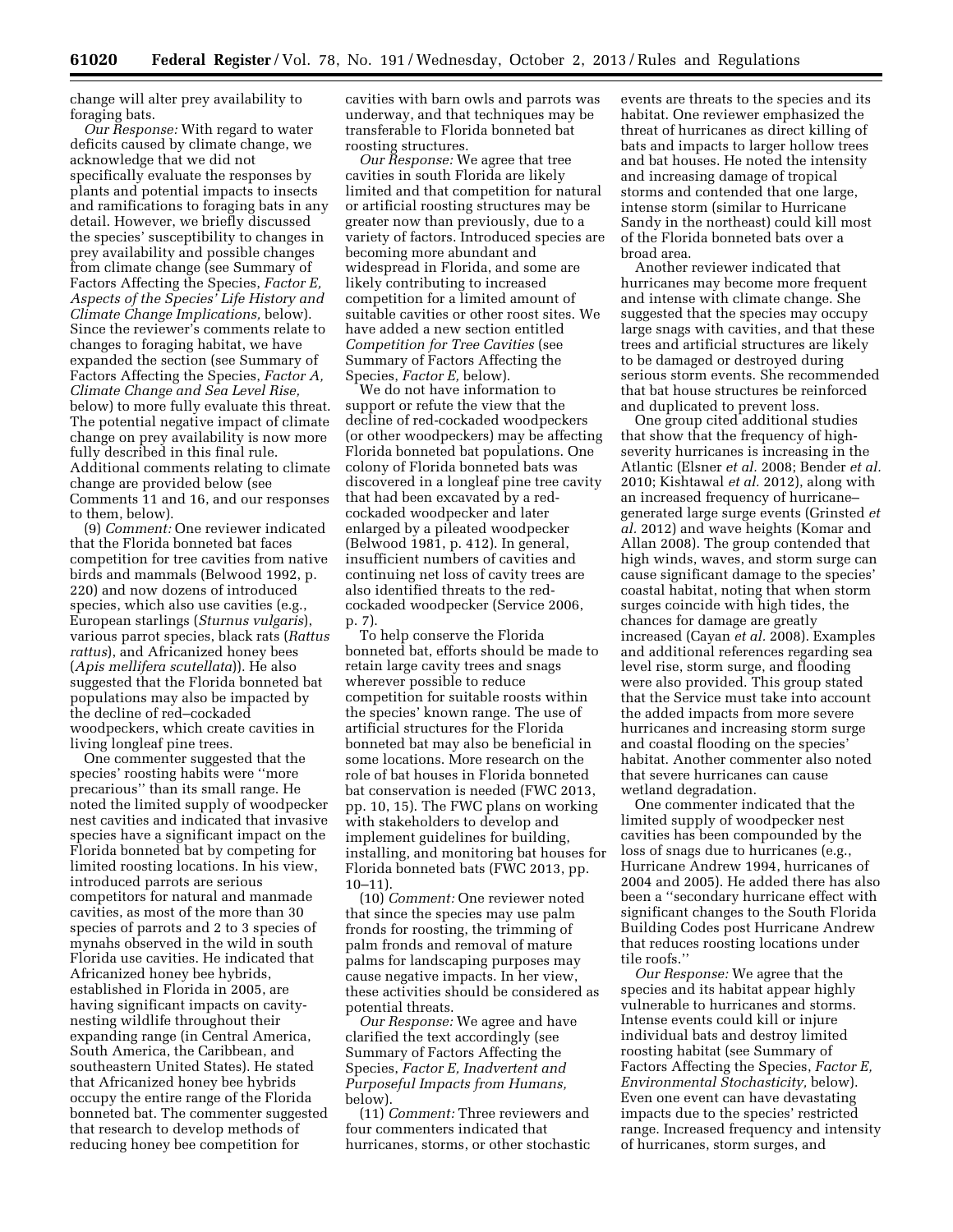flooding events are also expected with climate change. We have revised portions of our assessment accordingly (see Summary of Factors Affecting the Species, *Factors A* and *E* below). See also detailed comments on climate change in Comment 16 and our response, below.

We believe that natural roost sites are limiting and that the use of artificial structures can play an important role in conserving the species. We concur with the suggestion that bat houses be reinforced and duplicated to prevent loss.

We do not dispute the claim that changes to the South Florida Building Codes after Hurricane Andrew reduced potential roosting locations under tile roofs. However, it is not known the extent to which the species uses such structures. It is possible that changes in building codes affected roosting opportunities in residential and urban areas.

(12) *Comment:* Two reviewers and the FWC remarked on predation as a threat to the species. One reviewer suggested that the loss of bats to snake predation is under appreciated, especially with the increasing numbers of introduced snakes, and recommended that additional measures be taken to protect bats and other native species. He also emphasized the fragile nature of the Florida bonneted bat populations, noting that although some are located on protected lands, these populations are still quite exposed to severe threats. Another reviewer noted that the species presumably experiences some level of predation from native wildlife (e.g., hawks, owls, raccoons, rat snakes), but that introduced reptiles (e.g., young Burmese pythons *(Python molurus bivittatus*) and boa constrictors (*Boa constrictor*)) may also have or will have an impact on the Florida bonneted bat population.

The FWC questioned our conclusion that predation is not impacting the species and offered that a more conservative approach is that too little information exists to draw any conclusions about the impacts of predation.

*Our Response:* We generally agree with the comments we received regarding predation and have adjusted the text accordingly (see Summary of Factors Affecting the Species, *Factor C. Disease or Predation,* below).

(13) *Comment:* One reviewer commented on white-nose syndrome (WNS) and noted that very little is known about the fungus, *Geomyces destructans,* and the disease. She suggested that the Florida bonneted bat may not be impacted by the disease,

since it does not hibernate and the disease has only impacted hibernating species to date. However, she also cautioned that since the fungus is new to science and North America, how it may evolve and change is unknown. She urged that the Service be cautious and not assume that impacts will not occur in the future.

*Our Response:* We agree and have updated the text of this final rule accordingly.

(14) *Comment:* One reviewer stated that although the death of bats at wind energy facilities is fairly well documented, the numbers of bats killed is still considerably underappreciated. He stated that bats die in considerable numbers at wind turbines, and with the current push to develop greener energy sources, the loss of bats at wind turbines will increase.

*Our Response:* We acknowledge that the number of bats killed at wind energy facilities is not known, and that the extent of mortality, in some locations, may not be fully understood. Although increases in the number of wind energy facilities are likely to cause increases in bat mortality, numerous factors are involved (see Summary of Factors Affecting the Species, *Factor E, Proposed Wind Energy Facilities,*  below). In some cases, impacts may be avoided and minimized. Available guidelines, if implemented, can help reduce bird and bat mortalities. We agree that this threat is likely to increase as demand increases, and we revised the text of this final rule accordingly.

(15) *Comment:* One reviewer stated that ''the lack of regulatory mechanisms particularly when in contact with humans'' was among the most important potential threats to the species, emphasizing that public education about bats is crucial.

The Florida Department of Agriculture and Consumer Services (FDACS), expressing neither support of nor opposition to the proposed listing, indicated that there may be opportunity to provide education and outreach to professional wildlife trappers and pest control operators ''to limit take of this imperiled species.'' FDACS offered to develop, with the help of FWC and the Service, an informational bulletin, which could be distributed to pest control operators either during training for certification or renewal. Additionally, information relating to the bat, including identification, could be incorporated as a component of training and exams for limited certification for commensal rodent control. The FDACS also expressed willingness to meet with the FWC and the Service to discuss training and outreach opportunities to

educate wildlife trappers, law enforcement, county health departments, and local animal control on rules and regulations that are required to protect the Florida bonneted bat and other bat species.

One commenter, in opposition to the proposed listing, suggested that development of educational programs and materials may be the most important conservation measure, citing Robson (1989). The same commenter recommended that the species not be listed and instead suggested that public education on the value and importance of bats be stressed. This commenter specifically recommended further education on appropriate bat house designs and the use of environmentally friendly lighting practices.

*Our Response:* We believe that regulatory (see Summary of Factors Affecting the Species, *Factor D,* below) and other mechanisms to deal with bat and human interactions can be improved. We agree that education for the public and various groups is imperative, and that this should be an integral part of conservation efforts for the Florida bonneted bat. We appreciate both suggestions from the FDACS on ways to reduce the taking of this species during wildlife removal and pest control operations and their willingness to help raise awareness, improve training, and expand education. We look forward to working with partners on this.

While expanded education and outreach programs are important components of conservation, the species meets the definition of an endangered species and faces numerous significant threats (see Determination of Status, below), many of which could not be alleviated through education alone. We are hopeful that improved awareness and education, along with the protections afforded to the species and habitat (see Available Conservation Measures, below), will allow the species to continue to persist and recover. See also Comment 32 and our response, below.

(16) *Comment:* With regard to climate change, two reviewers provided specific comments. One reviewer felt that climate change has the potential to negatively impact the species, especially in the context of impacts from altered storm frequency and intensity. Another reviewer appeared to generally agree with our assessment of anticipated impacts from climate change, but indicated that the negative impact of climate change on prey availability had been understated.

One group provided extensive comments and references. The group's main points included the following: (a)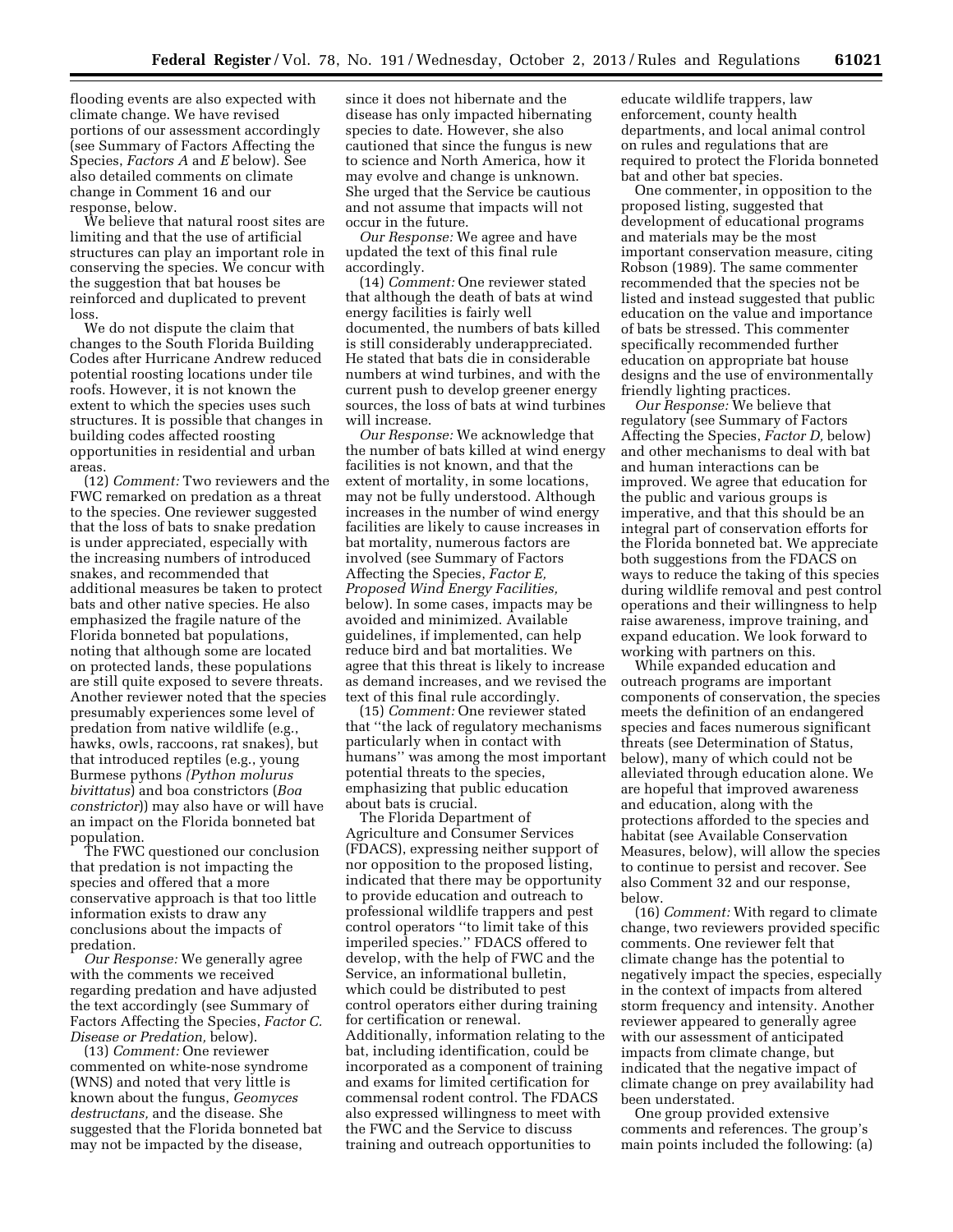Global sea-level rise is accelerating in pace and is likely to increase by one to two meters within the century; (b) sealevel rise of 1 to 2 meters in south Florida is highly likely within this century; (c) storms and storm surges are increasing in intensity; (d) coastal squeeze threatens the species' habitat; (e) climate change threats should be analyzed through the year 2100 at minimum; and (f) sea-level rise will have significant impacts on Florida bonneted bat roost sites.

More specifically, the group asserted that the Service analyze the impacts of sea-level rise of up to 2 meters on the Florida bonneted bat's habitat since this falls within the range of likely scenarios and since sea-level rise will be exacerbated by increasing storm surge. With regard to roost sites, the group estimated impacts to roost site locations from climate change, based upon the colony numbers and locations provided in the proposed rule and using NOAA's sea level rise and coastal flooding impacts viewer. Based upon this tool, the group suggested that 9 of 11 roost locations would either be fully or partly inundated with sea-level rises ranging from 30 centimeters (11.8 inches) to 1.8 m (5.9 ft). This analysis highlights the ''extreme vulnerability'' of bonneted bat roosting habitat to sea-level rise.

The group also provided additional comments with regard to critical habitat and climate change.

*Our Response:* With regard to climate change, we agree with the general comments provided. The additional literature on climate change provided by one group largely reinforces our assessment of the threat of climate change to the Florida bonneted bat and its habitat. We appreciate the references provided and have revised our assessment accordingly.

With regard to specific comments, we agree with the view that sea-level rise is likely to have significant impacts on Florida bonneted bat roosts. However, the locations of natural roost sites and colony locations are not known (see also Comment 21 and our response, and Summary of Changes from Proposed Rule, below). Given the limited available information, it is not possible to quantify the number of roosting locations that will be impacted by sealevel rise. Still, we anticipate significant losses of occupied and potential occupied habitat in coastal areas due to climate change (see Summary of Factors Affecting the Species, *Factor A, Climate Change and Sea Level Rise* and *Alternative Future Landscape Models and Coastal Squeeze,* and *Factor E, Aspects of the Species' Life History and Climate Change Implications,* below).

Portions of the species' roosting habitat are vulnerable to sea-level rise, and impacts to foraging habitat may also occur with climate change (see also Comment 8 and our response, above).

Detailed comments related to storms and storm surges are provided and addressed above (see Comment 11 and our response, above). Detailed comments related to coastal squeeze are provided and addressed above (see Comment 7 and our response, above). We have revised portions of our assessment accordingly (see Summary of Factors Affecting the Species, *Factors A* and *E,* below).

Comments regarding climate change in relation to critical habitat are provided below (see Comment 20 and our response, below).

(17) *Comment:* One reviewer stated that the species was not a widely distributed species prior to development in southern Florida in the past century, but the ''increased and indiscriminate use of pesticides in the 1950s–1960s no doubt started the species in decline.'' Other commenters offered alternate and more detailed views about pesticides.

*Our Response:* We agree that the species appears to not have been widely distributed during the past century, based upon available information. However, we have no evidence indicating that the use of pesticides led to the species' decline (see *Comments Relating to Pesticides,* below).

(18) *Comment:* One reviewer explicitly stated that listing the Florida bonneted bat as an endangered species will provide several benefits that will aid in the protection and possible recovery of the species. He pointed to conservation actions taken at Florida Caverns State Park in the 1990s for the endangered gray bat (*Myotis grisescens*), which would not have been implemented had it not been for Service funding made available through the Act.

*Our Response:* We agree that listing provides many benefits for species and their habitats (see Available Conservation Measures, below).

#### Comments Relating to Critical Habitat

(19) *Comment:* With regard to timing, three peer reviewers agreed with our finding that critical habitat was not determinable due to lack of knowledge or the need for more information. One reviewer stated that a study that identifies home ranges and habitat affinities is imperative to determining the physical and biological features essential to the conservation of the species. In her view, designation of critical habitat is appropriate, but for it to be meaningful and effective, the extent of the species' range and the

species' roosting affinities should be defined prior to designation. She indicated that if that was not possible, then additional future information that informs habitat use should be used to modify any critical habitat designation.

Two commenters, both representing environmental groups, indicated that critical habitat designation should be a timely goal or completed promptly. One group specifically stated that the Service should seek the scientific information necessary to propose critical habitat promptly, and that until critical habitat can be identified and designated, the Eastern Collier Multispecies HCP should not move forward.

Another group reminded the Service of its responsibilities under the Act, stating that a ''not determinable'' finding allows the Service to extend the time for designating critical habitat. Under the Act, the Service has 2 years from the date of the proposed listing decision (or, in this case, 1 year from the date of the final listing decision) to designate critical habitat. The group cited case law and stated that the deadlines apply even if longer deliberation would produce a ''better'' critical habitat designation. In this view, ''not determinable'' findings should rarely be made, and the Service should make ''the strongest attempt possible'' to determine critical habitat. The group further stated that the Service is to use the best available science, and that ''optimal conditions'' are unknown is not a barrier to designating critical habitat. The group stated that it is not the Service's task to understand what features of occupied habitat are lacking, but to synthesize information about what is known about the species and its habitat needs.

*Our Response:* The Service continues to work with researchers, other agencies, and stakeholders on filling large information gaps regarding the species and its habitat needs and preferences. We intend to publish a proposed critical habitat designation for the Florida bonneted bat in a separate rule within our statutory timeframe and have continued to fund research and study the habitat requirements of the bat.

With this final listing determination, the species will now receive regulatory consideration under sections 7 and 10 of the Act and will benefit from other protections (see Available Conservation Measures, below). Potential impacts from proposed projects within the species' current range will be evaluated under these regulatory frameworks.

(20) *Comment:* One peer reviewer stated that properties occupied by extant and active colonies are clearly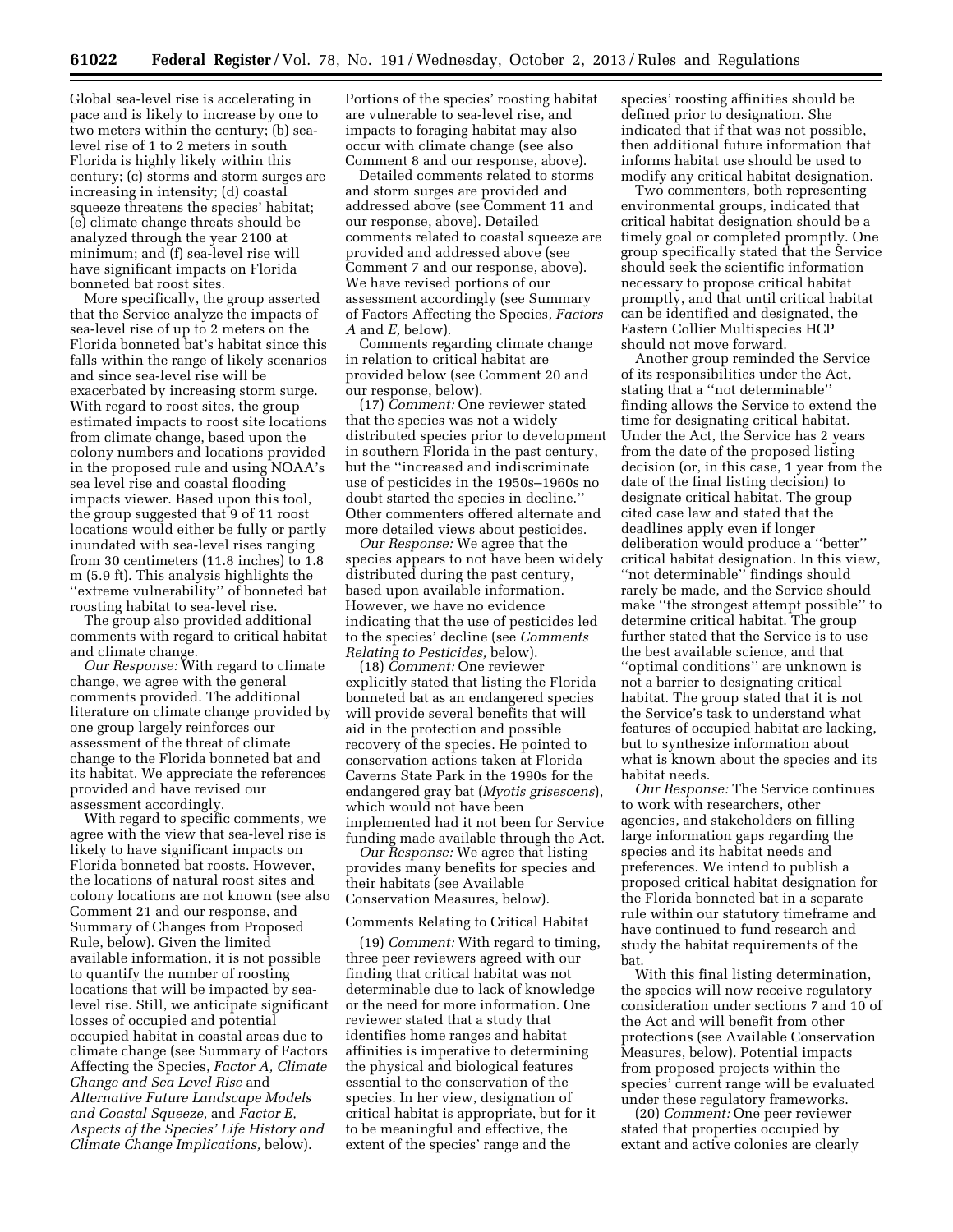essential to the conservation of the species. She suggested that the roost and surrounding habitats in both Lee County and at Babcock-Webb WMA provide elements essential to the conservation of the colonies and should be designated as such. She recommended that conservation easements for the private property in Lee County be pursued and that conservation of Florida bonneted bats and their roosts be prioritized in the long-term management of Babcock-Webb WMA.

One group requested that the proposed critical habitat designation account for seasonal shifts in roosting sites. In addition, the group requested that the Service consider, ''specific areas outside the geographical area occupied by the species at the time it is listed, upon a determination that such areas are essential for the conservation of the species.''

Another group provided extensive comments relating to how a critical habitat designation must buffer the species from climate change threats. This group provided new literature related to climate change and contended that coastal Florida is particularly vulnerable to habitat losses caused by climate change (e.g., Cameron Devitt *et al.* 2012). It argued that unoccupied inland habitat area that can provide roosting and foraging habitat should be identified and designated as critical habitat for the species. It also contended that as species and habitats shift in response to climate change, it will be important to protect habitat areas outside of the current range, including ''stepping stone patches'' and corridors. In the group's estimation, 9 of 11 roosting locations are highly vulnerable to inundation by sea-level rise; therefore, proactive protection of suitable inland areas for future roosting and foraging habitat is necessary. The group also provided examples of the Service's designation of unoccupied habitat as critical habitat to buffer six species from climate change impacts. It stated that there was ''ample precedent, legal authority, and conservation imperative'' for the Service to similarly identify and designate unoccupied inland habitat for the Florida bonneted bat to buffer it from the effects of sea level-rise and increasing storm surge.

*Our Response:* The Service will fully consider these comments and all available information during the process of identifying areas essential to the conservation of the species and in its proposal to designate critical habitat.

# *Comments From the State*

Section 4(i) of the Act states, ''the Secretary shall submit to the State

agency a written justification for his failure to adopt regulations consistent with the agency's comments or petition.'' Comments we received from the State of Florida are addressed below.

(21) *Comment:* The FWC provided additional information regarding a new roost documented at Babcock-Webb WMA, suggested alternatives for characterizing roosting sites and colonies, offered clarifications relating to threats, and suggested other minor clarifications and corrections.

With regard to colonies, the FWC suggested a more conservative approach may be to identify an area as occupied, without attempting to estimate the number of colonies. The FWC noted that much of the information for estimation of colony size, number of colonies, and locations was based on acoustical data and inferences, and that since so little is known about roosting and foraging ecology, it is difficult to correlate bat calls to colonies. In this view, even at sites with roosts identified (e.g., Babcock-Webb WMA), determining the number of colonies present is difficult because of the composition of colonies (e.g., harem, maternity, bachelor, and potential seasonal changes) is not well understood, and the movement between roost sites by a colony has not been studied.

The FWC also confirmed that it is currently developing a management plan that is similar in scope to a Federal recovery plan and stated that the objectives of the State plan will be to reverse threats causing the decline of the species. The FWC expressed desire to continue coordination with the Service in the development of both the State management plan and the Federal recovery plan.

*Our Response:* We have incorporated the new information and have clarified portions of the text accordingly. We agree that it is better to identify areas as occupied rather than attempting to estimate the number of colonies and their locations. Therefore, we have substantially revised our discussion of colonies, replacing it with a more general discussion (see Background, above) based upon comments from the FWC, peer reviewers, and other commenters. See also Comment 6 and our response, above, and Summary of Factors Affecting the Species, *Factors C, D, and E,* below.

We intend to draw upon the State's management plan and all other relevant sources during recovery planning and implementation efforts. We will be soliciting input from the State and other stakeholders, who are integral in the conservation of the species, during recovery planning.

(22) *Comment:* The FDACS stated that the protective provisions under Florida Administrative Code (F.A.C.) chapter 68A–27 and chapter 68A–9.010 are important for the Florida bonneted bat since professional wildlife trappers and pesticide control operators may not be able to identify the species of bat they are attempting to exclude and may not be aware of the take prohibitions for listed species. The FDACS also indicated that the State's Structural Pest Control Act (Florida Statutes, chapter 482) does consider bats to be pests under certain situations and includes bats in the definition of ''rodent,'' even though bats are in the order Chiroptera. Despite the definition, however, the FDACS does not regulate commercial trapping or removal of bats, as they are protected under F.A.C. chapter 68A– 9.010. The FDACS does regulate control of ''commensal rodents'' (i.e., rats and mice) in or near structures and the use of pesticides, including pesticides to control nuisance wildlife (i.e., poisons and repellants).

The FDACS also stated that limited certification does not authorize the use of any ''pesticide or chemical substances, other than adhesive materials, to control rodents or other nuisance wildlife in, on, or under structures.'' For bats, only exclusion devices or registered chemical repellents can be used as specified under F.A.C. chapter 68A–9.010. Currently, only naphthalene (e.g., Bat-A-Way) is registered as a bat repellent in Florida. Since this product is a pesticide, a professional applicator would need to possess a full pest control operator's license.

The FDACS stated that all bat species in Florida are protected under F.A.C. chapter 68A–9.010, but unlisted bats can be taken (federally listed or Statelisted species require an incidental take permit) if located within a structure through the use of an exclusion device or a registered repellant if used from August 15 to April 15. The use of a repellent by professional pest control or wildlife management personnel to remove bats from within a structure requires a pest control operator's license. The use of poisons on bats is not permitted.

*Our Response:* We appreciate the clarifications provided and have adjusted the text accordingly (see Summary of Factors Affecting the Species, *Factor D,* below). We maintain that existing regulatory measures, due to a variety of constraints, do not provide adequate protection (see *Factor D*). The species also remains at risk due to the effects of a wide array of threats (see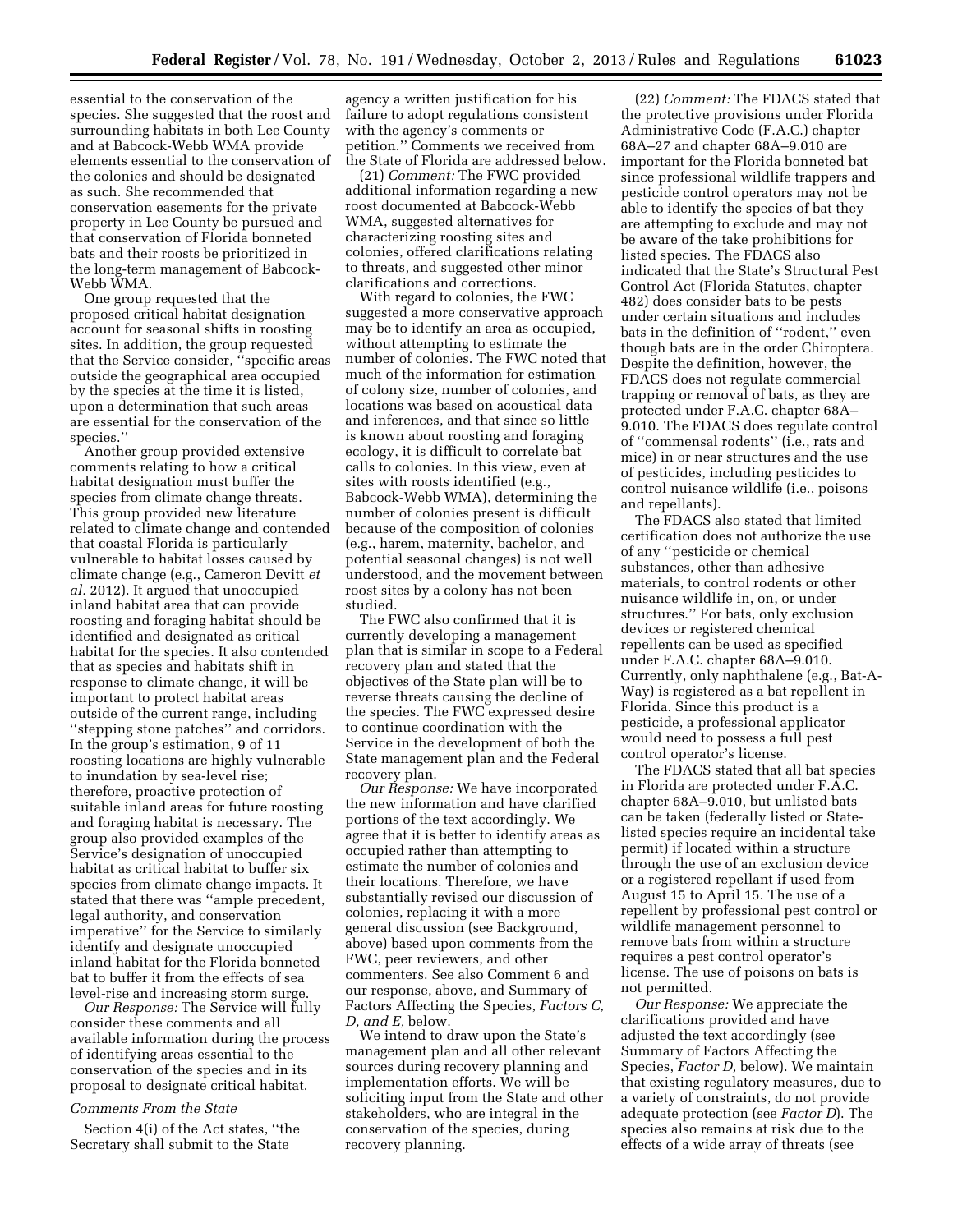Summary of Factors Affecting the Species, *Factors A* and *E,* below).

# Comments Relating to Pesticides

(23) *Comment:* The FDACS explained the role that it assumes during the registration and regulation of pesticide products in Florida under the Federal Insecticide, Fungicide, and Rodenticide Act (FIFRA). The FDACS also confirmed that organophosphate (OP) pesticides are highly toxic to mammals and that pyrethroids are generally of low toxicity to mammals. It also noted the marked decrease in OP pesticides in residential and urban areas in recent years and replacement with synthetic pyrethroids, which are much less toxic to birds and mammals.

Naled, an OP pesticide, has reportedly been used for decades for both mosquito control and agriculture, but no incidents concerning direct impacts to bats have been reported to the U.S. Environmental Protection Agency (EPA) (EPA 2008). In this view, it is possible that Florida bonneted bats are exposed to OP insecticides used in agriculture, but their habits of flying at heights of 9 m (30 ft) or more would likely minimize exposure to OP pesticide residues, which tend to kill insects quickly at crop level. The FDACS also indicated that it is not aware of data that document significant reductions in larger insect species (coleopterans, dipterans, and hemipterans) that are primarily consumed by bats in areas that receive mosquito control. The FDACS also noted that without scientific evidence, claims that mosquito control has reduced the Florida bonneted bat's food supply should be considered anecdotal.

Two commenters contended that listing of the Florida bonneted bat may limit mosquito control activities, leading to an increase in the public's risk of exposure to West Nile virus, dengue fever, Saint Louis encephalitis, eastern equine encephalitis, and other diseases transmitted by mosquitoes. Concerns that quality of life for residents and visitors would be reduced, tourism would be hindered, and the economy would suffer if mosquito control operations were limited were also expressed. The commenters also noted that a location in North Fort Myers that regularly receives aerial mosquito control application has continued to support a Florida bonneted bat population, which has increased in recent years. It was also stated that the species' densest populations occur where mosquito control has existed for 30 years. Both commenters stated that the proposed rule suggested that mosquito control activities have either

impacted the bat directly or reduced insect populations that serve as the food source for the Florida bonneted bat without providing scientific evidence in support of such claims. One commenter suggested that the entire *Pesticides and Contaminants* section be removed from the text, and if not removed, revised to indicate that mosquito control pesticides are not a threat.

*Our Response:* We appreciate the explanations provided by FDACS and have made adjustments to the text, where applicable. We agree with the commenters' assertion that no direct scientific evidence exists that links mosquito control activities (or pesticides) with impacts to the Florida bonneted bat, either directly or through a reduction in prey base. Although dietary studies are underway, information on the species' prey base and prey availability are generally lacking. Studies to assess the availability of prey in portions of the species' range using various methods (e.g., emergence traps, radar and remote sensing) could help better assess habitat needs and potential threats.

We do not agree with the assertion that mosquito control activities are implicated as having an adverse impact on the Florida bonneted bat. Impacts from mosquito control activities are not the basis for the listing of the Florida bonneted bat. The suggestions by the commenters that mosquito control operations would cease or be severely limited, and thus impact tourism and the economy, if the Florida bonneted bat is listed are not accurate. Such actions have not been recommended by the Service.

We do not have evidence to substantiate the commenters' characterizations of Florida bonneted bat population increases in the North Fort Myers area or that the densest populations of Florida bonneted bats occur in areas that have been treated with mosquito control pesticides for 30 years. In fact, the size of the colony in North Fort Myers has remained relatively constant since 2008, except for the mortality observed after a prolonged cold event in 2010 (S. Trokey, pers. comm. 2008a–b; 2010a–c; 2011, 2012a, 2013). We have no information on population density for any areas.

Content in the *Pesticides and Contaminants* section (see Summary of Factors Affecting the Species, *Factor E,*  below) is meant to be an assessment of the current state of knowledge regarding contaminant impacts to the Florida bonneted bat. Such an assessment involves characterizing an organism's known or potential field exposure to

contaminants, as well as characterizing the biological effects related to such exposure scenarios. While assessing exposure, we maintain that there is a possibility that the Florida bonneted bat may be exposed to pesticides, including mosquito control chemicals. We also acknowledge that such exposures, while possible, have not been quantified. A risk estimate presented in the Interim Reregistration Eligibility Decision for Naled (EPA 2002, pp. 36, 38) indicates that a conservative endangered species level of concern is exceeded for insectivorous mammals when considering mosquito control usages. While this conservative estimate does not indicate imminent adverse impacts, it does suggest that potential mosquito control impacts should be evaluated. We plan to conduct limited analysis as a first step toward understanding possible pathways of exposure and hope to expand studies, if possible.

The same type of assessment was conducted for invertebrates that the Florida bonneted bat may prey upon. We maintain that it is possible that nontarget invertebrates, some of which may be prey for the Florida bonneted bat, are exposed to mosquito control chemicals. We also acknowledge that such an exposure, while possible, has not been quantified. Without quantifiable exposure scenarios, environmentally relevant biological effects on the Florida bonneted bat or its prey base cannot be attributed to mosquito control activities. The fact that quantifiable exposure and effects data are not available does not preclude an examination of potential impacts and an acknowledgement of what is known and unknown. We have clarified this section accordingly (see Summary of Factors Affecting the Species, *Factor E, Pesticides and Contaminants,* below).

(24) *Comment:* The FDACS indicated that in an agricultural setting OP pesticides are expected to quickly kill insects at crop level, well below the expected foraging height of the Florida bonneted bat.

Another commenter stated that insecticides used against flying insects quickly impair their nervous systems and render them unable to fly, thus avoiding a scenario where pesticideladen flying insects would be consumed by the Florida bonneted bat. The commenter stated that most of the spray cloud of mosquito adulticide following truck application remains below 10 m (33 ft), which is lower than the Florida bonneted bat is expected to forage. It was also stated that mosquitoes are small-bodied insects that make up less than 1 percent of a bat's diet and that higher application rates than what are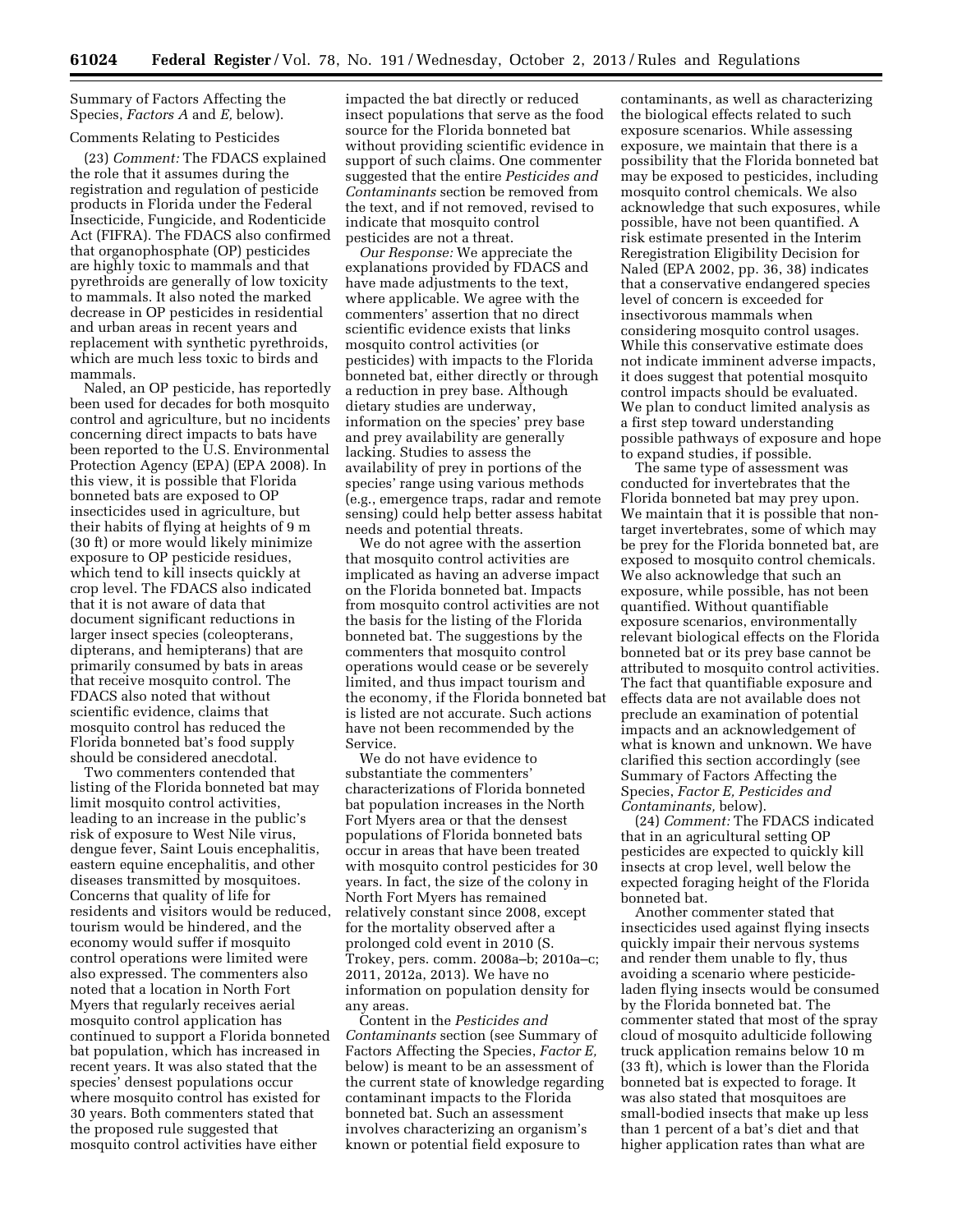currently used would be needed to kill larger bodied insects. Similarly, another commenter stated that for the Florida bonneted bat to use mosquitos as a food source would be highly inefficient energetically.

*Our Response:* We agree that mosquitoes and other small-bodied insects are not likely to be consumed by the Florida bonneted bat, which is thought to prey upon larger insects (see Background, *Life History,* above). Smallbodied insects that have been exposed to mosquito control chemicals or agricultural pesticides through ground applications may also die quickly near ground level, as one commenter purports. The likelihood of largerbodied insects that are exposed to sublethal concentrations of pesticides being consumed by the Florida bonneted bat remains unknown, but warrants further investigation. Although foraging likely occurs either at high altitudes or in fairly open habitat (H. Ober, *in litt.* 2012), the Florida bonneted bat may also prey upon ground insect species because it can take flight from the ground like other *Eumops* spp. (Ridgley 2012, pp. 1–2). Dietary preferences and foraging behavior remain poorly understood. The Service is working with researchers and partners to fill information gaps to better understand and conserve the species and its habitat.

(25) *Comment:* The FDACS suggested that characterizing pesticide exposure should be given lower priority than obtaining more information regarding the basic life history of the Florida bonneted bat. It also suggested that future considerations for researching the potential impacts of mosquito control practices on the Florida bonneted bat should be discussed at a meeting of the Florida Coordinating Council for Mosquito Control's Subcommittee for Imperiled Species.

*Our Response:* We believe that obtaining additional information on the species' life history should be a high priority. We agree that the aforementioned subcommittee is a good venue to discuss pesticide risk and exposure with other agencies and mosquito control personnel. We look forward to working with researchers and partners on better understanding and reducing threats to the species.

#### *Federal Agency Comments*

(26) *Comment:* The NPS (ENP) provided additional data from 39 acoustical surveys in and around ENP from June 2012 to November 2012; the species was detected during 4 surveys. ENP also provided results from searches for ''feeding buzzes'' and queried

biologists to gain insight into foraging habitat. A correction was suggested for Table 1.

*Our Response:* We have incorporated the new data and information and have clarified portions of the table and text accordingly. See also Comment 5 and our response, above.

#### *Public Comments*

(27) *Comment:* One commenter indicated that the Florida bonneted bat may be found in the following counties: Charlotte, Lee, Collier, Monroe, Miami– Dade, Okeechobee, Polk, and Glades.

*Our Response:* We agree that the Florida bonneted bat occurs in most of the aforementioned counties. Available data indicate presence of the Florida bonneted bat in portions of Charlotte, Lee, Collier, Monroe, Miami-Dade, Okeechobee, and Polk Counties (see Table 1 and *Occupied and Potential Occupied Areas,* above). Range maps also include fractions of Glades, Hendry, and Broward Counties (Marks and Marks 2008a, p. 11; 2012, p. 11); however, current presence in these counties is uncertain.

(28) *Comment:* One commenter requested clarification to the place referred to as ''Snapper Creek Park'' in Table 1, indicating that it is not known by that name, adding that Snapper Creek is a water management canal that is lined by a number of small parks and also linear bikeways.

The commenter also provided additional information for the area surrounding the Zoo Miami, known as Richmond Pinelands. This commenter stated that the 10–km2 (4– mi2) area contains 344 hectares (ha) (850 ac) of pine rockland forest and that Miami-Dade Parks manages 223 ha (550 ac). It was also noted that the Federal Government and University of Miami hold large parcels in this area. In this view, undeveloped open spaces owned by Miami-Dade County, the Federal Government, and the University of Miami likely provide habitat for the Florida bonneted bat.

*Our Response:* We have verified that ''Snapper Creek Park'' is the correct name for the place where the Florida bonneted bat was recorded. It is a small park located near a canal; signage indicates that the property is owned by Miami-Dade County (C. Marks, pers. comm. 2013). We agree that the Richmond Pinelands area may also provide habitat for the species and have clarified portions of the text of this final rule.

(29) *Comment:* Seven commenters stated that bats are crucial parts of ecosystems, providing benefits such as consuming insects, reducing the need to use pesticides, dispersing seeds, and pollinating plants. Another commenter provided a reference (Kunz *et al.* 2011, pp. 1–38), which discusses the ecosystem services provided by bats.

*Our Response:* We agree and acknowledge that bats are vital components of ecosystems and provide enormous benefits. However, the role of bats in the ecosystem and their contributions are beyond the purpose of our assessment and not part of our determination.

(30) *Comment:* One commenter in opposition to the proposed listing argued that survey information was inadequate and actual forage sites have not been scientifically determined. In this view, the use of this type of information to indicate level of threat to the species' foraging habitat is not valid.

*Our Response:* Although we agree that foraging habitat is not fully known, we disagree that our assessment is not valid. As directed by the Act, we have used the best available scientific information to identify and assess threats to the Florida bonneted bat and make our listing determination. Uncertainties are also explained for individual threats (see Summary of Factors Affecting the Species, below). More information on the species, its habitat, and threats will undoubtedly improve understanding and enhance conservation efforts in the future.

(31) *Comment:* One commenter questioned our use of unpublished data from a 1982 survey of pest control operators showing a dramatic decrease in requests for nuisance bat removal beginning in the 1960s as being indicative of reduced bat abundance. The commenter stated that this only indicated that fewer people had bats in their buildings, which may be attributed to a change in building techniques to conserve energy and provide better bat exclusion. In this view, this survey cannot be used to justify listing the Florida bonneted bat.

*Our Response:* We do not have information to support or refute the commenter's claim as to the cause for the decrease in requests for bat removal. Taken alone, results of the survey (provided in Belwood (1992, p. 217)) would not be enough to justify a listing action. However, we assessed this information and all other available data and information (see Background, above, and Summary of Factors Affecting the Species, below) in making our determination (see Determination of Status, below).

(32) *Comment:* One commenter in opposition to the proposed listing suggested that artificial night lighting is affecting the prey base of bats. The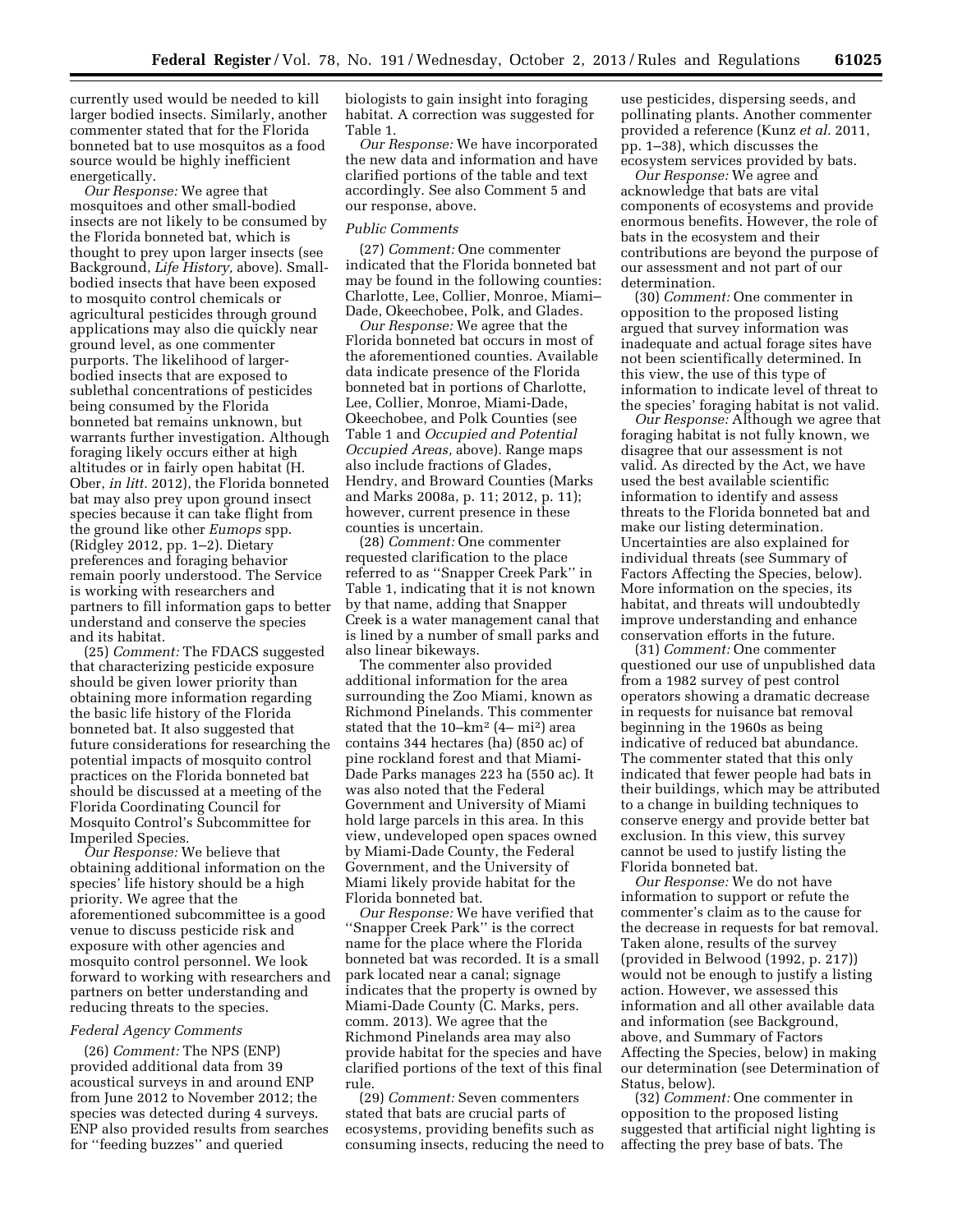commenter cited Rich and Longcore (2006) who stated that artificial lighting is extremely detrimental to many insect populations and can change the diversity of insects in some locations. It was also noted that night lighting is widespread, is unregulated, and kills insects every night. The commenter suggested that night lighting may be contributing to the loss of habitat, noting that some bats use streetlights as hunting opportunities, while others avoid the lights. The commenter recommended that bat houses be placed away from night lighting and that the use of environmentally friendly lighting practices be promoted.

*Our Response:* We agree that artificial lighting can have negative impacts on wildlife and may be affecting insect abundance and diversity in some locations. How artificial lighting affects the Florida bonneted bat's activities and prey base needs further investigation. We have added a section to our threats analysis (see Summary of Factors Affecting the Species, *Factor E, Ecological Light Pollution,* below). Where lighting is necessary, we encourage the use of environmentally friendly lighting practices to minimize impacts to wildlife.

# **Summary of Changes From Proposed Rule**

We made changes to the final listing rule, after consideration of the comments we received during the public comment period (see above) and new information we received since publication of the proposed rule. Many small, nonsubstantive changes and corrections, not affecting the determination (e.g., updating the Background section in response to comments, and to make minor clarifications) were made throughout the document. The more substantial changes are:

(1) We revised our discussion of colonies, removed the section entitled *Estimating Colony Sizes and Locations,*  and added a more general section entitled *Occupied and Potential Occupied Areas* (see Background, above).

(2) We assessed the potential effects of artificial night lighting in a new section entitled *Ecological Light Pollution* (see Summary of Factors Affecting the Species, *Factor E,* below).

(3) We revised our assessment of climate change and more fully included potential impacts to prey availability and foraging habitat from climate change (see Summary of Factors Affecting the Species, *Factors A* and *E,*  below).

(4) We assessed the potential effects of competition for limited roost sites in a new section entitled *Competition for Tree Cavities* (see Summary of Factors Affecting the Species, *Factor E,* below).

(5) We revised our assessment of predation to more fully consider the potential impacts from native wildlife and nonnative snakes (see Summary of Factors Affecting the Species, *Factor C,*  below).

(6) We incorporated data from new and ongoing studies (see Background, above).

The new additions and modifications summarized above did not change our determination.

# **Summary of Factors Affecting the Species**

Section 4 of the Act (16 U.S.C. 1533), and its implementing regulations at 50 CFR part 424, set forth the procedures for adding species to the Federal Lists of Endangered and Threatened Wildlife and Plants. Under section 4(a)(1) of the Act, we may list a species based on any of the following five factors: (A) The present or threatened destruction, modification, or curtailment of its habitat or range; (B) overutilization for commercial, recreational, scientific, or educational purposes; (C) disease or predation; (D) the inadequacy of existing regulatory mechanisms; and (E) other natural or manmade factors affecting its continued existence. Listing actions may be warranted based on any of the above threat factors, singly or in combination. Each of these factors is discussed below.

# *Factor A. The Present or Threatened Destruction, Modification, or Curtailment of Its Habitat or Range*

Habitat loss and alteration in forested and urban areas are major threats to the Florida bonneted bat (Belwood 1992, p. 220; Timm and Arroyo-Cabrales 2008, p. 1). In natural areas, this species may be impacted when forests are converted to other uses or when old trees with cavities are removed (Belwood 1992, p. 220; Timm and Arroyo-Cabrales 2008, p. 1). In urban settings, this species may be impacted when buildings with suitable roosts are demolished (Robson 1989, p. 15; Timm and Arroyo-Cabrales 2008, p. 1) or when structures are modified to exclude bats. Although the species' habitat preferences and extent of range are not well understood, significant land use changes have occurred in south Florida and additional habitat losses are expected in the future, placing the species at risk. Uncertainty regarding the species' specific habitat needs and requirements arguably contributes to the degree of this threat. Without more

information on roosting sites and important foraging areas, inadvertent impacts to and losses of habitat may be more likely to occur through various sources and stressors (see below), and habitat losses will likely be more difficult to avoid. Since the Florida bonneted bat is suspected to have high roost site fidelity, the loss of a roost site may cause greater hardship to the species than the loss of a roost site for other, more labile species (H. Ober, *in litt.* 2012).

# *Land Use Changes and Human Population Growth*

Significant land use changes have occurred through time in south Florida, including major portions of the species' historical and current range. In his examination of Florida's land use history, Solecki (2001, p. 350) stated that tremendous land use changes took place from the early 1950s to the early and mid-1970s. During this time, ''an almost continuous strip of urban development became present along the Atlantic coast'' and urban land uses became well established in the extreme southeastern portion of the region, particularly around the cities of Miami and Fort Lauderdale and along the entire coastline northward to West Palm Beach (Solecki 2001, p. 350). Similarly, Solecki (2001, p. 345) found tremendous urban expansion within the Gulf coast region, particularly near Ft. Myers since the 1970s, with the rate of urban land conversion superseding the rate of agricultural conversion in recent decades.

In another examination, the extent of land use conversions for southwest Florida (Collier, Lee, Hendry, Charlotte, and Glades Counties) between 1986 and 1996 was estimated using a change detection analysis performed by Beth Stys (FWC, unpublished data) (Service 2008, p. 37). The area of disturbed lands increased 31 percent in these five counties between 1986 and 1996, with the greatest increases in disturbed lands occurring in Hendry and Glades Counties. Most (66 percent) of the land use change over the 10-year period was due to conversion to agricultural uses. Forest cover types accounted for 42 percent of land use conversions, dry prairies accounted for 37 percent, freshwater marsh accounted for 9 percent, and shrub and brush lands accounted for 8 percent.

In another analysis, Stys calculated the extent of seminatural and natural lands that were converted to agricultural and urban or developed areas in Florida between 1985–1989 and 2003 (B. Stys, pers. comm. 2005; Service 2008, p. 38). Based upon this analysis, approximately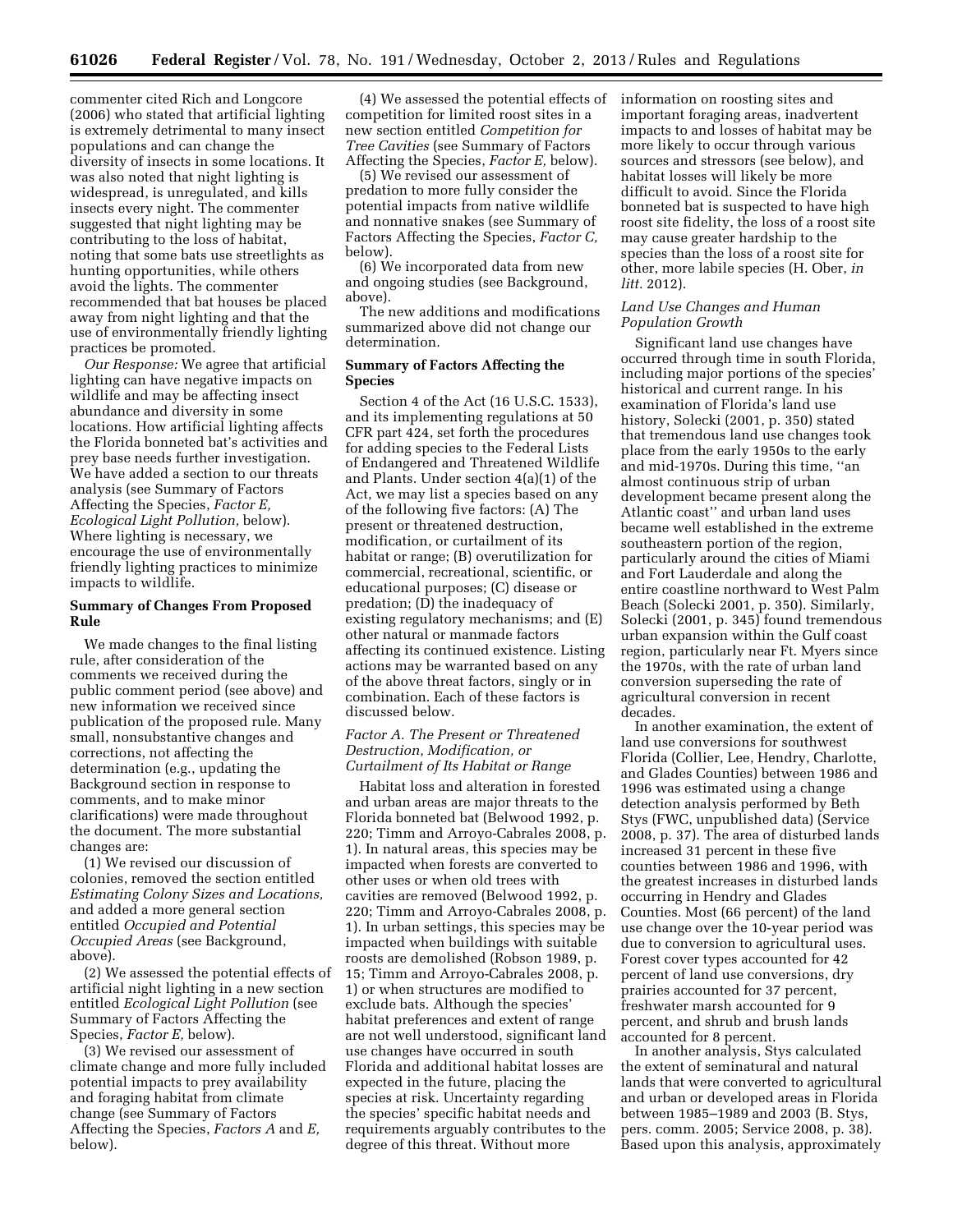1,476  $km^2$  (570 mi<sup>2</sup>) of natural and seminatural lands in Glades, Hendry, Lee, Collier, Broward, Monroe, and Miami-Dade Counties were converted during this time period (FWC, unpublished data). Of these, approximately 880 km2 (340 mi2) were conversions to agricultural uses and 596 km2 (230 mi2) to urban uses. In Charlotte County, 26,940 ac (10,902 ha) (9.6 percent of the county) were converted to agriculture, and 21,712 ac (8,787 ha) (7.8 percent) were converted to urban uses in the time period examined. In Lee County, 16,705 ac (6,760 ha) (6.3 percent) were converted to agriculture, and 44,734 ac (18,103 ha) (16.8 percent) were developed. In Collier County, 34,842 ac (14,100 ha) (3.1 percent) were converted to agriculture, and 38,331 ac (15,512 ha) (3.4 percent) were developed. Several large-scale developments, mines, and transportation projects, totaling thousands of acres, are being planned, have been reportedly proposed, or are pending in portions of south and southwest Florida occupied by the species (A. Crooks, *in litt.* 2012).

Habitat loss and human population growth in south Florida are continuing. The human population in south Florida has increased from fewer than 20,000 people in 1920, to more than 4.6 million by 1990 (Solecki 2001, p. 345). The population of Miami-Dade County, one area where the Florida bonneted bat was historically common, increased from fewer than 500,000 people in 1950, to nearly 2.6 million in 2012 (*[http://](http://quickfacts.census.gov) [quickfacts.census.gov](http://quickfacts.census.gov)*). In one projection, all counties with current Florida bonneted bat occurrences were forecasted to increase in human population density, with most counties expected to grow by more than 750 people per square mile by 2060 (Wear and Greis 2011, pp. 26–27).

In another model, three counties with current known occurrences of the Florida bonneted bat—Charlotte, Lee, and Collier—are expected to reach buildout (fully develop) before 2060 (Zwick and Carr 2006, pp. 12–13, 16). For the period between 2040 and 2060, the population of Lee and Collier Counties is projected to exceed the available vacant land area, so the population was modeled to allow spillover into adjacent counties (Zwick and Carr 2006, p. 13). According to human population distribution models, south Florida is expected to become mostly urbanized, with the exception of some of the agricultural lands north and south of Lake Okeechobee (Zwick and Carr 2006, p. 2). Even the central Florida region, at what would be the northern limit of this species' distribution, will

be almost entirely urbanized (Zwick and Carr 2006, p. 2). In an independent review of the FWC's biological status report for the species, Fleming stated, ''Continued urbanization of south Florida will undoubtedly have a negative impact on this bat'' (FWC 2011b, p. 3).

#### *Loss of Forested Habitat*

Loss of native forested habitat and roost sites are major threats to the Florida bonneted bat. A highway construction project in Punta Gorda in 1979 destroyed a roost tree (Belwood 1981, p. 412; 1992, p. 220). One museum specimen was originally discovered under a rock that was turned over by a bulldozer clearing land (Robson 1989, p. 9). Robson (1989, pp. 1–18) attributed the loss of native forested habitat, reduced insect abundance (see *Factor E*), and the ''active persecution of bats by humans'' (see *Factor E*) as the likely major impacts on the Florida bonneted bat in Miami-Dade County. Similarly, Belwood (1992, pp. 217, 220) indicated that bats in south Florida, including this species, appear to have declined drastically in numbers in recent years due to loss of roosting sites and effects of pesticides (see *Factor E*). More recently, Timm and Genoways (2004, p. 861) stated that habitat loss from development, in combination with other threats (i.e., pesticides and hurricanes, see *Factor E*), may have had a significant impact upon the already low numbers of Florida bonneted bats.

Belwood (1992, p. 220) stated that forested areas are becoming rare as a result of human encroachment and that this will severely affect the forest occurrences of this species. Similarly, Robson (1989, p. 15) indicated that pine rockland, live oak, and tropical hardwood hammocks constituted most of the remaining, natural forest in the Miami area and that these communities are essential to this species' survival. Belwood (1992, p. 220) argued that tree cavities are rare in southern Florida and competition for available cavities (e.g., southern flying squirrel [*Glaucomys volans*], red-headed woodpecker [*Melanerpes erythrocephalus*], corn snake [*Elaphe guttata guttata*]) is intense. She suggested that nonurban natural areas such as ENP, Big Cypress/ Fakahatchee areas, and State WMAs may be the only areas where this species may be found in the future, provided old trees with hollows and cavities are retained (Belwood 1992, p. 220) (see *Land Management Practices,* below).

Approximately 90 percent of the forested habitats in Florida have been altered or eliminated, and losses are

expected to continue (Wear and Greis 2002, p. 56). In the Southern Forest Resource Assessment, Florida was identified as one of the areas expected to experience substantial losses of forest in response to human population and changes in income (Wear and Greis 2002, p. 164). In the Southern Forest Futures Project, peninsular Florida is forecasted to lose the most forest land (34 percent) of any of the 21 sections analyzed in the southern United States (Wear and Greis 2011, p. 35).

#### *Land Management Practices*

Although species occurrences on conservation lands are inherently more protected than those on private lands, habitat alteration during management practices may impact natural roosting sites because the locations of such sites are unknown. For example, removal of old or live trees with cavities during activities associated with forest management (e.g., thinning, pruning), prescribed fire, exotic species treatment, or trail maintenance may inadvertently remove roost sites, if such sites are not known. Loss of an active roost or removal during critical life-history stages (e.g., when females are pregnant or rearing young) can have severe ramifications, considering the species' small population size and low fecundity (see *Factor E*).

Overall, occupied and potential habitat for the Florida bonneted bat on forested or wooded lands, both private and public, continues to be at risk due to habitat loss, degradation, and fragmentation from a variety of sources. Additional searches for potential roosting sites in forested and other natural areas are especially needed.

#### *Loss of Artificial Structures*

Since the Florida bonneted bat will use human dwellings and other artificial structures, it is also vulnerable to habitat loss and alteration in urban environments (Belwood 1992, p. 220; Timm and Arroyo-Cabrales 2008, p. 1). Owre (1978, p. 43) stated that all recent specimens had been collected within the suburbs of greater Miami from structures built in the 1920s and 1930s. Owre (1978, p. 43) indicated that three specimens were taken on the ground, one in a rocky field that was being bulldozed, one next to sewer conduits piled near freshly dug excavations, and one on a lawn near a university building in which the bats roosted. Removal of buildings with spaces suitable for roosting is a threat to this species (Timm and Arroyo-Cabrales 2008, p. 1). Robson (1989, p. 15) stated that seemingly innocuous activities like destroying abandoned buildings and sealing barrel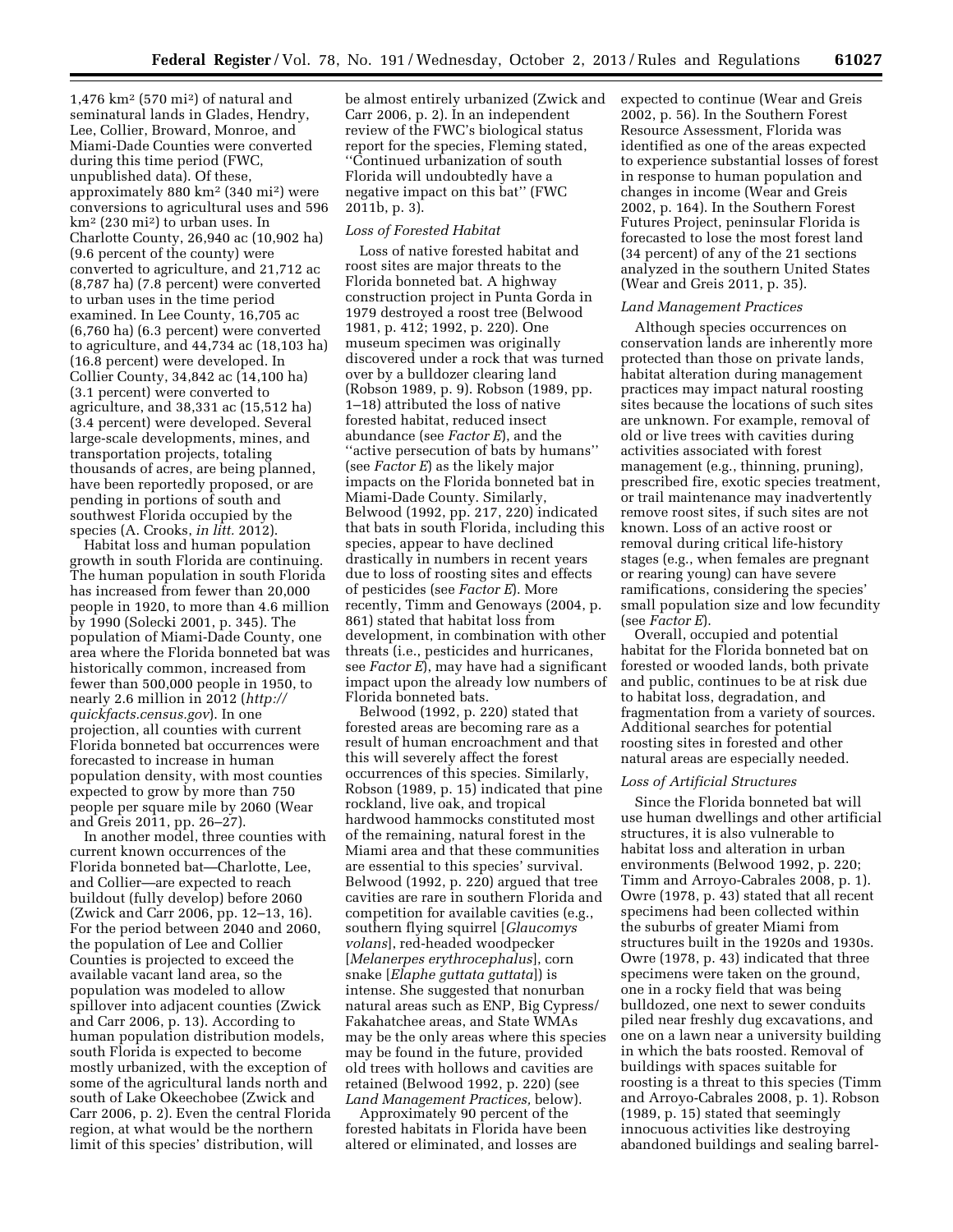tile roof shingles may have a severe impact on remaining populations in urban areas. Cyndi and George Marks (pers. comm. 2008) stated that Florida bonneted bats can move into new buildings as well and ''the fact that they adapt well to manmade structures has most likely been a large factor in their decline'' (see *Factor E*). The use of buildings or other structures inhabited by or near humans places bats at risk of inadvertent or purposeful removal and displacement (see *Factor E*).

#### *Climate Change and Sea Level Rise*

Our analyses under the Act include consideration of ongoing and projected changes in climate. The terms ''climate'' and ''climate change'' are defined by the Intergovernmental Panel on Climate Change (IPCC). The term ''climate'' refers to the mean and variability of different types of weather conditions over time, with 30 years being a typical period for such measurements, although shorter or longer periods also may be used (IPCC 2007, p. 78). The term ''climate change'' thus refers to a change in the mean or variability of one or more measures of climate (e.g., temperature or precipitation) that persists for an extended period, typically decades or longer, whether the change is due to natural variability, human activity, or both (IPCC 2007, p. 78).

Scientific measurements spanning several decades demonstrate that changes in climate are occurring, and that the rate of change has been faster since the 1950s. Examples include warming of the global climate system, and substantial increases in precipitation in some regions of the world and decreases in other regions (for these and other examples, see IPCC 2007, p. 30; and Solomon *et al.* 2007, pp. 35–54, 82–85).

Scientists use a variety of climate models, which include consideration of natural processes and variability, as well as various scenarios of potential levels and timing of greenhouse gas (GHG) emissions, to evaluate the causes of changes already observed and to project future changes in temperature and other climate conditions (e.g., Meehl *et al.* 2007, entire; Ganguly *et al.*  2009, pp. 11555, 15558; Prinn *et al.*  2011, pp. 527, 529). Although projections of the magnitude and rate of warming differ after about 2030, the overall trajectory of all the projections is one of increased global warming through the end of this century, even for the projections based on scenarios that assume that GHG emissions will stabilize or decline. Thus, there is strong scientific support for projections that warming will continue through the 21st

century, and that the magnitude and rate of change will be influenced substantially by the extent of GHG emissions (IPCC 2007, pp. 44–45; Meehl *et al.* 2007, pp. 760–764 and 797–811; Ganguly *et al.* 2009, pp. 15555–15558; Prinn *et al.* 2011, pp. 527, 529).

Various changes in climate may have direct or indirect effects on species. These effects may be positive, neutral, or negative, and they may change over time, depending on the species and other relevant considerations, such as interactions of climate with other variables (e.g., habitat fragmentation) (IPCC 2007, pp. 8–14, 18–19).

We use ''downscaled'' projections when they are available and have been developed through appropriate scientific procedures, because such projections provide higher resolution information that is more relevant to spatial scales used for analyses of a given species (see Glick *et al.* 2011, pp. 58–61, for a discussion of downscaling). With regard to our analysis for the Florida bonneted bat, downscaled projections suggest that sea-level rise is the largest climate-driven challenge to low-lying coastal areas and refuges in the subtropical ecoregion of southern Florida (U.S. Climate Change Science Program (CCSP) 2008, pp. 5–31, 5–32). Although not strictly tied to coastal areas, the Florida bonneted bat uses, in part, forests and other habitats near sea level in areas of south Florida where considerable habitat is projected to be lost to sea level rise by 2100 (Saha *et al.*  2011, pp. 81–108). Three subpopulations of the Florida bonneted bat occur in at-risk coastal locations (Gore *et al.* 2010, pp. 1–2), and the effects of sea level rise are expected to be a continual problem for species using coastal habitats (Saha *et al.* 2011, p. 81).

Subsequent to the 2007 IPCC Report, the scientific community has continued to model sea level rise. Recent peer reviewed publications suggest increased acceleration of sea level rise. Observed sea level rise rates are already trending along the higher end of the 2007 IPCC estimates, and it is now widely predicted that sea level rise will exceed the levels projected by the IPCC (Grinsted *et al.* 2010, p. 470; Rahmstorf *et al.* 2012, p.1). Taken together, these studies support the use of higher end estimates now prevalent in the scientific literature. Recent studies have estimated a mean global sea level rise of 1 to 2 m (3.3 to 6.6 ft) by 2100, based upon individual projections as follows: 0.75 m to 1.90 m (2.5 to–6.2 ft; Vermeer and Rahmstorf 2009), 0.8 m to 2.0 m (2.6 to 6.6 ft; Pfeffer *et al.* 2008), 0.9 m to 1.3 m (3 to 4.3 ft; Grinsted *et al.* 2010), 0.6 m to 1.6 m (2.0 to 5.2 ft; Jevrejeva *et al.* 

2010), and 0.5 m to 1.40 m (1.6 to 4.6 ft; The National Academy of Sciences 2012).

When analyzed using NOAA's Sea Level Rise and Coastal Impacts viewer (*<http://www.csc.noaa.gov/slr/viewer/#>*), we can generalize as to the impact of a 1.8-m (5.9-ft) sea level rise (the maximum available using this tool) on the areas currently used by the Florida bonneted bat. This approach is a gross estimation, confounded by the fact that no natural active roost sites are known and individuals are capable of traveling large distances and likely have large home ranges. In addition, it is a conservative estimate since large portions of the species' occupied range fell into the category of ''area not mapped'' using this tool. A 1.8-m (5.9 ft) rise would inundate roughly half of the locations where the species has been recorded or observed (see Table 1, above), but not necessarily the entirety of each site. Within the species' range, low-lying areas in Collier, Lee, Miami-Dade, and Monroe Counties appear most vulnerable to inundation. In Collier County, portions of FSPSP, PSSF, BCNP, Everglades City, and Naples will likely be partially inundated. In Lee County, areas near the occupied bat houses in North Fort Myers may be partially inundated. In Miami-Dade County, three sites will likely be inundated and others in low-lying areas are vulnerable. In Monroe County, coastal areas within ENP will be impacted. In this analysis, it appears that occupied areas of Charlotte, Polk, and Okeechobee Counties are the most secure, in terms of remaining unaffected from inundation. In summary, much of low-lying, coastal south Florida ''will be underwater or inundated with saltwater in the coming century'' (CCSP 2008, p. 5–31). This means that large portions of occupied, suitable, and potential roosting and foraging habitat for the Florida bonneted bat in low-lying areas will likely be either submerged or affected by increased flooding.

Climate change is likely to increase the occurrence of saltwater intrusion as sea level rises (IPCC 2008, pp. 87, 103)). Since the 1930s, increased salinity of coastal waters contributed to the decline of cabbage palm forests on the west coast of Florida (Williams *et al.* 1999, pp. 2056–2059), expansion of mangroves into adjacent marshes in the Everglades (Ross *et al.* 2000, pp. 108, 110–111), and loss of pine rockland in the Keys (Ross *et al.* 1994, pp. 144, 151– 155). Saha *et al.* 2011 (pp. 81, 105) predicted changes in plant species composition and a decline in the extent of coastal hardwood hammocks and buttonwood forests in ENP before the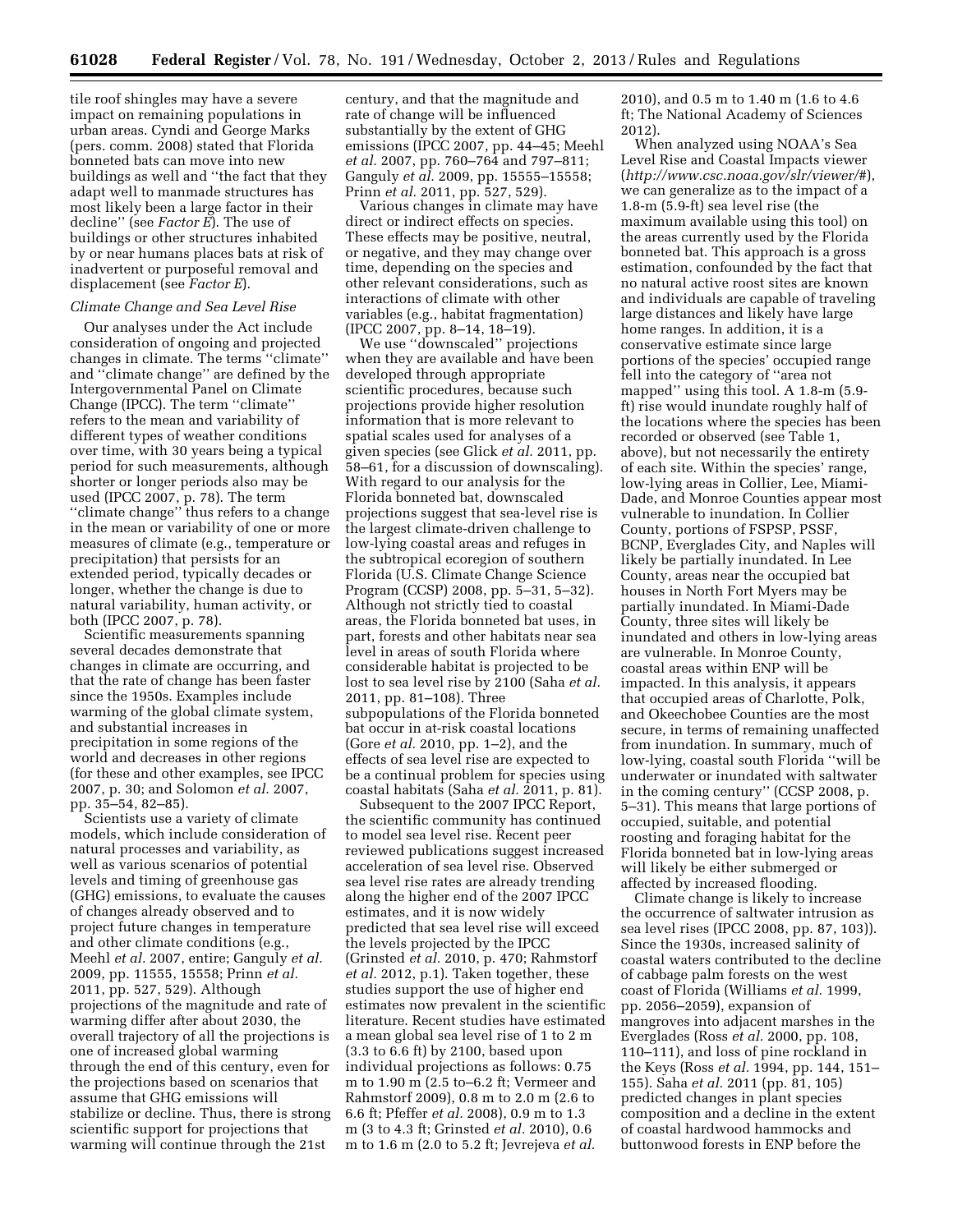onset of inundation, based upon tolerance to salinity and drought. Such changes in vegetation will likely impact the Florida bonneted bat, since the species uses forested areas and coastal habitats.

Hydrology has a strong influence on plant distribution in these and other coastal areas (IPCC 2008, p. 57). Such communities typically grade from salt to brackish to freshwater species. Human developments will also likely be significant factors influencing whether natural communities can move and persist (IPCC 2008, p. 57; CCSP 2008, p. 7–6). Climate change, human population growth, forest management, and land use changes are also expected to increase water stress (water demand exceeding availability) within areas of the south, and south Florida is considered a hot spot for future water stress (Wear and Greis 2011, pp. 46–50). For the Florida bonneted bat, this means that some habitat in coastal areas will likely change as vegetation changes and additional human developments encroach. Any deleterious changes to important roosting sites or foraging areas could further diminish the likelihood of the species' survival and recovery.

In the southeastern United States, drier conditions and increased variability in precipitation associated with climate change are expected to hamper successful regeneration of forests and cause shifts in vegetation types through time (Wear and Greis 2011, p. 58). In their study on the impact and implications of climate change on bats, Sherwin *et al.* (2012, p. 8) suggested that bats specialized in individual roost sites (i.e., cave and tree roosts) at distinct life-history stages are at great risk from changing vegetation and climatic conditions. Rebelo *et al.*  (2010, pp. 561–576) found that treeroosting bats in Europe may face a reduction in suitable roosts if the rate of climate change is too rapid to allow the development of equivalent areas of mature broadleaf forests in new 'climatically suitable areas' as their range extends northward. Decreases in forest regeneration may further limit available roosting sites for the Florida bonneted bat or increase competition for them.

Drier conditions and increased variability in precipitation are also expected to increase the severity of wildfire events. Climate changes are forecasted to extend fire seasons and the frequency of large fire events throughout the Coastal Plain (Wear and Greis 2011, p. 65). Increases in the scale, frequency, or severity of wildfires could also have severe ramifications on the Florida

bonneted bat, considering its forestdwelling nature and general vulnerability due to its small population size, restricted range, few colonies, low fecundity, and relative isolation (see *Factor E*).

Climate changes may also affect foraging habitat and prey availability. Increased plant water stress is likely to impact vegetation community composition and chemical composition of plants, which would likely affect insect availability and the timing of insect availability to foraging bats (H. Ober, *in litt.* 2012). In one study, Huberty and Denno (2004, pp. 1383– 1398) examined water stress on plants (e.g., changes in nitrogen, allelochemistry) and consequences for herbivorous insects, examining parameters such as survivorship, density, fecundity, and relative growth rate. Water stress in plants was found to affect the population dynamics of herbivorous insects, with varying effects depending upon insect guild (Huberty and Denno 2004, pp. 1383–1398). In another study, Von Holle *et al.* (2010, pp. 1–10) found that climatic variability is leading to later seasonal flowering of plants in Florida. Although the dietary needs of the Florida bonneted bat are not understood, climate changes may affect foraging habitat and insect availability in ways not readily apparent.

# *Alternative Future Landscape Models and Coastal Squeeze*

The Florida bonneted bat is anticipated to face major risks from coastal squeeze, which occurs when habitat is pressed between rising sea levels and coastal development that prevents landward movement (Scavia *et al.* 2002; FitzGerald *et al.* 2008; Defeo *et al.* 2009; LeDee *et al.* 2010; Menon *et al.*  2010; Noss 2011). Habitats in coastal areas (i.e., Charlotte, Lee, Collier, Monroe, Miami-Dade Counties) are likely the most vulnerable. Although it is difficult to quantify impacts due to uncertainties involved, coastal squeeze will likely result in losses in roosting and foraging habitat for the Florida bonneted bat in several areas.

Various model scenarios developed at the Massachusetts Institute of Technology (MIT) have projected possible trajectories of future transformation of the south Florida landscape by 2060 based upon four main drivers: climate change, shifts in planning approaches and regulations, human population change, and variations in financial resources for conservation (Vargas-Moreno and Flaxman 2010, pp. 1–6). The Service used various MIT scenarios in

combination with available acoustical data to project what may occur to occupied Florida bonneted bat habitat in the future, assuming that all occupied areas are known, that acoustical data represented approximate locations of colonies in the future, and that projected impacts to colonies are solely tied to roosting habitat. Potential impacts to foraging habitat were expected but not analyzed, since foraging distances are not known. We acknowledge that this analysis was crude and conservative (e.g., foraging habitat not analyzed; effects analyzed only up to 2060, the maximum time period of the model scenarios). Actual outcomes may substantially differ from that projected depending upon deviations in the assumptions or estimated variables.

In the best-case scenario, which assumes low sea level rise, high financial resources, proactive planning, and only trending population growth, analyses suggest that four broad occupied areas may be lost. Based upon the above assumptions, occupied areas in North Fort Myers, the Ten Thousand Islands area, coastal portions of ENP (multiple sites), and the Miami area (multiple sites) appear to be most susceptible to future losses, with losses attributed to increases in sea level and human population. In the worst-case scenario, which assumes high sea level rise, low financial resources, a 'business as usual' approach to planning, and a doubling of human population, 10 broad occupied areas may be lost—the areas noted in the best-case scenario above as well as some in BCNP (multiple sites), Naples, Everglades City, mainland portions of ENP (multiple sites), Homestead, and Coral Gables. Actual impacts may be greater or less than anticipated based upon high variability of factors involved (e.g., sea level rise, human population growth) and assumptions made.

#### *Summary of Factor A*

We have identified a number of threats to the habitat of the Florida bonneted bat which have occurred in the past, are impacting the species now, and will continue to impact the species in the future. Habitat loss, fragmentation, and degradation, and associated pressures from increased human population are major threats; these threats are expected to continue, placing the species at greater risk. The species' use of conservation areas tempers some impacts, yet the threats of major losses of habitat remains. In natural or undeveloped areas, the Florida bonneted bat may be impacted when forests are converted to other uses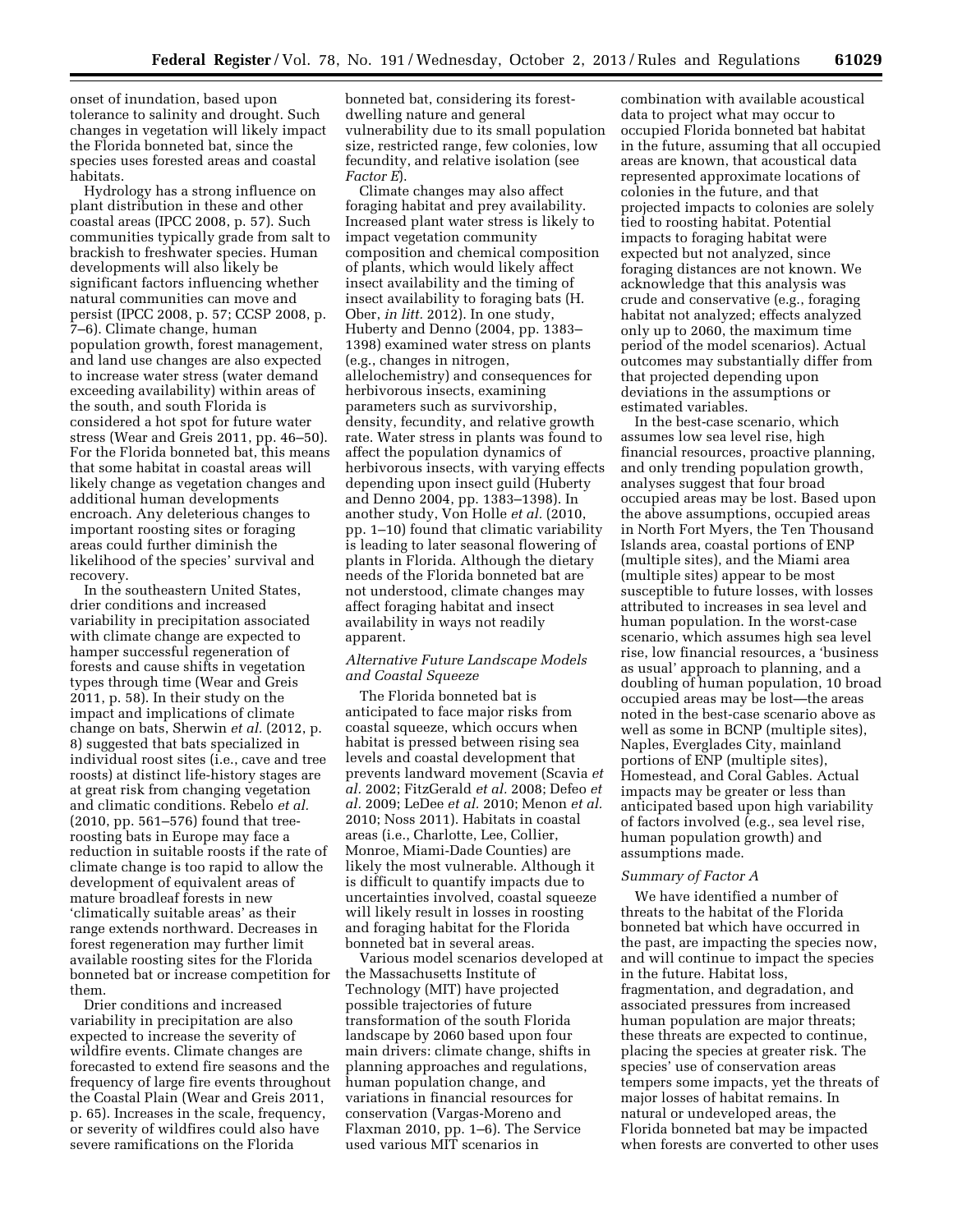or when old trees with cavities are removed. Routine land management activities (e.g., thinning, prescribed fire) may also impact unknown roost sites. In urban areas, suitable roost sites may also be lost when buildings are demolished or when structures are modified to exclude bats. Uncertainty regarding the species' specific habitat needs and requirements (i.e., location of roost sites) arguably contributes to these threats, by increasing the likelihood of inadvertent impacts to and losses of habitat. The effects resulting from climatic change, including sea level rise and coastal squeeze, are expected to become severe in the future and result in additional habitat losses, including the loss of roost sites and foraging habitat. Although efforts are being made to conserve natural areas and, in some cases, retain cavity trees, the long-term effects of large-scale and wide-ranging habitat modification, destruction, and curtailment will last into the future. Therefore, based on our analysis of the best available information, present and future loss and modification of the species' habitat is a threat to the Florida bonneted bat throughout all of its range.

# *Factor B. Overutilization for Commercial, Recreational, Scientific, or Educational Purposes*

Key features of the basic life history, ecology, reproductive biology, and habitat requirements of many bats, including the Florida bonneted bat, are unknown. Species-specific ecological requirements have not been determined (e.g., natural roost sites, seasonal changes in roosting habitat, dietary needs, seasonal changes in diet, prime foraging habitat). The majority of information comes from examination of dead specimens, chemical analyses of samples taken from dead specimens, analysis of guano, and collection and analysis of nonintrusive acoustical recordings. To our knowledge, those individuals who have studied or are actively studying the Florida bonneted bat are sensitive to its rarity and endemism (restricted range). Consequently, collection for scientific and educational purposes is extremely limited. We are not aware of any known commercial or recreational uses for the species. For these reasons, we find that overutilization for commercial, recreational, scientific, or educational purposes does not currently pose a threat to the species, nor is it likely to do so in the future.

# *Factor C. Disease or Predation*

The effects of disease or predation are not well known. Given the Florida bonneted bat's overall vulnerability,

both disease and predation could pose threats to its survival.

# *Disease*

White-nose syndrome (WNS) is an emerging infectious disease affecting insectivorous, cave-dwelling bats. It was first documented in 2006, in caves west of Albany, New York. Since its discovery, WNS has spread rapidly throughout the eastern and central United States and southeastern Canada, killing millions of bats. It is expected to continue spreading westward and southward. By June 2012, WNS had been confirmed in well over 200 caves and mines within 20 States and 4 Canadian provinces (J. Coleman, pers. comm. 2012). As of June 2013, the number of affected sites is rapidly changing, and bats with WNS have now been confirmed in 22 States and 5 Canadian provinces (*[http://www.white](http://www.whitenosesyndrome.org/about/where-is-it-now) [nosesyndrome.org/about/where-is-it](http://www.whitenosesyndrome.org/about/where-is-it-now)[now](http://www.whitenosesyndrome.org/about/where-is-it-now)*). It has not yet been documented in Florida.

WNS is caused by the cold-loving fungus, *Geomyces destructans,* a newly described fungus, and is named after the white fungal growth that often occurs on the muzzle of affected bats (Gargas *et al.*  2009, pp. 147–154; Lorch *et al.* 2011, pp. 376–379). In North America, *G. destructans* appears to infect bats only during winter hibernation. Mortality rates have been observed to vary by species and site, but have been as high as 100 percent at some hibernacula (winter bat roosts).

WNS has been recorded in seven North American bat species, all of which are known to hibernate in caves and mines. WNS and *G. destructans*  have not been detected in bats that typically live outside of caves, such as eastern red-bats (*Lasiurus borealis*), and the fungus is believed to need the cave environment to survive. Because the Florida bonneted bat spends its entire life cycle outside of caves and mines and in subtropical environments where no torpor or hibernation is required, we do not anticipate that it will be adversely affected by WNS. However, since the fungus is new to science and North America, it is not known how it may evolve or change in the future.

Prior to the discovery of WNS, infectious diseases had rarely been documented as a large-scale cause of mortality in bat populations and had not been considered a major issue (Messenger *et al.* 2003 as cited in Jones *et al.* 2009, p. 108). Jones *et al.* (2009, pp. 108–109) contended that because increased environmental stress can suppress the immune systems of bats and other animals, increased prevalence of diseases may be a consequence of

altered environments (i.e., bats may be more susceptible to disease if they are stressed by other threats). These authors contended that bats are excellent potential bioindicators because they are reservoirs of a wide range of emerging infectious diseases whose epidemiology may reflect environmental stress. Jones *et al.* (2009, p. 109) suggested that an increased incidence of disease in bats may be an important bioindicator of habitat degradation in general. Sherwin *et al.* (2012, p. 14) suggest that warming temperatures associated with climate change may increase the spread of disease (along with other impacts; see *Factor E*), which could cause significant mortalities to bat populations in general.

At this time, it is difficult to assess whether disease is currently or likely to become a threat to the Florida bonneted bat. With anticipated climatic changes and increased environmental stress, it is possible that disease will have a greater impact on the Florida bonneted bat in the future.

#### *Predation*

In general, animals such as owls, hawks, raccoons, skunks, and snakes prey upon bats (Harvey *et al.* 1999, p. 13). However, few animals consume bats as a regular part of their diet (Harvey *et al.* 1999, p. 13). There is only one record of natural predation on the Florida bonneted bat (Timm and Genoways 2004, p. 860). A skull of one specimen was found in a regurgitated owl pellet at the FSPSP in June 2000 (Timm and Genoways 2004, pp. 860– 861; C. Marks, pers. comm. 2006a; Marks and Marks 2008a, p. 6; M. Owen, pers. comm. 2012a, 2012b).

Although evidence of predation is lacking, the species is presumably affected by some level of predation from native wildlife (e.g., hawks, owls, raccoons, rat snakes) and the large number of introduced and nonnative reptiles (e.g., young Burmese pythons, boa constrictors) (Krysko *et al.* 2011; M. Ludlow, *in litt.* 2012; R. Timm, *in litt.*  2012). Several species of nonnative, giant constrictor snakes have become established in Florida, causing major ecological impacts (*[http://](http://www.fort.usgs.gov/FLConstrictors/) [www.fort.usgs.gov/FLConstrictors/](http://www.fort.usgs.gov/FLConstrictors/)* 77 FR 3330, January 23, 2012). Giant constrictors are habitat generalists, can grow and reproduce rapidly, and are arboreal when young, placing birds and arboreal mammals, such as bats, at risk (*[http://www.fort.usgs.gov/FL](http://www.fort.usgs.gov/FLConstrictors/) [Constrictors/](http://www.fort.usgs.gov/FLConstrictors/)*). Given the small population of the Florida bonneted bat, it is possible that the loss to snake predation is under appreciated now or this may become more of a threat in the future (M. Ludlow, *in litt.* 2012; R.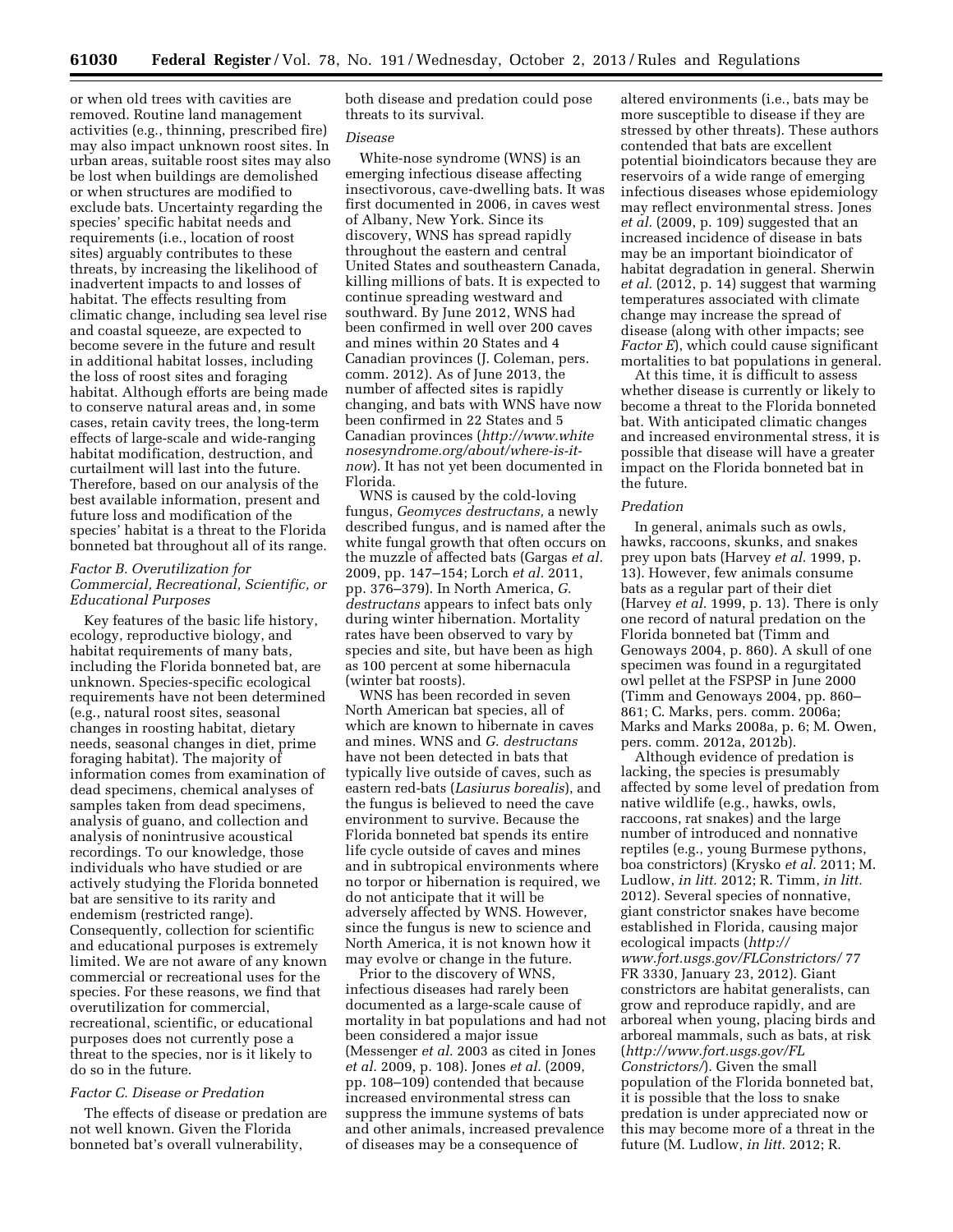Timm, *in litt.* 2012). Some efforts to control nonnative snakes and other species are being made on some conservation lands (e.g., ENP; Harvey *et al.* 2013; *[http://www.fort.usgs.gov/FL](http://www.fort.usgs.gov/FLConstrictors) [Constrictors](http://www.fort.usgs.gov/FLConstrictors)*), but we do not have data on how these efforts may be impacting the Florida bonneted bat.

Due to limited information, we are not able to determine the extent to which predation may be impacting the Florida bonneted bat at this time. However, given the species' apparent small population size and overall vulnerability, it is reasonable to assume that predation is a potential threat, which may increase in the future.

#### *Summary of Factor C*

Disease and predation have the potential to impact the Florida bonneted bat's continued survival, given its few occupied areas, apparent low abundance, restricted range, and overall vulnerability. At this time, we do not have evidence to suggest that disease or predation is currently having specieslevel impacts on the Florida bonneted bat. However, given the uncertainties (e.g., evolving disease) and factors involved (e.g., more introduced predators), coupled with the general vulnerability of the species, we consider both disease and predation to be potential threats to the Florida bonneted bat.

# *Factor D. The Inadequacy of Existing Regulatory Mechanisms*

Despite the fact that regulatory mechanisms provide several protections for the Florida bonneted bat, Federal, State, and local laws have not been sufficient to prevent past and ongoing impacts to the species and its habitat within its current and historical range.

The taxon was originally listed as endangered in the State of Florida as the Florida mastiff bat (*Eumops glaucinus floridanus*) (F.A.C., chapter 68). As such, it is afforded protective provisions specified in F.A.C. chapter 68A–27 (68A–27.0011 and 68A–27.003). This designation prohibits any person from pursuing, molesting, harming, harassing, capturing, possessing, or selling this species, or parts thereof, except as authorized by specific permit, with permits being issued only when the permitted activity will clearly enhance the survival potential of the species. The protection afforded the Florida bonneted bat by the State of Florida primarily prohibits direct take of individuals (J. Gore, pers. comm. 2009). However, there is no substantive protection of habitat or protection of potentially suitable habitat at this time.

As a consequence of the revision of the FWC's listing classification system, the former classification levels of Florida's endangered and threatened species were re–classified as a single level, named ''State-designated Threatened,'' and include any species that met the FWC criteria based on the IUCN criteria for a vulnerable species. All species formerly listed as endangered and reclassified as Statedesignated Threatened maintain the protections of the former endangered classification. Hence, the Florida bonneted bat's status technically changed on November 8, 2010, but the species' original protective measures remained in place (F.A.C. chapter 68A– 27.003, amended). As part of the FWC's revision of its classification system, biological status review reports were prepared for numerous imperiled species in Florida, including the Florida bonneted bat. Based upon a literature review and the biological review group's findings, FWC staff recommended that the Florida bonneted bat remain listed as a threatened species (FWC 2011a, p. 5). The biological status review recognized the taxon as the Florida bonneted bat, and the State's current threatened and endangered list uses both names, Florida bonneted (mastiff) bat, *Eumops (=glaucinus) floridanus.*  The FWC's draft Species Action Plan for the species uses the name *E. floridanus*  (FWC 2013, pp. 1–43).

As part of the FWC's revision to Florida's imperiled species rule, management plans will be developed for all species (F.A.C. chapter 68A–27), including the Florida bonneted bat. One component of these management plans is to include needed regulations and protections that are not provided in the current rule (M. Tucker, *in litt.* 2012). A first draft for the Florida bonneted bat management plan is in development (J. Myers, pers. comm. 2012c; M. Tucker, *in litt.* 2012). When completed, the management plan should allow for tailored protections for the species, which may improve the ability of FWC to address habitat issues in addition to take of individuals (M. Tucker, *in litt.*  2012). Objectives of the State plan will be to reverse threats causing the decline of the species (FWC, *in litt.* 2012).

Humans often considered bats to be ''nuisance'' species when they occur in or around human dwellings or infrastructure (see *Factor E,* below). The rules for taking of nuisance wildlife are provided under F.A.C. chapter 68A– 9.010. Under these rules, property owners can take nuisance wildlife or may authorize another person to take nuisance wildlife on their behalf. Although these rules do not authorize

the taking of species listed under F.A.C. chapter 68A–27 (without an incidental take permit from the State), these rules do allow other bat species to be taken under certain circumstances. These include when: (1) The take is incidental to the use of an exclusion device, a device which allows escape from and blocks reentry into a roost site located within a structure, or incidental to the use of a registered chemical repellant, at any time from August 15 to April 15; or (2) the take is incidental to permanent repairs that prohibit the egress of bats from a roost site located within a structure, provided an exclusion device is used as above for a minimum of four consecutive days or nights for which the low temperature is forecasted to remain above 10  $\mathrm{^{\circ}C}$  (50  $\mathrm{^{\circ}F}$ ) prior to repairs and during the time period specified. F.A.C. chapter 68A–9.010 provides the methods that may not be used to take nuisance wildlife, including any method prohibited pursuant to section 828.12 of the Florida Statutes (Florida Cruelty to Animals Statutes).

Use of bat exclusion devices or any other intentional device or materials at a roost site that may prevent or inhibit the free ingress or egress of bats is prohibited from April 16 through August 14. While these restrictions help to limit potential impacts during the maternity season for many bat species in Florida, regulations do not require definitive identification of the bat species to be excluded prior to the use of the device. In addition, it is not clear if this time period is broad enough to prevent potential impacts to the Florida bonneted bat, which is possibly polyestrous and more tropical in nature, with a potentially prolonged sensitive time window where females and young are especially vulnerable. Pregnant Florida bonneted bats have been found in June through September (Marks and Marks 2008a, p. 9), and a second birthing season can occur possibly in January–February (Timm and Genoways 2004, p. 859; FBC 2005, p. 1). During the early portion of the maternal period, females may give birth to young and leave them in the roost while making multiple foraging excursions to support lactation (Marks and Marks 2008a, pp. 8–9). Therefore, despite regulations restricting the use of exclusion devices, it is still possible that use of such devices can affect the species during sensitive time periods, including possible impacts to pregnant females, newborns, or juvenile pups.

The FWC, FBC, Bat Conservation International, and other groups maintain a list of qualified exclusion devices, but it is not clear how often work is performed by recommended personnel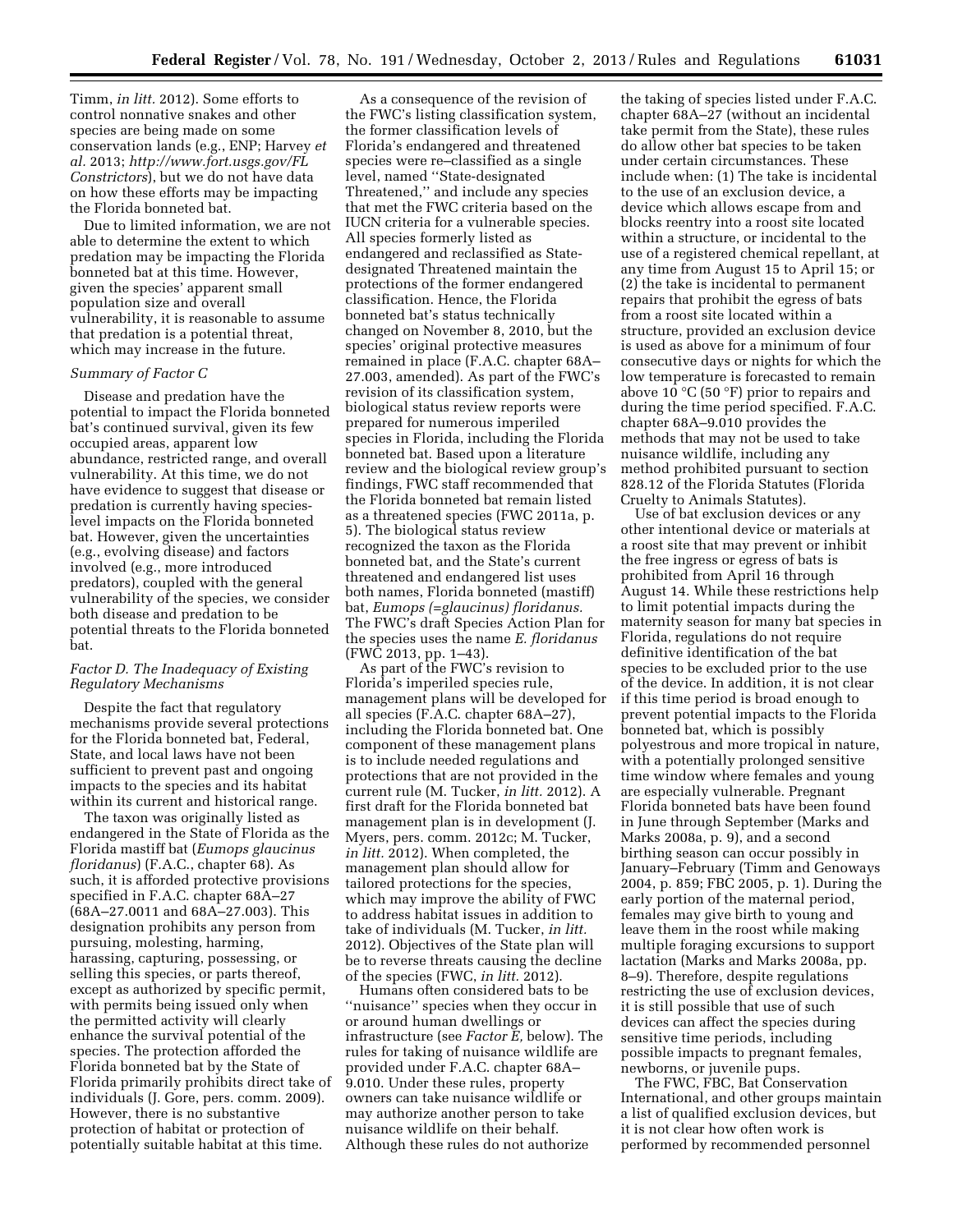or if it is in accordance with State regulations. It is also not clear if those who install exclusion devices can readily distinguish between Florida bonneted bats and other bat species in Florida (M. Tucker, pers. comm. 2012). Despite regulations, in some cases, nuisance bats are likely being removed by nuisance wildlife trappers through methods that are not approved (e.g., removed from roosts with vacuum cleaner-like apparatuses) or excluded during time periods that are not permitted (e.g., inside the maternity season) (A. Kropp, FWC, pers. comm. 2009). Pest control companies unaware of or not complying with the regulations that apply to bats have been known to remove them through methods other than legal exclusions (FWC 2013, p. 9). Private landowners and individual property owners may also be unaware of regulations.

In addition, there are discrepancies between legislation passed by the FDACS, which classifies bats as rodents, and the current FWC nuisance wildlife regulations above (Florida Bat Working Group [FBWG] 2009, p. 3). According to the State's Structural Pest Control Act (Florida Statutes, chapter 482) bats may be considered pests, and pest control including methods to prevent, destroy, control, or eradicate pests in, on, or under a structure, lawn, or ornamental are allowable under certain rules and provisions (FDACS, *in litt.* 2012). The FDACS regulates the control of ''commensal rodents'' (rats and mice) in or near structures and the use of pesticides, including the pesticides used for the control of nuisance wildlife (i.e., poisons and repellents) (FDACS, *in litt.*  2012). However, FDACS does not regulate commercial trapping or removal of wildlife, including bats, as these are protected under F.A.C. chapter 68A–9.010 (FDACS, *in litt.* 2012). The use of poisons on bats is not permitted. The use of a repellant (e.g., naphthalene) by professional pest control or wildlife management personnel to remove bats from a structure requires a pest control operator's license (FDACS, *in litt.* 2012).

Bat advocacy groups and others are concerned over the lack of awareness of the regulations among people paid to perform exclusions (FBWG 2009, p. 3; FWC 2013, p. 21). Education is needed about the dates during which exclusion is prohibited for nuisance wildlife trappers, pest control companies, law enforcement, county health departments, and local animal control (FBWG 2010, p. 3). The FDACS is currently developing a limited license for those individuals or companies that conduct wildlife removal services in or

near structures (M. Tucker, *in litt.* 2012). To obtain this license, operators will be required to complete an educational program and pass a test based on a training manual in development by staff with the University of Florida–Institute of Food and Agricultural Sciences (M. Tucker, *in litt.* 2012). The manual will include information on proper exclusion techniques and existing regulations protecting bats during the maternity season (M. Tucker, *in litt.*  2012). The FDACS, with assistance from other agencies, offered to develop an informational bulletin on the Florida bonneted bat that can be distributed to pest control operators directly or during training for certification or renewal (FDACS, *in litt.* 2012).

Additional educational efforts are underway. To better address violations of the maternity season and exclusion rule, FWC is training law enforcement officers (M. Tucker, *in litt.* 2012). Training on the importance of bats and the rules relating to exclusions has been provided to some officers in the northern part of the State, and an online training module is being developed as part of the FWC law enforcement educational curriculum that all officers must complete (M. Tucker, *in litt.* 2012). The FWC, FDACS, Service, and other partners are also planning to increase awareness among land managers, environmental professionals, pest control operators, wildlife trappers, county health departments, local animal control, and others who may be in a position to have an impact on bat habitat or bat roosts (FDACS, *in litt.*  2012). It is not clear to what extent training programs will be supported in the future or how effective efforts to raise awareness will be in reducing violations.

With regard to Federal lands, the NPS manages the natural resources on its lands (e.g., BCNP, ENP) in accordance with NPS-specific statutes, including the NPS Organic Act (16 U.S.C. 1 *et seq.*), as well as other general environmental laws and applicable regulations. The Florida Panther NWR operates under the Fish and Wildlife Act of 1956 (16 U.S.C. 742a *et seq.*), the Endangered Species Act, and the Refuge Administration Act (16 U.S.C. 668dd-668ee). With regard to State lands, all property and resources owned by FDEP are generally protected from harm in chapter 62D–2.013(2), and animals are specifically protected from unauthorized collection in chapter 62D– 2.013(5), of the Florida Statutes. At Babcock-Webb WMA, the FWC is the lead managing agency, with FFS as a cooperating agency, and is responsible for operation through a lease agreement;

management is derived under article IV, section 9 of the Florida Constitution, and guidance and directives under the Florida Statutes (FWC 2003, p. 4). At PSSF, the FFS manages the forest using the multiple-use concept, providing a balance for recreational, environmental, and resource use needs, including forest and wildlife management. Miami-Dade County Park lands are fragmented, heavily used, and also try to balance recreational, natural, and cultural uses.

The Florida bonneted bat's presence on Federal, State, and county lands provides some protection, but does not insulate it from many threats (see *Factor A* and *Factor E*). These lands provide clear conservation benefits to the species, but protections may be limited in extent (e.g., within the boundaries of the parcel). In some cases, conservation benefits for the Florida bonneted bat may not be fully realized on conservation lands due to various missions of individual parcels and the demands of balancing the management of other wildlife and habitats or multiple purposes and uses (e.g., recreation). Even where wildlife conservation is the primary purpose, routine land management practices (e.g., prescribed fire) can cause the loss of roost sites, especially since locations of natural roosts are unknown (see *Factor A*). Human use can cause disturbance and the use of pesticides may increase the likelihood of direct exposure or may impact the prey base (see *Factor E*).

Collecting permits can be issued ''for scientific or educational purposes.'' Permits are required from the FWC for scientific research on the Florida bonneted bat. For work on Federal lands (e.g., ENP, BCNP), permits are required from the NPS or the Service, if work is on NWRs. For work on State lands, permits are required from FDEP, FFS, FWC, or Water Management District, depending upon ownership and management. Permits are also required for work on county-owned lands.

#### *Summary of Factor D*

Despite existing regulatory mechanisms, the Florida bonneted bat remains at risk due to the effects of a wide array of threats (see *Factors A* and *E*). Based on our analysis of the best available information, we find that existing regulatory measures, due to a variety of constraints, do not provide adequate protection, and, in some instances, may be harmful (i.e., taking of bats as ''nuisance'' wildlife). Educational efforts and training should help to raise awareness and address some violations of existing regulations. When finalized, the FWC's Florida bonneted bat management plan may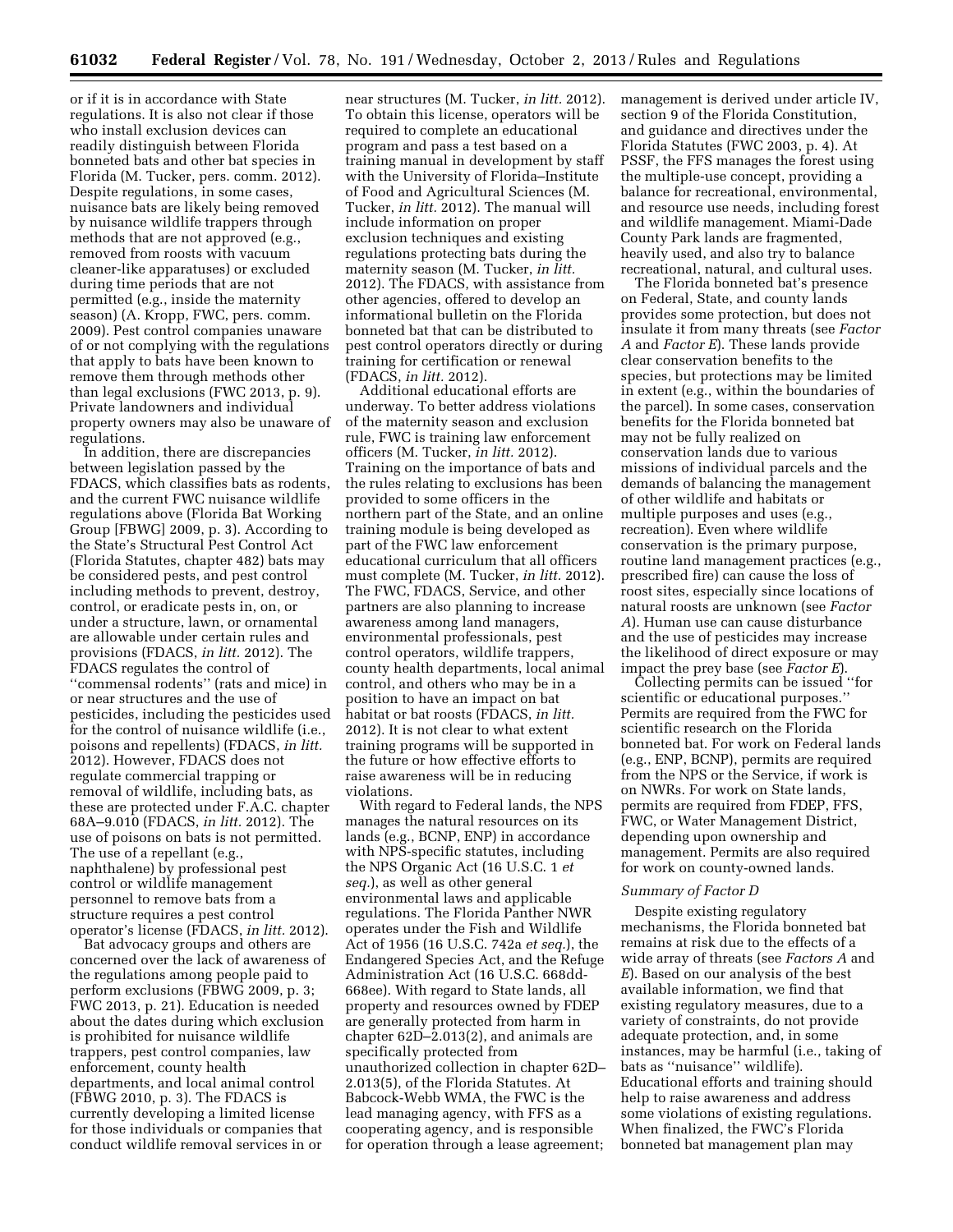contain additional measures that can help protect habitat. However, we do not have information to indicate that the aforementioned regulations and programs, which currently do not offer adequate protection to the Florida bonneted bat, will be revised and sufficiently supported, so that they would be adequate to provide protection for the species in the future. Therefore, we find that the existing regulatory mechanisms are inadequate to address threats to the species throughout all of its range.

# *Factor E. Other Natural or Manmade Factors Affecting Its Continued Existence*

In general, bat populations are in decline due to their sensitivity to environmental stresses and other factors, such as slow reproductive rates (Jones *et al.* 2009, pp. 93–115). The Florida bonneted bat is likely affected by a wide array of natural and anthropogenic threats, operating singly or synergistically, and in varying immediacy, severity, and scope.

# *Inadvertent and Purposeful Impacts From Humans*

In general, bats using old or abandoned and new dwellings are at significant risk. Bats are often removed when they are no longer tolerated by humans or inadvertently killed or displaced when structures are demolished. Adverse human impacts on bats involve direct killing, persecution, vandalism, and disturbance of hibernating and maternity colonies (Harvey *et al.* 1999, p. 13). Belwood (1992, p. 217) indicated that bats in south Florida appeared to decline drastically in years just prior to that publication. Unpublished data by Belwood from a 1982 survey of 100 pest control companies on the southeastern coast of Florida showed that requests to remove ''nuisance'' bats from this area all but ceased in the 20 years prior to that publication (Belwood 1992, p. 217). Homeowners and professionals use a variety of methods to remove bats, including lethal means (C. Marks and G. Marks, pers. comm. 2008). Even when attempts are made to remove bats humanely, bats may be sealed into buildings (C. Marks and G. Marks, pers. comm. 2008). Despite regulations and efforts to raise awareness (see *Factor D,*  above), in some situations, bats are still likely removed through inhumane and prohibited methods (e.g., removed from roosts with vacuum cleaner–like apparatuses) and excluded from artificial roost sites during sensitive time periods (e.g., inside the maternity season before young are volant (capable

of flying)) (A. Kropp, pers. comm. 2009). Pest control companies unaware of or not in compliance with the regulations that apply to bats have been known to remove them through methods other than legal exclusions (FWC 2013, p. 9). Such activities can result in direct mortality or injury of adults, juveniles, dependent newborn pups, or fetuses, if pregnant females are affected. In some cases, excluded individuals may not be able to readily locate other suitable roosts (due to competition with other species, lack of availability, or other factors). Since the breeding season of the Florida bonneted bat is uncertain and adults may have young outside of the typical maternity season, the FWC's draft species action plan recommends that individuals consult with the FWC before excluding Florida bonneted bats from a roost at any time of the year (FWC 2013, p. 10).

In his dissertation on the ecological distribution of bats in Florida, Jennings (1958, p. 102) stated that Florida bonneted bats are encountered more often by humans than other bat species known to frequent the Miami area. He attributed this to the species' habits, which make it more conducive to discovery by humans. Jennings (1958, p. 102) noted, ''Some individuals were taken in shrubbery by gardners [sic], some flew into houses at dusk and other isolated individuals were taken under conditions indicating injury of some kind.'' The Florida bonneted bat's ability to adapt well to manmade structures contributes to its vulnerability and has likely been a factor in its decline (C. Marks and G. Marks, pers. comm. 2008). Since roosting sites are largely unknown, the potential to remove and exclude Florida bonneted bats from human dwellings and artificial structures, either inadvertently or accidentally, is high. Despite regulatory protections provided under Florida law (see *Factor D,* above), direct and indirect threats from humans continue, especially in urban, suburban, and residential areas.

Similarly, Robson (1989, p. 15) stated that urban development has resulted in the persecution of bats wherever they come in contact with humans: ''Seemingly innocuous activities like removing dead pine or royal palm trees, pruning landscape trees (especially cabbage palms), sealing barrel-tile roof shingles with mortar, destroying abandoned buildings, and clearing small lots of native vegetation cumulatively may have a severe impact on remaining populations in urban areas'' (Robson 1989, p. 15). As the species may also use palm fronds for roosting, the trimming of fronds and removal of mature palm

trees for landscaping may negatively impact individuals (K. Gillies, *in litt.*  2012). Harvey *et al.* (1999, p. 13) indicated that disturbance to summer maternity colonies of bats is extremely detrimental. In general, maternity colonies of bats do not tolerate disturbance, especially when flightless newborns are present (Harvey *et al.*  1999, p. 13). Newborns or immature bats may be dropped or abandoned by adults if disturbed (Harvey *et al.* 1999, p. 13). Disturbance to maternity colonies of the Florida bonneted bat may be particularly damaging because of this species' low fecundity and low abundance. In short, wherever this species occurs in or near human dwellings or structures, it is at risk of inadvertent or purposeful removal, displacement, and disturbance.

Routine maintenance and repair of bridges and overpasses is a potential threat. Bats can use highway structures either as day or night roosts (Keeley and Tuttle 1999, p. 1). An estimated 24 of the 45 species of bats in the United States have been documented to use bridges or culverts as roosts, and 13 other bat species are likely to use such structures based upon their known roosting preferences (Keeley and Tuttle 1999, p. 1). To date, the Florida bonneted bat has not been documented to use these structures. However, a large colony of Brazilian free-tailed bats was documented using the I–75 overpass at the entrance of Babcock–Webb WMA, and a single Florida bonneted bat call was recorded within 1.6 km (1.0 mi) of this overpass (S. Trokey, pers. comm. 2008c). Given the species' flight capabilities and roosting behaviors, the Florida bonneted bat could use this overpass or other such structures (C. Marks and G. Marks, pers. comm. 2008; S. Trokey, pers. comm. 2008c). The colony of Brazilian free-tailed bats was excluded from the overpass in October 2011, prior to a widening project on I– 75, after the Florida Department of Transportation (FDOT) coordinated the exclusion with FWC and the FBC (FWC, *in litt.* 2012). The FWC had also constructed a community bat house near the overpass in 2009, to provide an alternate roost site (J. Morse, pers. comm. 2010). Although it is not known if Florida bonneted bats will use community bat houses, space was included to accommodate larger-bodied bats in that structure (J. Morse, pers. comm. 2010). To date, the species has not been found in the large community bat house at this site.

Maintenance and repair of bridges and overpasses or other infrastructure may impact this species. For example, when bridges and overpasses are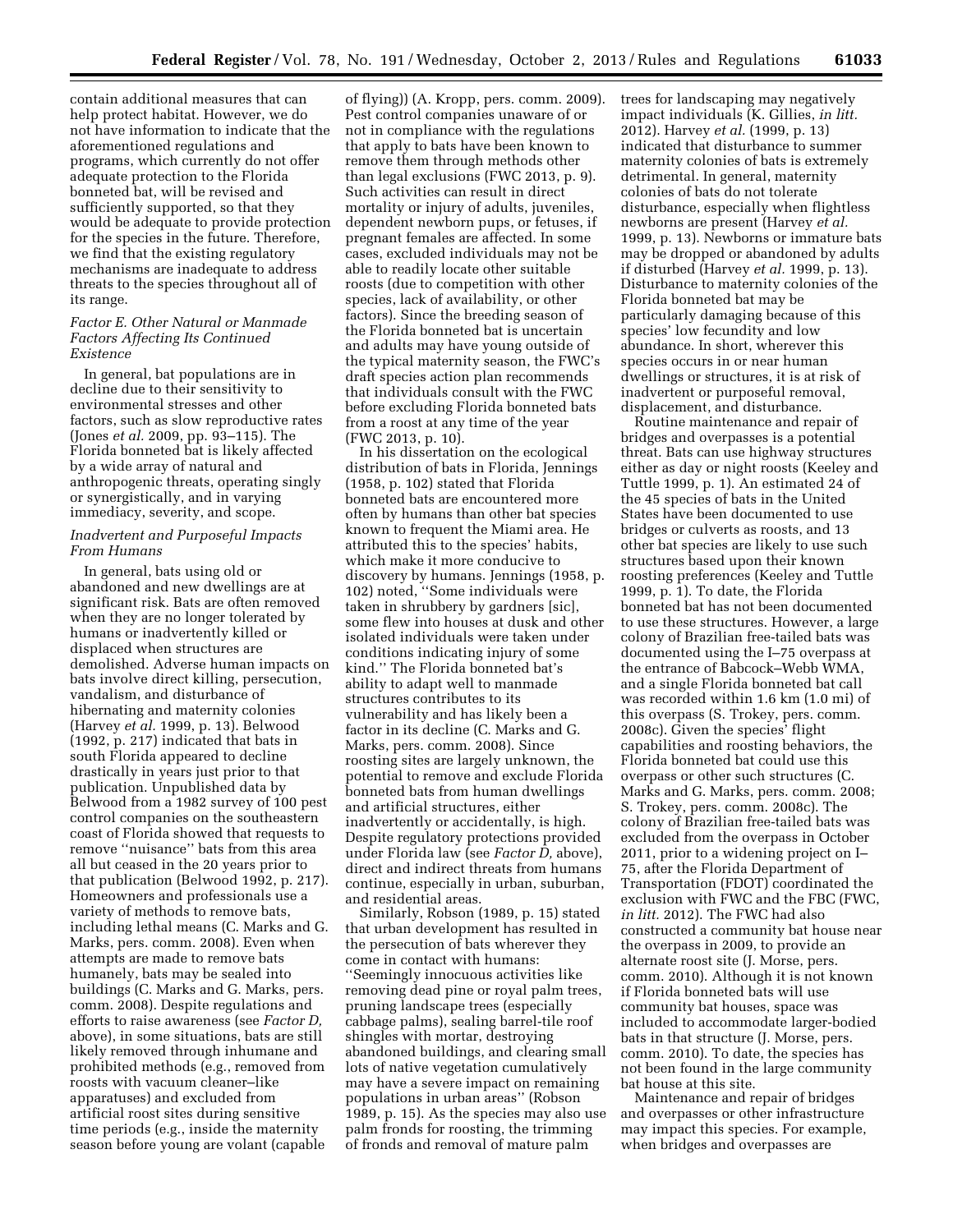cleaned, bats may be subjected to high water pressure from hoses, which likely results in injury or death (C. Marks, pers. comm. 2007). Incidences involving high pressure water hoses have reportedly decreased in Florida, and the FDOT is working with FWC to increase their efforts to protect bats during maintenance and repair activities at bridge sites with bats (FWC, *in litt.*  2012).

#### *Competition for Tree Cavities*

Suitable natural roost sites in south Florida appear limited, and competition for available tree cavities may be greater now than historically. In 1992, Belwood (1992, p. 220) stated that tree cavities are rare in southern Florida and that competition for available cavities from native wildlife (e.g., southern flying squirrel, red-headed woodpecker, corn snake) was intense. Competition for cavities since that time has presumably increased, due largely to continued loss of cavity trees and habitat (see *Factor A,*  above) and the influx of nonnative or introduced species, which vie for available roosting or nesting locations. Native wildlife and dozens of other nonnative or introduced species (e.g., European starlings, black rats, Africanized honey bees) in south Florida also now compete for tree cavities for nesting, roosting, or other uses (W. Kern, Jr., *in litt.* 2012; M. Ludlow, *in litt.* 2012).

In addition, numerous species of nonnative birds now occur in Florida, and many are cavity nesters. More than 30 species of parrots and 2 to 3 species of mynahs observed in the wild in south Florida use cavities, and some may be competing with the Florida bonneted bat and other native wildlife, for available natural or artificial structures (W. Kern, Jr., *in litt.* 2012; *[http://](http://myfwc.com/wildlifehabitats/nonnatives/birds/)  [myfwc.com/wildlifehabitats/nonnatives/](http://myfwc.com/wildlifehabitats/nonnatives/birds/)  [birds/](http://myfwc.com/wildlifehabitats/nonnatives/birds/)*). Africanized honey bee hybrids, established in Florida in 2005, are having significant impacts on cavitynesting wildlife throughout their expanding range in Central America, South America, the Caribbean, and southeastern United States (Kern, Jr. 2011, pp. 1–4; W. Kern, Jr., *in litt.* 2012). Africanized honey bee hybrids now occupy the entire range of the Florida bonneted bat (W. Kern, Jr., *in litt.* 2012).

In summary, the extent of competition for cavity trees in south Florida is not well understood. It appears that cavity trees are limited and competition is greater now than historically. Despite the lack of data, the possibility certainly exists for the Florida bonneted bat to be impacted by competition for tree cavities from native or nonnative wildlife.

# *Proposed Wind Energy Facilities*

Wind power is one of the fastest growing sectors of the energy industry (Horn *et al.* 2008, p. 123; Cryan and Barclay 2009, p. 1330), and the development of wind energy facilities in Florida may be of particular concern for the Florida bonneted bat as demand increases.

Migratory, tree-dwelling, and insectivorous bat species are being killed at wind turbines in large numbers across North America (Kunz *et al.* 2007, pp. 317–320; Cryan and Barclay 2009, pp. 1330–1340). Although it is not clear why such species are particularly susceptible (Boyles *et al.* 2011, p. 41), Kunz *et al.* (2007, pp. 315–324) proposed 11 hypotheses for the large numbers of fatalities at wind energy facilities. Some of these include attraction to tall structures as potential roost sites, attraction to enhanced foraging opportunities (e.g., insects attracted to heat of turbines), echolocation failure, electromagnetic field disorientation, and decompression (rapid pressure changes causing internal injuries or disorientation of bats while foraging). Similarly, Cryan and Barclay (2009, pp. 1330–1340) categorized the causes of fatalities into two categories: proximate, which explain the direct means by which bats die, and ultimate, which explain why bats come close to turbines.

Based upon data modified from Johnson (2005 as cited in Arnett *et al.*  2008, p. 64), researchers found that the Brazilian free-tailed bat comprised 85.6 percent of bat mortalities noted at a wind energy facility in Woodward, Oklahoma, and 41.3 percent of bat mortalities at a High Wind, California, wind energy facility. Since the Florida bonneted bat is also a free-tailed bat, it may demonstrate some similar behaviors that place it at risk when encountering wind energy facilities.

Bat mortalities at wind energy facilities may be seasonal in nature (Johnson 2005, as cited in Kunz *et al.*  2007, p. 317). Most documented mortalities in North America occurred between late summer and early fall (Johnson 2005, as cited in Arnett *et al.*  2008, p. 66); Kunz *et al.* 2007, p. 317; Arnett *et al.* 2008, pp. 65–66). Taller turbines with greater rotor-swept areas may be responsible for more bat mortalities than shorter turbines with smaller rotor-swept areas (Arnett *et al.*  2008, p. 68). Bat mortalities are absent where turbines are not spinning, indicating that bats do not strike stationary blades or towers (Kerns *et al.*  2005, p. 91). Fatalities at wind energy facilities tend to occur when wind

speeds are <6m/second (19.7 ft/second) (Kerns *et al.* 2005, p. 76). Bat mortalities were also negatively correlated with rain (Kerns *et al.* 2005 p. 76). It should be noted, however, that mortality monitoring at wind energy facilities is not standardized, and there is a paucity of data for analysis. Most studies include less than a full field season and may miss significant bat mortality events. Differences between sites including scavenging rates, carcass detection, and observer bias may all contribute to variations in bat mortality records (Arnett *et al.* 2008, pp. 71–72).

The cause of bat mortality at wind energy facilities is not a simple one of direct contact with blades or towers. Baerwald *et al.* (2008, pp. 695–696) found that barotrauma is the cause of death in a high proportion of bats found at wind energy facilities. Barotrauma involves tissue damage to air– containing structures (such as lungs) caused by rapid or excessive pressure change; wind turbine blades may create zones of low pressure as air flows over them. In their examination, Baerwald *et al.* (2008, pp. 695–696) found 90 percent of the bat fatalities involved internal hemorrhaging consistent with barotrauma, suggesting that even if echolocation allows for bats to detect and avoid turbine blades, they may be incapacitated or killed by internal injuries caused by rapid pressure reductions that they cannot detect. Baerwald *et al.* (2008, pp. 695–696) suggested that the differences in respiratory anatomy between bats and birds may explain the higher incidence of bat fatalities from wind energy facilities (see also Barclay *et al.* 2007, pp. 381–387). In short, the large pliable lungs of bats expand when exposed to sudden drop in pressure, causing tissue damage, whereas birds' compact, rigid lungs do not respond in the same manner (Baerwald *et al.* 2008, pp. 695– 696).

Wind turbine facilities are being planned for sites east and west of Lake Okeechobee, and these may have an impact on the Florida bonneted bat (M. Tucker, *in litt.* 2012). One proposed facility in Glades County is roughly 14.5 km (9 mi) south of locations where the species was recorded on the Kissimmee River in 2008 (M. Tucker, *in litt.* 2012). In 2011, ''possible'' Florida bonneted bat calls were also recorded on the proposed project site (C. Coberly, pers. comm. 2012). Potential impacts from this proposed facility cannot be accurately assessed at this time because it is not clear that the species uses the site (i.e., occurs on site or moves to it during activities such as foraging). The other proposed facility in Palm Beach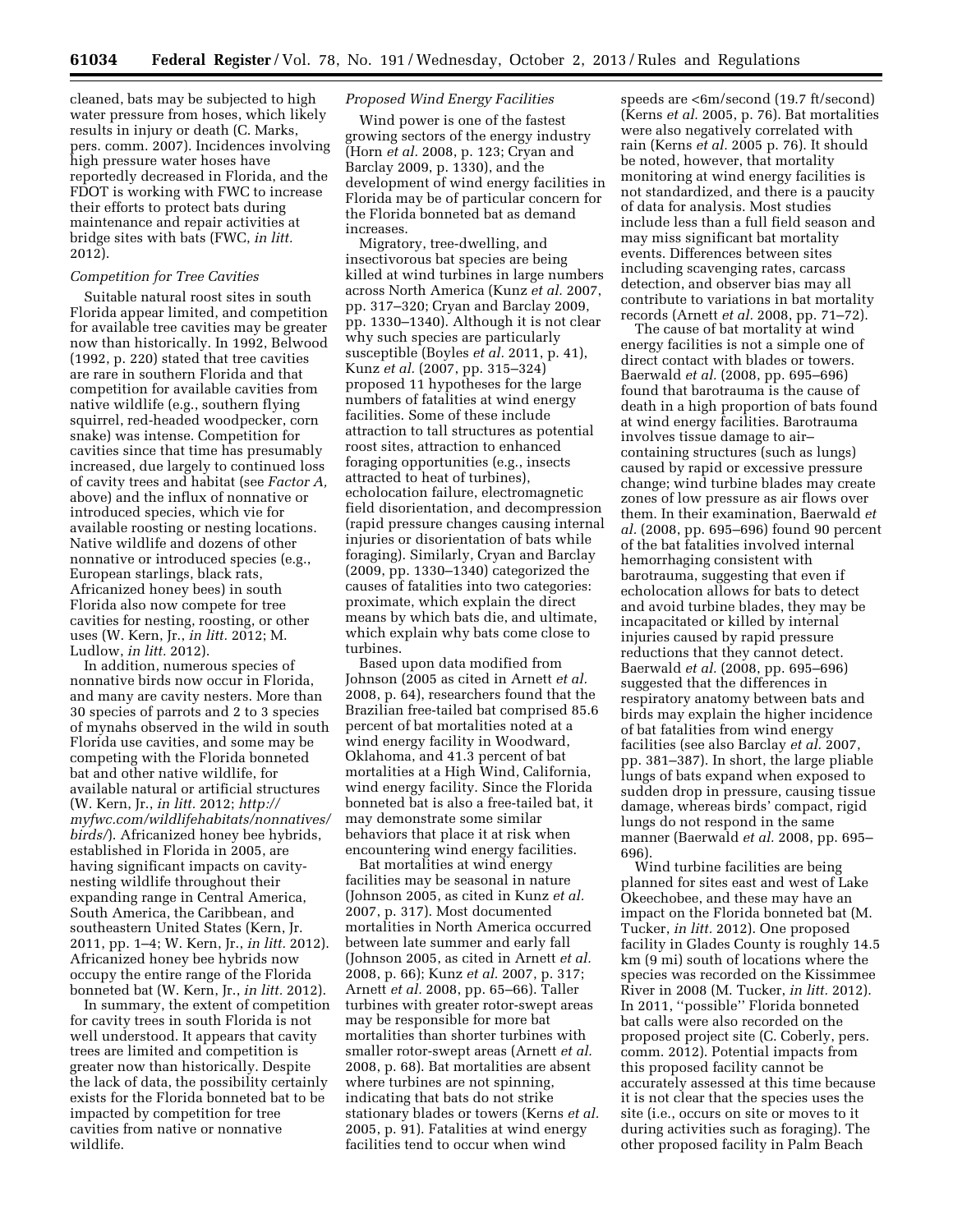County has not recorded Florida bonneted bat calls on site (C. Newman, pers. comm. 2012), and this county is not part of the species' known historical or current range. Both wind energy development companies have indicated that areas around Lake Okeechobee are the most suitable sites in Florida for wind development, and if successfully developed, additional sites could be proposed, increasing the risk of impacts from wind energy to the Florida bonneted bat (M. Tucker, *in litt.* 2012).

While bat fatalities from wind energy facilities are well documented, potential impacts to the Florida bonneted bat are difficult to evaluate at this time, partly due to the uncertainty involving many factors (e.g., location of facilities, operations, foraging distance). Certain aspects of the species' status and life history may increase vulnerability to impacts from wind energy facilities. The species' small population and low fecundity make any additional potential sources of mortality cause for concern. The species' high and strong flight capabilities and fast-hawking foraging behavior may increase risk. Conversely, as the species is nonmigratory, potential impacts from wind energy facilities may not be as great in magnitude as perhaps other bat species that are migratory. Implementation of the Service's new land–based wind energy guidelines may also help to avoid and minimize some impacts (Service 2012, pp. 1–71).

# *Pesticides and Contaminants*

The impacts of pesticides and other environmental contaminants on bat species are largely unstudied, particularly in the case of the Florida bonneted bat. The life history of the Florida bonneted bat may make it susceptible to pesticide exposure from a variety of sources. Mosquito control spraying activities commonly begin at dusk when mosquitoes are most active [\(http://www.miamidade.gov/](http://www.miamidade.gov/publicworks/mosquito-spraying.asp) [publicworks/mosquito-spraying.asp\)](http://www.miamidade.gov/publicworks/mosquito-spraying.asp). Because the Florida bonneted bat forages at dusk and after dark, the possibility exists for individuals to be directly exposed to airborne mosquito control chemicals or to consume invertebrates containing pesticide residues from recent applications. Additionally, because the Florida bonneted bat has been documented to roost in residential areas (Belwood 1992, pp. 219–220), it is possible for individuals to be exposed, either directly or through diet, to a variety of undocumented, localized pesticide applications conducted by homeowners. The potential exposure to or impacts of agricultural chemical application on the

Florida bonneted bat in Florida are largely unknown.

Organochlorine (OC) pesticides have been linked to lethal effects in bats (Clark *et al.* 1978, p. 1358; Clark *et al.*  1983, pp. 215–216; O'Shea and Clark 2002, p. 239). Such pesticides have not been registered for use in the United States for several decades, but due to the extreme ability of OCs to persist in the environment, residues are still detectable in soil and sediment in some locations in south Florida. The possibility exists that the Florida bonneted bat may consume invertebrates with elevated OC concentrations in areas with substantial OC environmental concentrations, though this scenario would be limited to specific sites and would not be expected to be a widespread threat. No studies have been conducted that attempt to assess the historical impact of OC pesticides on the Florida bonneted bat.

Currently, OC pesticides have largely been replaced with OP, carbamate, and pyrethroid pesticides. Carbamate and OP pesticides act as cholinesterase inhibitors and are generally more toxic to mammals than OC pesticides. However, they are not as persistent in the environment and do not tend to bioaccumulate in organisms. Despite this lack of persistence, Sparks (2006, pp. 3–4, 6–7) still found OP residues in both bats and guano in Indiana and suspected that the residues originated from consuming contaminated insects. Pyrethroids, one of which is permethrin, are commonly used mosquito control pesticides in south Florida that display greater persistence than OP and carbamate pesticides, but still degrade much more rapidly than OC pesticides and are believed to exhibit low toxicity to mammals.

Grue *et al.* (1997, pp. 369–388) reviewed the sublethal effects of OPs and carbamates on captive small mammals and birds and found impaired thermoregulation, reduced food consumption, and reproductive alterations. Clark (1986, p. 193) observed a depression in cholinesterase activity in little brown bats following both oral and dermal application of the OP pesticide methyl parathion. Bats with reduced cholinesterase activity may suffer loss of coordination, impaired echolocation, and elongated response time. Alteration of thermoregulation could have serious ramifications to bats, given their high metabolic and energy demands (Sparks 2006, pp. 1–2). Reduced reproductive success would be of concern because the Florida bonneted bat already displays a low reproductive rate (Sparks 2006, p. 2). In order to accurately

evaluate the impact of such pesticides on the Florida bonneted bat, additional work characterizing both pesticide exposure and effects in bats is needed.

A reduction in the number of flying insects is a potential secondary effect to consider when evaluating the impact of pesticides on the Florida bonneted bat. In his status survey for the Florida bonneted bat, Robson (1989, p. 15) suggested that mosquito control programs are contributing to reduced food supplies for bats. Robson (1989, p. 14) attributed the general reduced activity of bats along the southeastern coastal ridge to the reduction of forested habitat and reduced insect abundance. Although insect activity was not measured, Robson (1989, p. 14) noted that the ''lack of insects on the southeastern coastal ridge was striking when contrasted to all other areas.'' While it is reasonable to suggest that reduced food supply or increased exposure to pesticides may have led to the decline of the population in the Miami area, this link is only speculative because no rigorous scientific studies or direct evidence exists. Timm and Genoways (2004, p. 861) indicated that the extant, although small, population of the bat in the Fakahatchee-Big Cypress area of southwest Florida is located in one of the few areas of south Florida that has not been sprayed with pesticides. Marks and Marks (2008a, p. 15) contended that if the species' rarity and vulnerability are due to a dependence on a limited food source or habitat, then the protection of that food source or habitat is critical. Marks (2013, p. 2) also recommended that natural habitats conducive to insect diversity be protected and that any pesticides be used with caution. At this time, however, it is not known what food source or habitat is most important to the Florida bonneted bat.

In addition to pesticide exposure, mercury represents another potential threat to the Florida bonneted bat that has not been investigated. According to the National Atmospheric Deposition Program, the mercury deposition rate in south Florida is among the highest in the United States (*[http://](http://nadp.isws.illinois.edu) [nadp.isws.illinois.edu](http://nadp.isws.illinois.edu)*). The movement of mercury through the aquatic system and into the terrestrial food web through emergent invertebrates has been documented in other areas (Cristol *et al.*  2008, p. 335; Konkler and Hammerschmidt 2012, p. 1659). Assuming that a similar mechanism is occurring in south Florida coupled with high mercury deposition rates, the consumption of such invertebrates may constitute a pathway for the Florida bonneted bat to be exposed to mercury.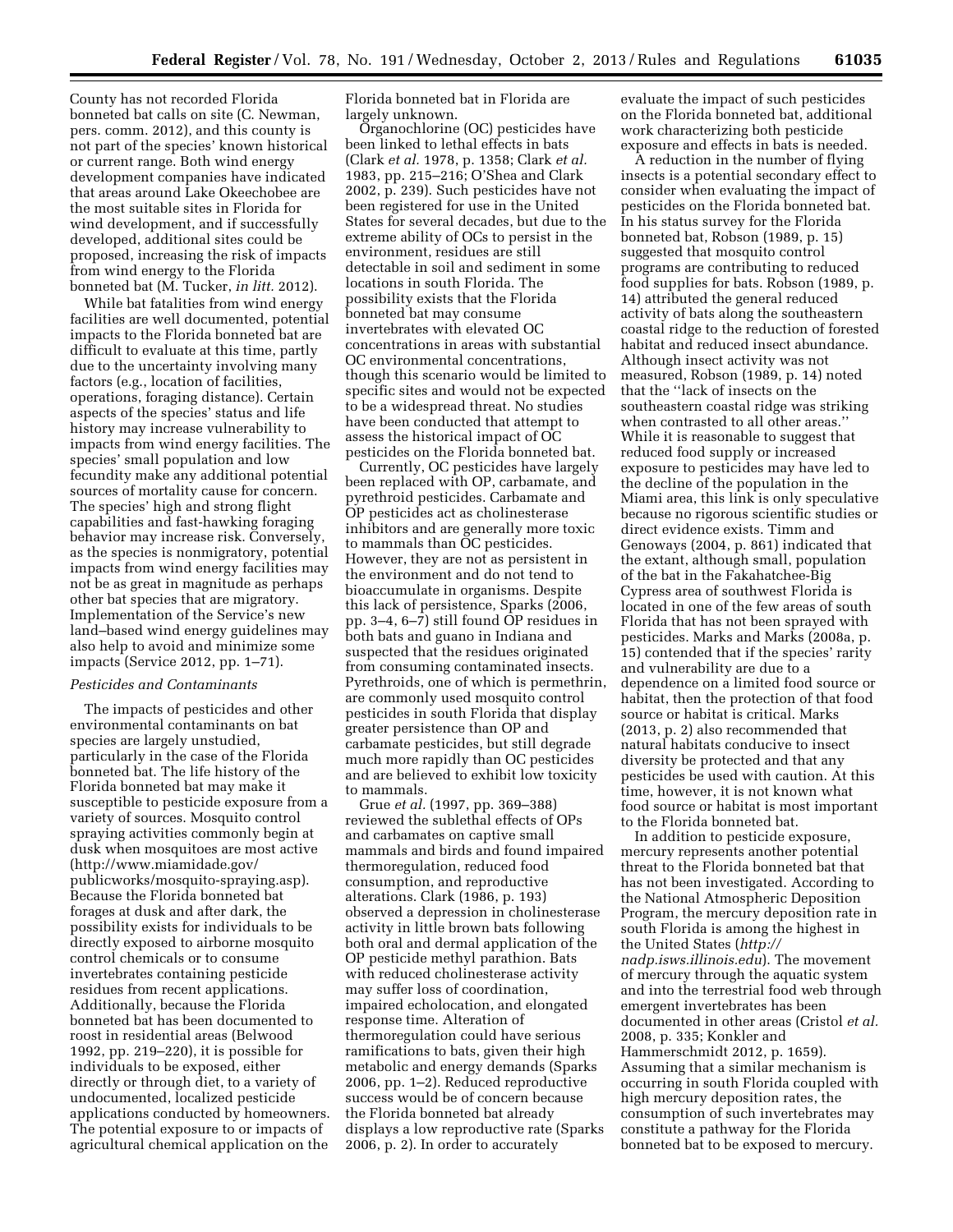Nam *et al.* (2012, pp. 1096–1098) documented mercury concentrations in brain, liver, and fur in little brown bats near a mercury–contaminated site in Virginia that were significantly greater than mercury concentrations in the same tissues of little brown bats at a reference site, indicating the potential for bats to be exposed to and accumulate mercury near mercury–impacted systems. It is likely that the Florida bonneted bat experiences some degree of mercury exposure when foraging to a large extent above mercury–impacted water bodies. While no known studies have attempted to evaluate the impact of mercury on bat populations in south Florida, the neurotoxic effects of mercury on mammals in general have been well characterized in the scientific literature.

In 2012–2013, the Service worked with FDEP, UF, and other partners to analyze available Florida bonneted bat fur samples for total mercury in an attempt to assess mercury exposure. Nine fur samples were obtained from frozen specimens collected from a bat house in North Fort Myers in 2010, following a cold temperature event. An additional six fur samples were obtained from available specimens from UF's Natural History Museum. Three of the museum specimens were collected in Miami, Florida, in the 1950s. The remaining three museum specimens were collected from Babcock-Webb WMA in 1979. Results of the mercury analysis revealed an overall mean of 24.69 milligram (mg) Hg (mercury)/kg (kilogram) fur (FDEP 2013, pp. 1–7; A. Sowers, pers. comm. 2013). A wide range of variability was observed between the samples as the measured values ranged from 5.7 to 57 mg Hg/kg fur (FDEP 2013, pp. 1–7; A. Sowers, pers. comm. 2013). For reference, Evers *et al.* (2012, p. 9) provided mercury fur concentrations in 802 bats spread across 13 species from the northeastern United States. Based upon limited data, the mean mercury concentrations of the Florida bonneted bat samples (24.69 mg Hg/kg fur) were higher than the means reported for any of the 13 species (Evers *et al.* 2012, p. 9). None of the mean mercury concentrations of the northeastern bat species exceeded 20 mg Hg/kg fur (Evers *et al.* 2012, p. 9). It should be noted, however, that some of the maximum mercury values reported by Evers *et al.* (2012, p. 9) did exceed what was observed as maximum values in the Florida bonneted bats. The results from the Florida bonneted bat analysis, compared with those of other bat species across the northeast, suggest that exposure to mercury is of concern.

Further research is needed to determine if such mercury exposure is having an adverse impact on the Florida bonneted bat.

In summary, the effects of pesticides and contaminants on bat populations in general have not been studied thoroughly. In the case of the Florida bonneted bat, data concerning the effects of pesticides and other contaminants are virtually nonexistent. Despite this lack of data, the possibility exists for the Florida bonneted bat to be exposed to a variety of compounds through multiple routes of exposure. Additionally, areas with intensive pesticide activity may not support an adequate food base for the species. Further study is required to more fully assess the risk that pesticides and contaminants pose to the Florida bonneted bat.

# *Ecological Light Pollution*

Ecological light pollution is described as artificial light that alters the natural patterns of light and dark in ecosystems (Longcore and Rich 2004, p. 191). It includes ''direct glare, chronically increased illumination, and temporary, unexpected fluctuations in lighting,'' and many sources (e.g., streetlights, lighted buildings and towers, sky glow) contribute to the phenomenon (Longcore and Rich 2004, pp. 191–192). Depending upon scale and extent, ecological light pollution can have demonstrable effects on behavioral and population ecology of organisms, by disrupting orientation (or causing disorientation), affecting movements (attraction or repulsion), altering reproductive behaviors, and influencing communication (Longcore and Rich 2004, pp. 193–195). Behaviors exhibited by individuals in response to artificial lighting can affect community interactions (e.g., competition and predation), and cumulative effects have the potential to disrupt key ecosystem functions (Longcore and Rich 2004, pp. 195–196).

The effects of artificial lighting on bats and their prey have been partially studied. A wide array of insects have been found to be attracted to lights (Frank 1988, pp. 63–93; Eisenbeis and Hassel 2000, Kolligs 2000 as cited in Longcore and Rich 2004, p. 194). For example, Frank (1988, pp. 63–93) examined the impact of outdoor lighting on moths and found that it disturbs many necessary functions and may affect some moth populations. Although the primary prey items for the Florida bonneted bat are not known, it is possible that artificial lighting may be affecting insect abundance or

availability and prey base in some locations.

Some species of bats are attracted to artificial lights to exploit accumulations of insects that congregate at light sources (Griffin 1958; Bell 1980; Belwood and Fullard 1984; Haffner and Stutz 1985/86; Baagee 1986; Schnitzler *et al.* 1987; Barak and Yom-Tov 1989 as cited in Rydell 1991, p. 206; Frank 1988, pp. 63, 76). In one study examining seasonal use of illuminated areas in Sweden, Rydell (1991, p. 206) found significant concentrations of foraging northern bats (*Eptesicus nilssoni*) only in villages illuminated by streetlights, supporting the hypothesis that northern bats were attracted to the villages by lights and not houses. Artificial lights appeared to provide local patches of food for some bat species during periods that may be critical for survival (Rydell 1991, pp. 203–207). In another study, Rydell (1992, pp. 744–750) examined the exploitation of insects around streetlamps by bats in Sweden and found that only the fast–flying species that use long–range echolocation systems regularly foraged around streetlamps, but others did not. Longcore and Rich (2004, p. 195) suggested that the increased food concentration at artificial light sources may be a positive effect for those species that can exploit such sources, but it also could result in altered community structure.

The Florida bonneted bat's behavioral response to ecological light pollution has not been examined, and effects are not known. The species' fast-flight and long range flight capabilities may make it more able to exploit insects congregated at artificial light sources or more susceptible to risks associated with such responses (e.g., increased predation or harm from humans). Alternatively, artificial lighting may not be influencing the species' foraging or other behaviors. Research on the effects of artificial lighting on the Florida bonneted bat and its prey would be beneficial.

# *Effects of Small Population Size, Isolation, and Other Factors*

The Florida bonneted bat is vulnerable to extinction due to its small population size, restricted range, few occupied areas, low fecundity, and relative isolation. The Florida bonneted bat only occurs in south Florida and only in limited numbers (Timm and Genoways 2004, pp. 861–862; Marks and Marks 2008a, pp. 11, 15; 2008b, p. 4; 2012, pp. 12–15). Based on the small number of locations where calls were recorded, the low numbers of calls recorded at each location, and the fact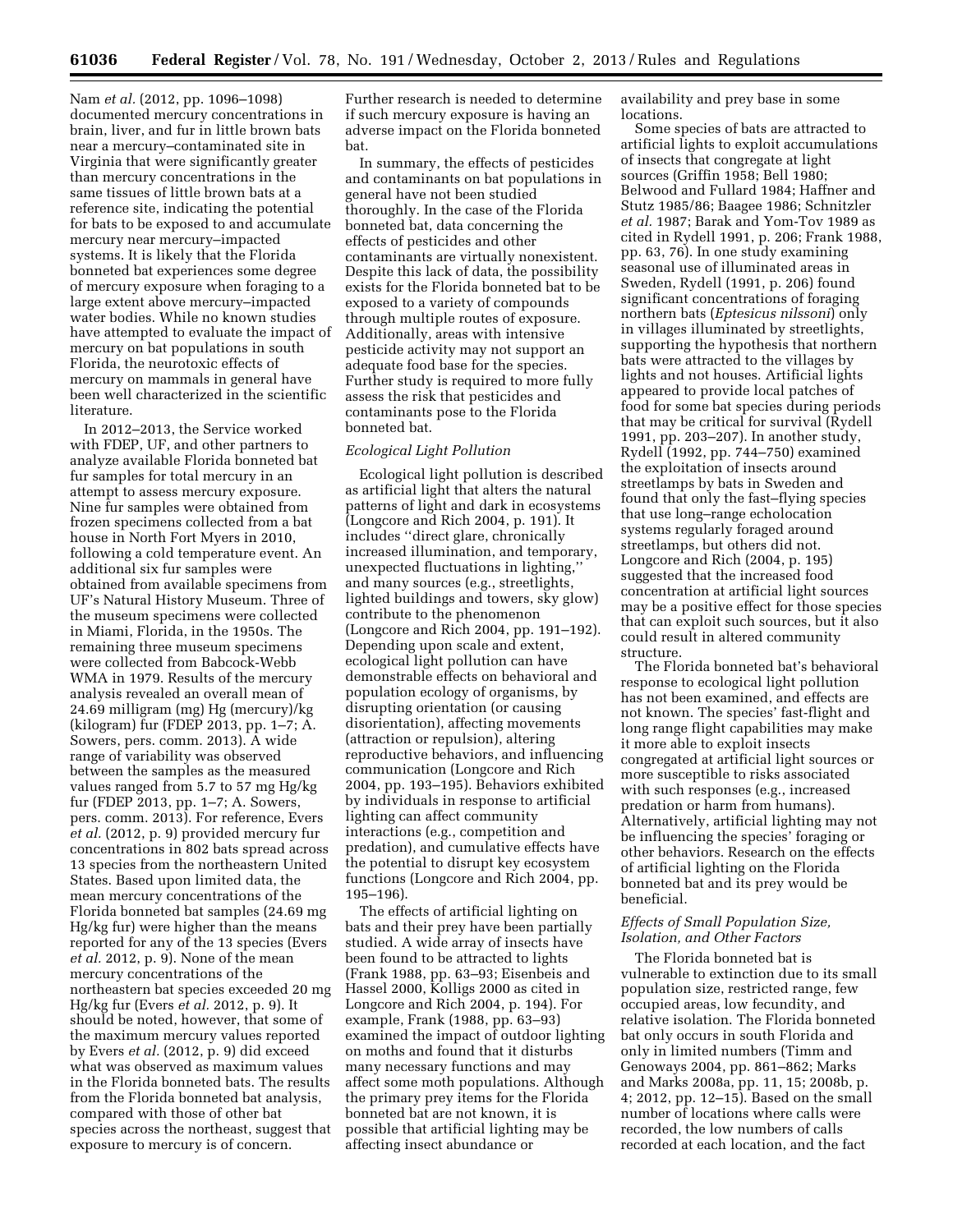that the species forms small colonies, Marks and Marks (2008a, p. 15) stated that it is possible that the entire population of Florida bonneted bats may number less than a few hundred individuals. Other experts suggested the population may be ''in the hundreds or low thousands'' (FWC 2011b, p. 3). Due to its small population size and restricted range, the species is considered to be one of the ''most critically endangered'' mammals in North America (Timm and Genoways 2004, p. 861). In general, species with restricted ranges are often characterized by small population sizes and high habitat specialization and are, therefore, more vulnerable to stochastic, demographic, and environmental processes (Lande *et al.* 2003 as cited in Lee and Jetz 2011, p. 1333).

In a vulnerability assessment, the FWC's biological status review team determined that the species met criteria or listing measures for geographic range, population size and trend, and population size and restricted area (Gore *et al.* 2010, pp. 1–2). For geographic range, the review team estimated that the species occurs in a combined area of roughly 17,632 km2 (6,808 mi2), well below the criterion of <20,000 km2 (7,722 mi2). The review team also inferred a severely fragmented range, with three subpopulations, all of which occur in coastal locations susceptible to hurricanes and other losses in habitat (see *Climate Change and Sea Level Rise*  and *Land Use Changes and Human Population Growth,* above). The review team also inferred continuing decline in both extent of occurrence and area, extent, or quality of habitat. For population size and trend, the review team estimated <100 individuals known in roosts, with an assumed total population of mature individuals being well below the criterion of fewer than 10,000 mature individuals. Similarly, for population size and restricted area, the review team estimated <100 individuals of all ages known in roost counts, inferring a total population to number fewer than 1,000 mature individuals, and three subpopulations were located in at-risk coastal zones.

Slow reproduction and low fecundity are also serious concerns because this species produces only one young at a time and roosts singly or in small groups (FBC 2005, p. 1; Timm and Arroyo-Cabrales 2008, p. 1). Assuming a lifespan of 10 to 20 years for bats of this size (Wilkinson and South 2002, pp. 124–131), the average generation time is estimated to be 5 to 10 years (Gore *et al.*  2010, p. 7). The small numbers within localized areas may also make the Florida bonneted bat vulnerable to

extinction due to genetic drift (loss of unique genes through time), inbreeding depression (reduced fitness or survival due to low genetic diversity), extreme weather events (e.g., hurricanes), and random or chance changes to the environment (Lande 1988, pp. 1455– 1459; Smith 1990, pp. 310–321) that can significantly impact its habitat (see *Environmental Stochasticity,* below). Information on the extent of genetic diversity in historical or current populations is lacking.

In general, isolation, whether caused by geographic distance, ecological factors, or reproductive strategy, will likely prevent the influx of new genetic material and can result in low diversity, which may impact viability and fecundity (Chesser 1983, pp. 66–77). Distance between subpopulations or colonies, the small sizes of colonies, and the general low number of bats may make recolonization unlikely if any site is extirpated. Isolation of habitat can prevent recolonization from other sites and potentially result in extinction. The probability of extinction increases with decreasing habitat availability (Pimm *et al.* 1988, pp. 758–762, 776; Noss and Cooperrider 1994, pp. 162–165; Thomas 1994, pp. 373–378; Kale 1996, pp. 7– 11). Although changes in the environment may cause populations to fluctuate naturally, small and lowdensity populations are more likely to fluctuate below a minimum viable population (i.e., the minimum or threshold number of individuals needed in a population to persist in a viable state for a given interval) (Shaffer 1981, pp. 131–134; Shaffer and Samson 1985, pp. 146–151; Gilpin and Soule´ 1986, pp. 19–34). If populations become fragmented, genetic diversity will be lost as smaller populations become more isolated (Rossiter *et al.* 2000, pp. 1131–1135). Fragmentation and aspects of the species' natural history (e.g., reliance on availability of suitable roost sites, constant supply of insects) can contribute to and exacerbate other threats facing the species.

Overall, the Florida bonneted bat is vulnerable to a wide array of factors, including apparent small population size, restricted range, few occurrences, low fecundity, and relative isolation. These threats are significant and expected to continue or possibly increase.

#### *Environmental Stochasticity*

Natural events such as severe hurricanes may cause the loss of old trees with roosting cavities (Timm and Genoways 2004, p. 861). In August 1992, Hurricane Andrew, a category 5 hurricane, struck southern Miami–Dade

County with sustained surface windspeeds of more than 145 mph and gusts exceeding 175 mph (Timm and Genoways 2004, p. 861). The winds destroyed the majority of older trees and snags within several kilometers of the coast that were potentially available as roost trees (Timm and Genoways 2004, p. 861; W. Kern, Jr., *in litt.* 2012). Timm and Genoways (2004, p. 861) indicated that habitat loss from development (see *Factor A*), increased use of pesticides, and Hurricane Andrew may have had a significant impact on an already small population of the Florida bonneted bat. For example, historical hurricane damage in the Miami area eliminated all of the large pine snags in one study area, leaving less than half a dozen large snags within a 526–ha (1,300–ac) area (F. Ridgley, pers. comm. 2013b).

Several less intense hurricanes have impacted both coasts of Florida during the past decade. Acoustical surveys conducted in south Florida prior to the hurricane season of 2004 (from 1997 through 2003) were compared with results after the hurricanes (Marks and Marks 2008a, pp. 12, D1–D6, E1–E26). The limited number of locations and low number of recorded calls suggested that the species was rare before the 2004 storm season and that the population remained low afterward (Marks and Marks 2008a, pp. 12–15). Prior to the 2004 hurricane season, calls were recorded at 4 of 10 locations; after the hurricane season, calls were recorded at 9 of 44 locations (Marks and Marks 2008a, pp. 12–15). Actions taken by a private landowner to reinforce bat houses prior to Hurricane Charlie in 2004, and Hurricane Wilma in 2005, likely prevented the only known extant roost site (at that time) from being destroyed; these storms caused significant damage to both trees and other property on the site (S. Trokey, pers. comm. 2008c).

Major impacts of intense storms may include mortality during the storm, exposure to predation immediately following the storm, loss of natural or artificial roost sites, and impacts on foraging areas and insect abundance (Marks and Marks 2008a, pp. 7–9; W. Kern, Jr. *in litt.* 2012; R. Timm, *in litt.*  2012). In general, bats could be blown into stationary objects or impacted by flying debris, resulting in injury or mortality (Marks and Marks 2008a, p. 7). Trees with cavities can be snapped at their weakest point, which for the Florida bonneted bat may have the most severe impact since the species uses cavities (Marks and Marks 2008a, p. 8); competition for available cavities in south Florida is intense (Belwood 1992, p. 220), and suitable roosting sites in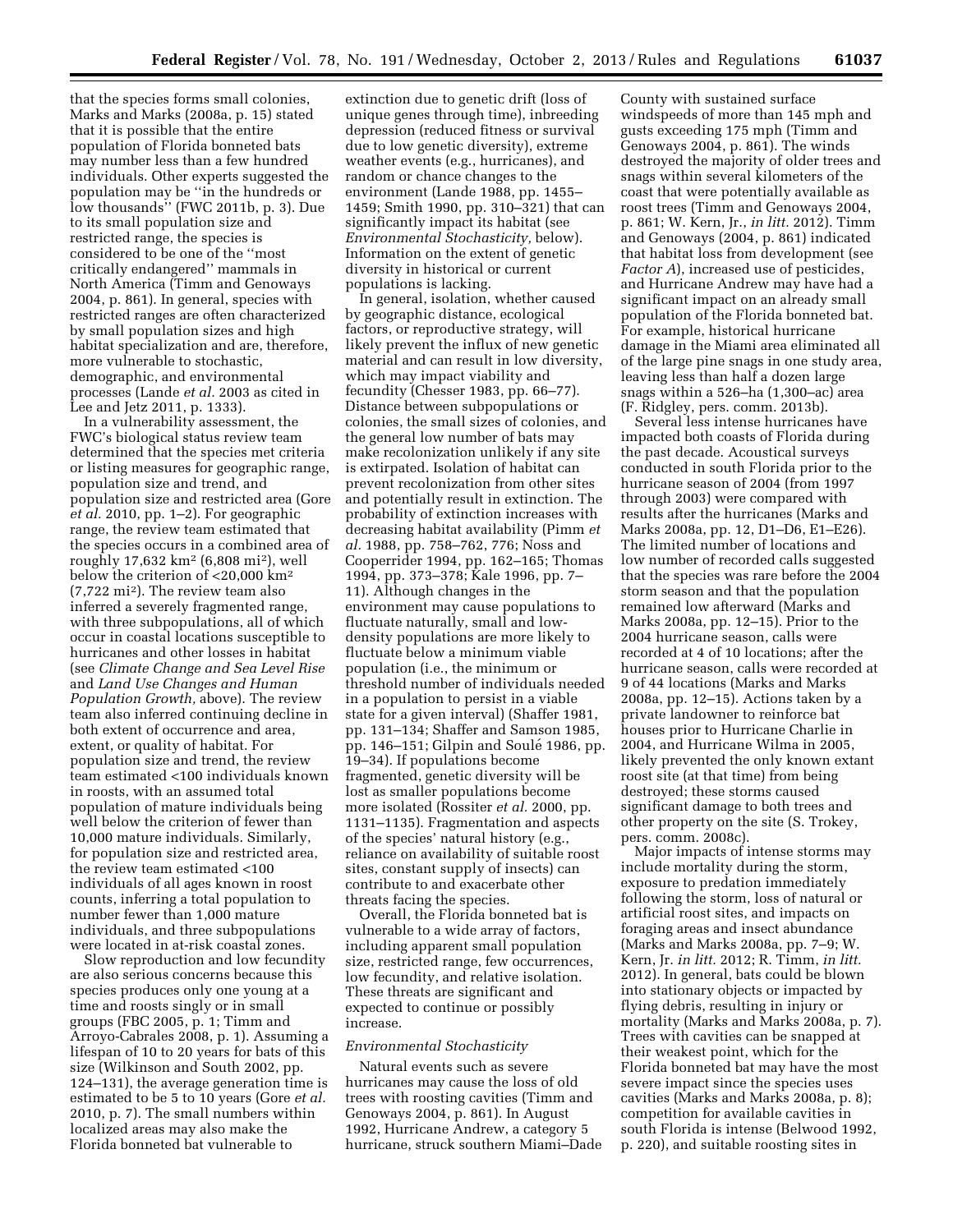general are often limiting factors (Humphrey 1975, pp. 341–343). Displaced bats may be found on the ground or other unsuitable locations and exposed to natural predators, domestic pets, and humans (Marks and Marks 2008a, p. 8). As pregnant females have been found in June through September, hurricanes in Florida can occur at critical life-history stages when females are pregnant or rearing young—possibly resulting in losses of pregnant females, newborns, or juvenile pups (Marks and Marks 2008a, pp. 7–9). Because the entire population may be less than a few hundred individuals (Marks and Marks 2008a, p. 15; 2012, pp. 12–15), the Florida bonneted bat may not be able to withstand losses from intense storms or storms at a critical life-history stage. Alternatively, less intense hurricanes or mild, isolated storms may create roosting opportunities, if tree snags (dead trees) are left in place.

According to the Florida Climate Center, Florida is by far the most vulnerable State in the United States to hurricanes and tropical storms (*[http://](http://climatecenter.fsu.edu/topics/tropical-weather)  [climatecenter.fsu.edu/topics/tropical](http://climatecenter.fsu.edu/topics/tropical-weather)[weather](http://climatecenter.fsu.edu/topics/tropical-weather)*). Based on data gathered from 1856 to 2008, Klotzbach and Gray (2009, p. 28) calculated the climatological and current-year probabilities for each State being impacted by a hurricane and major hurricane. Of the coastal States analyzed, Florida had the highest climatological probabilities for hurricanes and major hurricanes, with a 51 percent probability of a hurricane and a 21 percent probability of a major hurricane over a 152-year timespan. Of the States analyzed, Florida also had the highest current-year probabilities, with a 45 percent probability of a hurricane and an 18 percent probability of a major hurricane (Klotzbach and Gray 2009, p. 28). Based upon data from the period 1886–1998, Neumann *et al.* (1999, pp. 29–30) also found that the number of tropical cyclones within south Florida is high; analyses suggested that areas within the species' range (e.g., Fort Myers, Miami) are expected to experience more than 50 occurrences (tropical cyclones) per 100 years. In addition, the analyses suggested that the incidence of hurricanes in south Florida was roughly 30 per 100 years, higher than any other area except for North Carolina (Neumann *et al.* 1999, pp. 29– 30). The number of major hurricanes (roughly 14 per 100 years) was higher than any other area examined (Neumann *et al.* 1999, p. 30).

Studies suggest that the frequency of high-severity hurricanes in the Atlantic will become more frequent as climate warms (Elsner *et al.* 2008, pp. 92–95;

Bender *et al.* 2010, pp. 454–458; Grinsted *et al.* 2012, pp. 19601–19605). One model projects a doubling of frequency of category 4 and 5 storms by the end of the 21st century with a decrease in the overall frequency of tropical cyclones (Bender *et al.* 2010, pp. 454–458). In another study that examined records since 1923, warm years in general were more active in all cyclone size ranges than cold years, and a significant trend in the frequency of large surge events was detected (Grinsted *et al.* 2012, pp. 19601–19605). Increases in hurricane-generated wave heights have also been detected along the Atlantic coast (Komar and Allan 2008, pp. 479–488).

If hurricanes and tropical storms increase in severity, frequency, or distribution, vulnerable, tropical, treeroosting bat species may be heavily impacted (Gannon and Willig 2009, pp. 281–301). Given the Florida bonneted bat's tree-roosting habits, apparent low abundance, few isolated colonies, and use of coastal areas, the species is at risk from hurricanes, storms, or other extreme weather. Depending on the location and intensity, it is possible that the majority of Florida bonneted bats could be killed in a fairly broad area during a single, large, high-intensity hurricane (R. Timm, *in litt.* 2012). More frequent and intense storms, increased storm surges, and coastal flooding can impact Florida bonneted bats and roosting and foraging habitat. Due to the bat's overall vulnerability, intense hurricanes are a significant threat, which is expected to continue or increase in the future.

Other processes to be affected by climate change include temperatures, rainfall (amount, seasonal timing, and distribution), and storms (frequency and intensity). Temperatures are projected to rise approximately 2 °C to 5 °C (3.6 °F to 9 °F) for North America by the end of this century (IPCC 2007, pp. 7–9, 13). In addition to climate change, weather variables are extremely influenced by other natural cycles, such as El Niño Southern Oscillation with a frequency of every 4 to 7 years, solar cycle (every 11 years), and the Atlantic Multidecadal Oscillation. All of these cycles influence changes in Floridian weather. The exact severity, direction, and distribution of all of these changes at the regional level are difficult to project.

This species is also vulnerable to prolonged extreme cold weather events. Air temperatures dropped to below freezing and reached a low of –2.0 °C (28 °F) in ENP on January 11, 2010; air temperatures at Royal Palm for the first 2 weeks of January marked the coldest period recorded over the previous 10

years (Hallac *et al.* 2010, p. 1). The effects of this severe and prolonged cold event on the Florida bonneted bats or other bats in Florida are not known, but some mortality was observed. At least 8 Florida bonneted bats were lost from the North Fort Myers colony during the event, before 12 remaining bats were brought into captivity, warmed, and fed (S. Trokey, pers. comm. 2010a). Those rescued were emaciated and in poor condition. Initially, only 9 individuals appeared to survive after this event, although 10 individuals were still alive at this site in April 2010 (S. Trokey, pers. comm. 2010a-c). Approximately 30 Brazilian free–tailed bats were found dead below a bat house in Everglades City during this event (R. Arwood, pers. comm. 2010). Overall, approximately 100 Brazilian free-tailed bats using bat houses were found dead following this severe cold event (C. Marks, pers. comm. 2011). South Florida again experienced cold temperatures in December 2010. Temperatures in December 2010 were among the coldest on record within ENP (J. Sadle, NPS, pers. comm. 2011). In the short term, the severe and prolonged cold events in south Florida resulted in mortality of at least several adult Florida bonneted bats at one observed site (S. Trokey, pers. comm. 2010a). However, it is not known if the species persisted at all sites previously documented following the prolonged and repeated cold temperatures in 2010. Overall, the longterm effects of prolonged and repeated cold events on the species are not known.

Molossids, the family of bats which includes the Florida bonneted bat, appear to be an intermediate between tropical and temperate zone bat families (Arlettaz *et al.* 2000, pp. 1004–1014). Members of this family that inhabit the warmer temperate and subtropical zones incur much higher energetic costs for thermoregulation during cold weather events than those inhabiting northern regions (Arlettaz *et al.* 2000, pp. 1004– 1014). At such temperatures, bats are likely unable to find food and cannot rewarm themselves. Such a stochastic, but potentially severe, event poses a significant threat to the entire population. Impacts of past cold weather events are evident, but the effect on all colonies is not known. Additional extreme weather events are anticipated in the future, and such extremes can have disastrous impacts on small populations of mammals (R. Timm, pers. comm. 2012).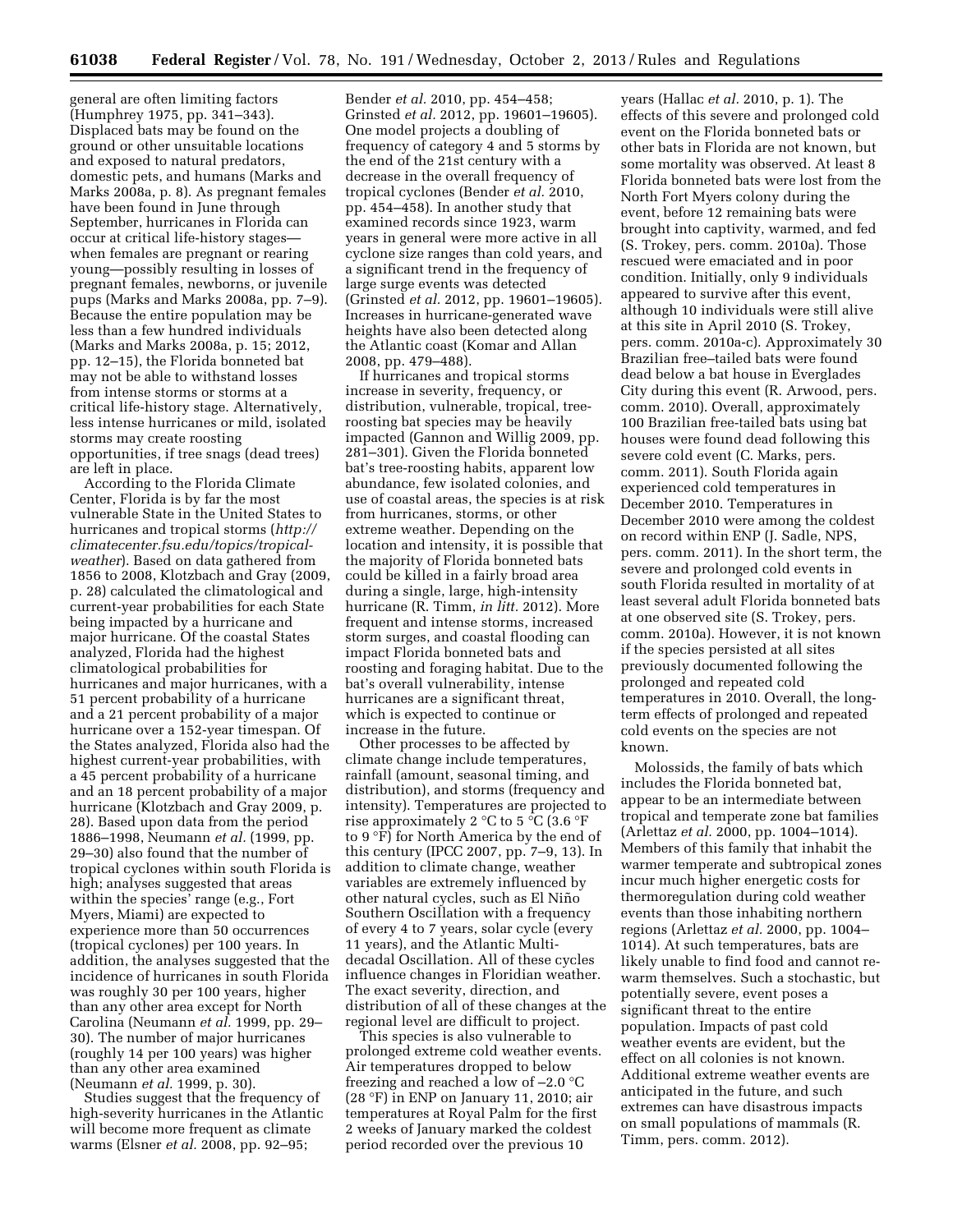# *Aspects of the Species' Life History and Climate Change Implications*

For bats in general, climate changes can affect food availability, timing of hibernation, frequency of torpor, rate of energy expenditure, reproduction, and development rate (Sherwin *et al.* 2012, pp. 1–18). Although increased temperatures may lead to benefits (e.g., increased food supply, faster development, range expansion), other negative outcomes may also occur (e.g., extreme weather, reduced water availability, spread of disease) (Sherwin *et al.* 2012, p. 14). Food abundance is a fundamental factor influencing bat activity (Wang *et al.* 2010, pp. 315–323). Insectivorous bats are dependent upon ectothermic (cold–blooded) prey, whose activity is affected by climate conditions (Burles *et al.* 2009, pp. 132–138). Aerialhawking species such as the Florida bonneted bat are likely highly sensitive to climatic changes due to their dependence on a food supply that is highly variable in both time and space (Sherwin *et al.* 2012, p. 3).

In assessing implications of climate change, Sherwin *et al.* (2012, p. 4) identified two risk factors directly related to foraging: (1) Bats inhabiting water-stressed regions, and (2) aerialhawking species, which are reliant on spatially variable food sources. Bats generally have higher rates of evaporative water loss than other similarly sized terrestrial mammals and birds (Herreid and Schmidt-Nielsen 1966; Studier 1970 as cited in Chruszcz and Barclay 2002, p. 24; Webb *et al.*  1995, p. 270). Due to their high surface area to volume ratios and large, naked flight membranes (wings), the potential for loss of evaporative water is generally high (Webb *et al.* 1995, pp. 269–278). Travelling farther to access water and food entails more energy expenditure and may affect reproductive success (Sherwin *et al.* 2012, p. 4). Considering foraging risk alone, the Florida bonneted bat may be especially susceptible to climate changes since it is an insectivorous, aerial-hawking species largely restricted to south and southwest Florida, a region expected to become water-stressed in the future (see *Factor A,* above).

# *Summary of Factor E*

Based on our analysis of the best available information, we have identified a wide array of natural and manmade factors affecting the continued existence of the Florida bonneted bat. Inadvertent or purposeful impacts by humans caused by intolerance or lack of awareness (e.g., removal, landscaping activities, and

bridge maintenance) can lead to mortality or disturbances to maternity colonies. The Florida bonneted bat's ability to adapt well to manmade structures has likely been a factor in its decline because the bat tends to inhabit structures that place it at risk from inadvertent or purposeful harm by humans. Competition for tree cavities from native and nonnative wildlife is a potential threat. Proposed wind energy facilities in the species' habitat can cause mortalities, and this threat may increase as the demands for such facilities increase. The species may be exposed to a variety of chemical compounds through multiple routes of exposure, and intensive pesticide use may alter insect prey availability. Ecological light pollution may also be a potential threat. Small population size, restricted range, low fecundity, and few and isolated colonies are serious ongoing threats. Catastrophic and stochastic events are of significant concern. All occupied areas are at risk due to hurricanes, which can cause direct mortality, loss of roost sites, and other impacts. More frequent intense hurricanes may be anticipated due to climate change. Extreme cold weather events can also have severe impacts on the population and increase risks from other threats by extirpating colonies or further reducing colony sizes. Collectively, many of these threats have operated in the past, are impacting the species now, and will continue to impact the Florida bonneted bat in the future.

# **Determination of Status**

We have carefully assessed the best scientific and commercial information available regarding the past, present, and future threats to the Florida bonneted bat. The species occurs in limited numbers in a restricted range in south Florida. Habitat loss, degradation, and modification from human population growth and associated development and agriculture have impacted the Florida bonneted bat and are expected to further curtail its limited range (see *Factor A*). Environmental effects from climate change, including sea level rise and coastal squeeze, are predicted to become severe in the future, resulting in additional habitat losses that are expected to place the species at greater risk (see *Factor A*).

The Florida bonneted bat also faces threats from a wide array of natural and manmade factors (see *Factor E*). Effects of small population size, restricted range, few colonies, slow reproduction, low fecundity, and relative isolation contribute to the species' vulnerability. Other aspects of the species' natural

history (e.g., aerial-hawking foraging, tree-roosting habits) and environmental stochasticity may also contribute to its imperilment. Multiple anthropogenic factors are also threats (e.g., impacts or intolerance by humans) or potential threats (e.g., wind energy projects, ecological light pollution) of varying severity. As an insectivore, the species is also likely exposed to a variety of pesticides and contaminants through multiple routes of exposure; pesticides may also affect its prey base. Given its vulnerability, disease and predation (see *Factor C*) have the potential to impact the species. Finally, existing regulatory mechanisms (see *Factor D*), due to a variety of constraints, do not provide adequate protection for the species. Overall, impacts from increasing threats, operating singly or in combination, place the species at risk of extinction.

Section 3 of the Act defines an endangered species as ''any species which is in danger of extinction throughout all or a significant portion of its range'' and a threatened species as ''any species which is likely to become an endangered species within the foreseeable future throughout all or a significant portion of its range.'' By all indications, the species occurs only in limited numbers within a restricted range and faces considerable and immediate threats, which place it at risk of extinction. Aspects of the species' natural history may also contribute to and exacerbate threats and increase its vulnerability to extinction. Since immediate and ongoing significant threats to the Florida bonneted bat extend throughout its entire range, we have determined that the species is currently in danger of extinction throughout all of its range. Because threats extend throughout the entire range, it is unnecessary to determine if the Florida bonneted bat is in danger of extinction throughout a significant portion of its range. Therefore, on the basis of the best available scientific and commercial information, we have determined that the Florida bonneted bat meets the definition of an endangered species under the Act. In other words, we find that a threatened species status is not appropriate for the Florida bonneted bat because of the severity and immediacy of the threats, the restricted range of the species, and its apparent small population size. Consequently, we are listing the Florida bonneted bat as an endangered species throughout its entire range in accordance with sections 3(6) and  $4(a)(1)$  of the Act.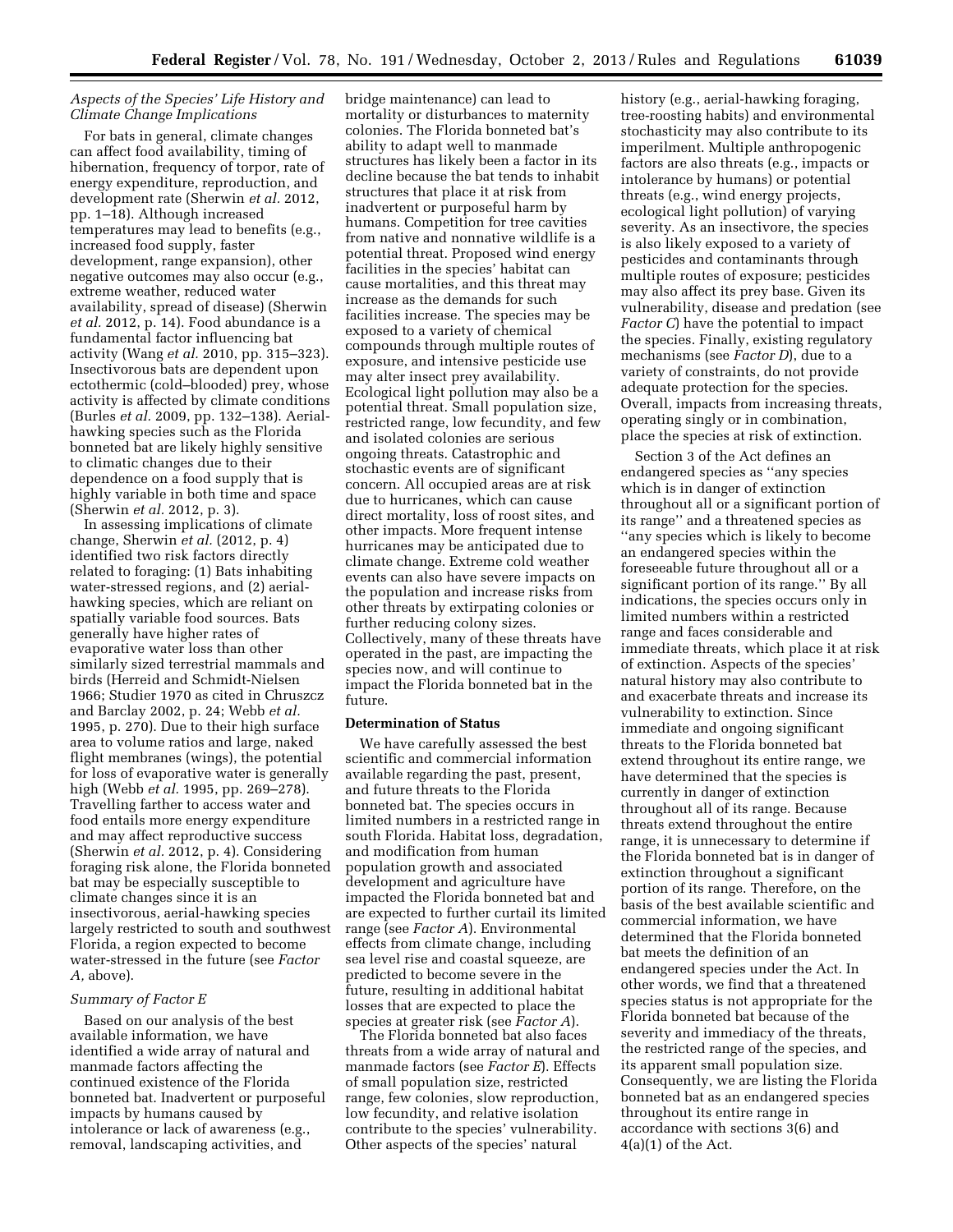#### **Available Conservation Measures**

Conservation measures provided to species listed as endangered or threatened species under the Act include recognition, recovery actions, requirements for Federal protection, and prohibitions against certain practices. Recognition through listing results in public awareness and conservation by Federal, State, Tribal, and local agencies; private organizations; and individuals. The Act encourages cooperation with the States and requires that recovery actions be carried out for all listed species. The protection required by Federal agencies and the prohibitions against certain activities are discussed, in part, below.

The primary purpose of the Act is the conservation of endangered and threatened species and the ecosystems upon which they depend. The ultimate goal of such conservation efforts is the recovery of these listed species, so that they no longer need the protective measures of the Act. Subsection 4(f) of the Act requires the Service to develop and implement recovery plans for the conservation of endangered and threatened species. The recovery planning process involves the identification of actions that are necessary to halt or reverse the species' decline by addressing the threats to its survival and recovery. The goal of this process is to restore listed species to a point where they are secure, selfsustaining, and functioning components of their ecosystems.

Recovery planning includes the development of a recovery outline shortly after a species is listed, preparation of a draft and final recovery plan, and revisions to the plan as significant new information becomes available. The recovery outline guides the immediate implementation of urgent recovery actions and describes the process to be used to develop a recovery plan. The recovery plan identifies sitespecific management actions that will achieve recovery of the species, measurable criteria that determine when a species may be downlisted or delisted, and methods for monitoring recovery progress. Recovery plans also establish a framework for agencies to coordinate their recovery efforts and provide estimates of the cost of implementing recovery tasks. Recovery teams (comprising species experts, Federal and State agencies, nongovernmental organizations, and stakeholders) are often established to develop recovery plans. When completed, the draft and final recovery plans will be available on our Web site (*[http://www.fws.gov/](http://www.fws.gov/endangered) [endangered](http://www.fws.gov/endangered)*), or from our South Florida

Ecological Services Field Office (see **FOR FURTHER INFORMATION CONTACT**).

Implementation of recovery actions generally requires the participation of a broad range of partners, including other Federal agencies, States, Tribal, nongovernmental organizations, businesses, and private landowners. Examples of recovery actions include habitat restoration (e.g., restoration of native vegetation), research, captive propagation and reintroduction, and outreach and education. The recovery of many listed species cannot be accomplished solely on Federal lands because their range may occur primarily or solely on non-Federal lands. To achieve recovery of these species requires cooperative conservation efforts on private, County, State, and Tribal lands.

Once this species is listed (see **DATES**), funding for recovery actions may be available from a variety of sources, including Federal budgets, State programs, and cost share grants for non-Federal landowners, the academic community, and nongovernmental organizations. In addition, pursuant to section 6 of the Act, the State of Florida will be eligible for Federal funds to implement management actions that promote the protection and recovery of the Florida bonneted bat. Information on our grant programs that are available to aid species recovery can be found at: *[http://www.fws.gov/grants.](http://www.fws.gov/grants)* 

Section 7(a) of the Act requires Federal agencies to evaluate their actions with respect to any species that is proposed or listed as an endangered or threatened species and with respect to its critical habitat, if any is designated. Regulations implementing this interagency cooperation provision of the Act are codified at 50 CFR part 402. Section 7(a)(4) of the Act requires Federal agencies to confer with the Service on any action that is likely to jeopardize the continued existence of a species proposed for listing or result in destruction or adverse modification of proposed critical habitat. If a species is listed subsequently, section 7(a)(2) of the Act requires Federal agencies to ensure that activities they authorize, fund, or carry out are not likely to jeopardize the continued existence of the species or destroy or adversely modify its critical habitat. If a Federal action may affect a listed species or its critical habitat, the responsible Federal agency must enter into consultation with the Service.

Federal agency actions within the species' habitat that may require conference or consultation or both as described in the preceding paragraph include, but are not limited to:

management and any other landscapealtering activities on Federal lands administered by the Department of Defense, Fish and Wildlife Service, National Park Service, and U.S. Forest Service; habitat restoration by the U.S. Department of Agriculture, Natural Resources Conservation Service; issuance of section 404 Clean Water Act (33 U.S.C. 1251 *et seq.*) permits by the U.S. Army Corps of Engineers; permitting of construction and management of gas pipeline, power line rights-of-way, and wind energy facilities by the Federal Energy Regulatory Commission; construction and maintenance of roads, highways, or bridges by the Federal Highway Administration; and pesticide registration by the U.S. Environmental Protection Agency.

The Act and its implementing regulations set forth a series of general prohibitions and exceptions that apply to all endangered wildlife. The prohibitions of section 9(a)(2) of the Act, codified at 50 CFR 17.21 for endangered wildlife, in part, make it illegal for any person subject to the jurisdiction of the United States to take (includes harass, harm, pursue, hunt, shoot, wound, kill, trap, capture, or collect; or to attempt any of these), import, export, ship in interstate commerce in the course of commercial activity, or sell or offer for sale in interstate or foreign commerce any listed species. Under the Lacey Act (18 U.S.C. 42–43; 16 U.S.C. 3371–3378), it is also illegal to possess, sell, deliver, carry, transport, or ship any such wildlife that has been taken illegally. Certain exceptions apply to agents of the Service and State conservation agencies. The Florida bonneted bat is listed by the State of Florida; therefore, certain State laws also apply. Listing will also require Federal agencies to avoid actions that might jeopardize the species (16 U.S.C. 1536(a)(2)), and will provide opportunities for funding of conservation measures and land acquisition that would not otherwise be available to them (16 U.S.C. 1534, 1535(d)).

We may issue permits to carry out otherwise prohibited activities involving endangered and threatened wildlife species under certain circumstances. Regulations governing permits are codified at 50 CFR 17.22 for endangered species, and at 17.32 for threatened species. With regard to endangered wildlife, a permit must be issued for the following purposes: for scientific purposes, to enhance the propagation or survival of the species, and for incidental take in connection with otherwise lawful activities.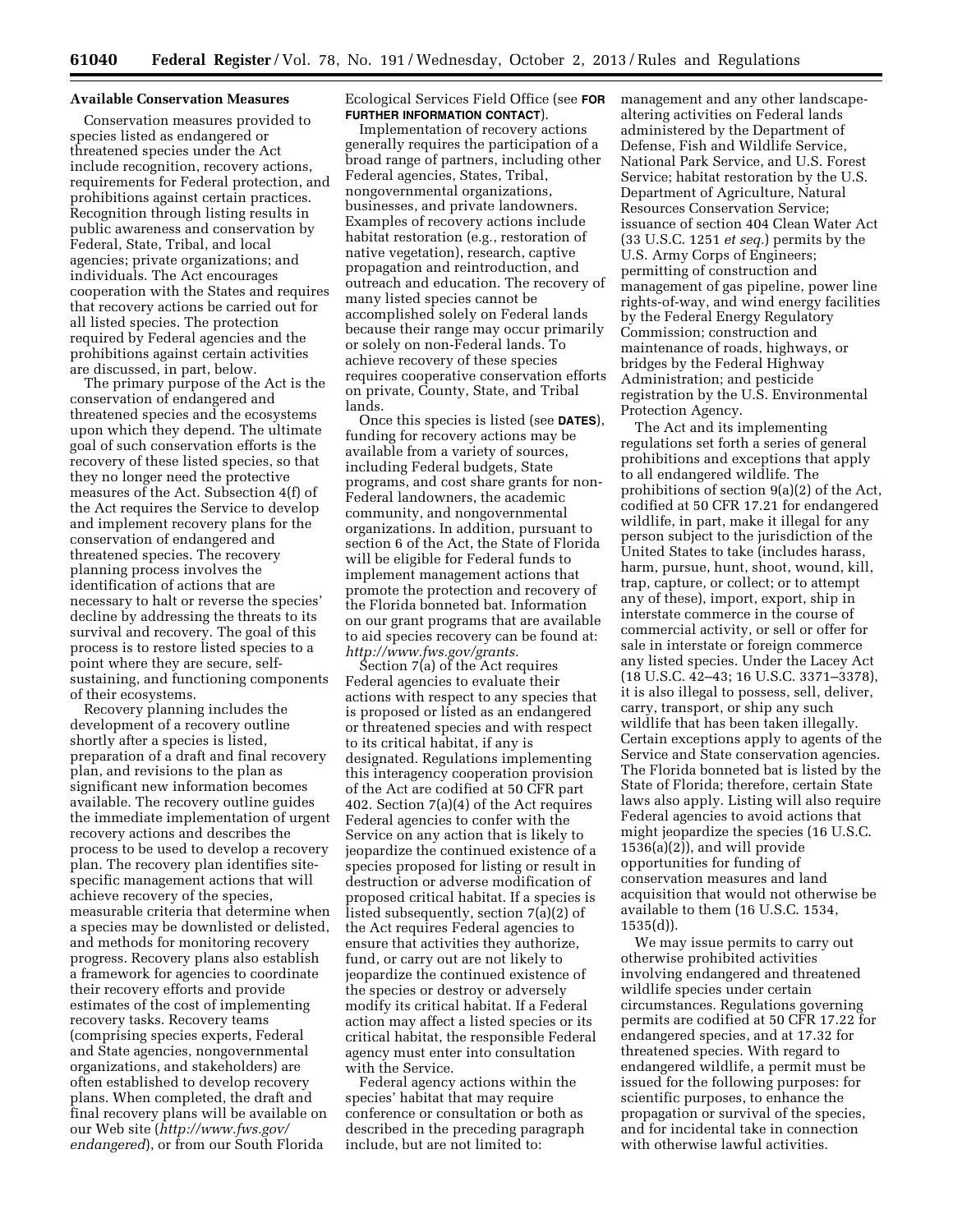It is our policy, as published in the **Federal Register** on July 1, 1994 (59 FR 34272), to identify to the maximum extent practicable at the time a species is listed, those activities that would or would not constitute a violation of section 9 of the Act. The intent of this policy is to increase public awareness of the effect of a listing on proposed and ongoing activities within the range of the federally listed species.

We estimate that the following activities would be likely to result in a violation of section 9 of the Act; however, possible violations are not limited to these actions alone:

(1) Unauthorized possession, collecting, trapping, capturing, killing, harassing, sale, delivery, or movement, including interstate and foreign commerce, or harming or attempting any of these actions, of Florida bonneted bats. Research activities where Florida bonneted bats are handled, captured (e.g., netted, trapped), tagged, fitted with radiotransmitters or other instrumentation, or collected will require authorization pursuant to the Act.

(2) Incidental take of the Florida bonneted bat without authorization pursuant to section 7 or section  $10(a)(1)(B)$  of the Act.

(3) Sale or purchase of specimens of this taxon, except for properly documented antique specimens of this taxon at least 100 years old, as defined by section 10(h)(1) of the Act.

(4) Unauthorized destruction or alteration of Florida bonneted bat occupied or potentially occupied habitat (which may include, but is not limited to, unauthorized grading, leveling, plowing, mowing, burning, clearing, lighting, or pesticide application) in ways that kills or injures individuals by significantly impairing the species' essential breeding, foraging, sheltering, or other essential life functions.

(5) Unauthorized release of biological control agents that attack any life stage of this taxon.

(6) Unauthorized removal or destruction of cavity trees and other natural structures being utilized as roosts by the Florida bonneted bat that results in take of the species.

(7) Unauthorized removal or exclusion from buildings or artificial structures being used as roost sites by the species that results in take of the species.

(8) Unauthorized maintenance or repair of bridges or overpasses that are being used as roost sites by the Florida bonneted bat that results in take of the species.

(9) Unauthorized building and operation of wind energy facilities within areas used by the Florida bonneted bat that results in take of the species.

We will review other activities not identified above on a case-by-case basis to determine whether they may be likely to result in a violation of section 9 of the Act. We do not consider these lists to be exhaustive, and we provide them as information to the public.

Questions regarding whether specific activities would constitute a violation of section 9 of the Act should be directed to the Field Supervisor of the Service's South Florida Ecological Services Field Office (see **FOR FURTHER INFORMATION CONTACT**). Requests for copies of the regulations concerning listed animals and general inquiries regarding prohibitions and permits may be addressed to the U.S. Fish and Wildlife Service, Endangered Species Permits, 1875 Century Boulevard, Atlanta, GA 30345 (Phone 404–679–7313; Fax 404– 679–7081).

# *Jeopardy Standard*

Prior to and following listing, the Service applies an analytical framework for jeopardy analyses that relies heavily on the importance of core area populations to the survival and recovery of the species. The section 7(a)(2) analysis is focused not only on these populations but also on the habitat conditions necessary to support them.

The jeopardy analysis usually expresses the survival and recovery needs of the species in a qualitative fashion without making distinctions between what is necessary for survival and what is necessary for recovery. Generally, if a proposed Federal action is incompatible with the viability of the affected core area populations(s), inclusive of associated habitat conditions, a jeopardy finding is considered to be warranted, because of the relationship of each core area population to the survival and recovery of the species as a whole.

### **Critical Habitat**

#### **Background**

Critical habitat is defined in section 3 of the Act as:

(1) The specific areas within the geographical area occupied by the species, at the time it is listed in accordance with the Act, on which are found those physical or biological features

(a) Essential to the conservation of the species and

(b) Which may require special management considerations or protection; and

(2) Specific areas outside the geographical area occupied by the species at the time it is listed, upon a determination that such areas are essential for the conservation of the species.

Conservation, as defined under section 3 of the Act, means to use and the use of all methods and procedures that are necessary to bring an endangered or threatened species to the point at which the measures provided pursuant to the Act are no longer necessary. Such methods and procedures include, but are not limited to, all activities associated with scientific resources management such as research, census, law enforcement, habitat acquisition and maintenance, propagation, live trapping, and transplantation, and, in the extraordinary case where population pressures within a given ecosystem cannot be otherwise relieved, may include regulated taking.

Critical habitat receives protection under section 7 of the Act through the requirement that Federal agencies ensure, in consultation with the Service, that any action they authorize, fund, or carry out is not likely to result in the destruction or adverse modification of critical habitat. The designation of critical habitat does not affect land ownership or establish a refuge, wilderness, reserve, preserve, or other conservation area. Such designation does not allow the government or public to access private lands. Such designation does not require implementation of restoration, recovery, or enhancement measures by non-Federal landowners. Where a landowner requests Federal agency funding or authorization for an action that may affect a listed species or critical habitat, the consultation requirements of section 7(a)(2) of the Act would apply, but even in the event of a destruction or adverse modification finding, the obligation of the Federal action agency and the landowner is not to restore or recover the species, but to implement reasonable and prudent alternatives to avoid destruction or adverse modification of critical habitat.

Section 4 of the Act requires that we designate critical habitat on the basis of the best scientific data available. Further, our Policy on Information Standards Under the Endangered Species Act (published in the **Federal Register** on July 1, 1994 (59 FR 34271)), the Information Quality Act (section 515 of the Treasury and General Government Appropriations Act for Fiscal Year 2001 (Pub. L. 106–554; H.R. 5658)), and our associated Information Quality Guidelines provide criteria, establish procedures, and provide guidance to ensure that our decisions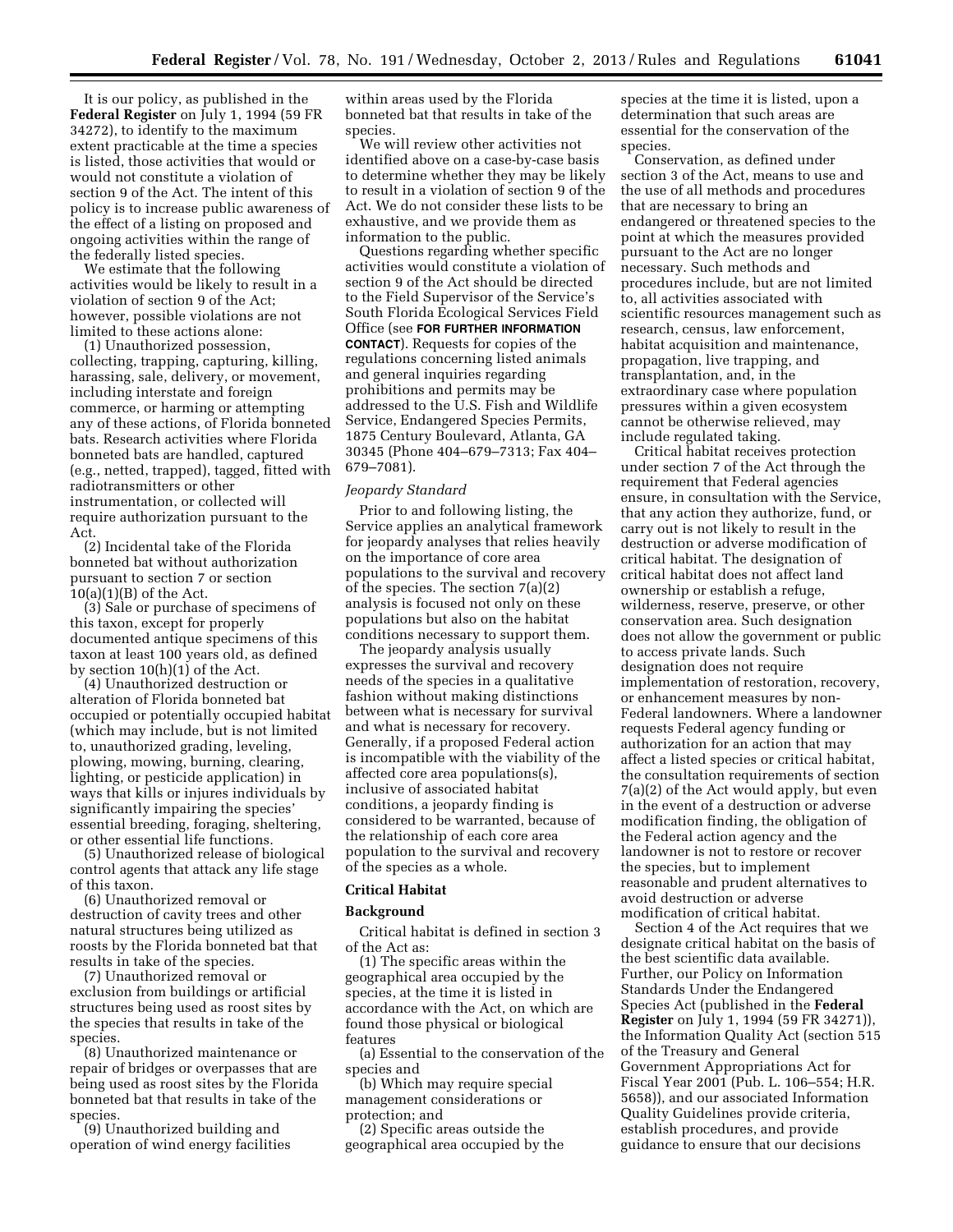are based on the best scientific data available. They require our biologists, to the extent consistent with the Act and with the use of the best scientific data available, to use primary and original sources of information as the basis for recommendations to designate critical habitat.

When we are determining which areas should be designated as critical habitat, our primary source of information is generally the information developed during the listing process for the species. Additional information sources may include the recovery plan for the species, articles in peer-reviewed journals, conservation plans developed by States and counties, scientific status surveys and studies, biological assessments, other unpublished materials, or experts' opinions or personal knowledge.

#### *Critical Habitat Prudency*

We found that designation of critical habitat for the Florida bonneted bat is prudent. For further discussion, see the proposed listing rule (77 FR 60749; October 4, 2012).

#### *Critical Habitat Determinability*

Our regulations (50 CFR 424.12(a)(2)) further state that critical habitat is not determinable when one or both of the following situations exist: (1) Information sufficient to perform the required analysis of the impacts of the designation is lacking, or (2) the biological needs of the species are not sufficiently well known to permit identification of an area as critical habitat.

In accordance with sections  $3(5)(A)(i)$ and 4(b)(1)(A) of the Act and regulations at 50 CFR 424.12, in determining which areas to propose as critical habitat, we must consider those physical and biological features essential to the conservation of the species. These include, but are not limited to:

(1) Space for individual and population growth and for normal behavior;

(2) Food, water, air, light, minerals, or other nutritional or physiological requirements;

(3) Cover or shelter;

(4) Sites for breeding, reproduction, and rearing (or development) of offspring;

and

(5) Habitats that are protected from disturbance or are representative of the historical, geographical, and ecological distribution of a species.

We conducted an evaluation to find if the designation of critical habitat for the Florida bonneted bat is determinable. Based on that evaluation, we are currently unable to identify the physical and biological features essential for the conservation of the Florida bonneted bat because information on those features for this species remains uncertain. The apparent poor viability of the species recorded in recent years indicates that current conditions are not sufficient to meet the basic biological requirements of the species in most areas of its current range.

Species-specific ecological requirements (e.g., natural roost sites, seasonal changes in roosting habitat, dietary needs, seasonal changes in diet, prime foraging habitat) are currently being researched. Population dynamics, such as species interactions and community structure, population trends, and population size and age class structure necessary to maintain long-term viability, have not been fully determined. As we are unable to identify many physical and biological features essential to the conservation of the Florida bonneted bat, we are unable to identify areas that contain features necessary for long-term viability. Therefore, we find that critical habitat is not determinable at this time.

As one peer reviewer stated during the public comment period, identifying home ranges and habitat affinities of the Florida bonneted bat is imperative to determining the physical and biological features essential to the conservation of the species. In order for designation of critical habitat to be meaningful and effective, the extent of the species' range and the species' roosting affinities should be defined prior to designation. The Service continues to work with researchers, other agencies, and stakeholders on filling large information gaps regarding the species and its habitat needs and preferences. We continue to fund research and study the habitat requirements of the bat and we intend to publish a proposed critical habitat designation for the Florida bonneted bat in a separate rule in the near future.

#### **Required Determinations**

*National Environmental Policy Act (42 U.S.C. 4321 et seq.)* 

We have determined that environmental assessments and environmental impact statements, as defined under the authority of the National Environmental Policy Act, need not be prepared in connection with listing a species as an endangered or threatened species under the Act. We published a notice outlining our reasons for this determination in the **Federal Register** on October 25, 1983 (48 FR 49244).

# **References Cited**

A complete list of references cited in this rulemaking is available on the Internet at *<http://www.regulations.gov>*  and upon request from the Field Supervisor, South Florida Ecological Services Field Office (see **FOR FURTHER INFORMATION CONTACT**).

# **Authors**

The primary authors of this rule are the staff members of the South Florida Ecological Services Field Office.

# **List of Subjects in 50 CFR Part 17**

Endangered and threatened species, Exports, Imports, Reporting and recordkeeping requirements, Transportation.

#### **Regulation Promulgation**

Accordingly, we amend part 17, subchapter B of chapter I, title 50 of the Code of Federal Regulations, as follows:

# **PART 17—[AMENDED]**

■ 1. The authority citation for part 17 continues to read as follows:

**Authority:** 16 U.S.C. 1361–1407; 1531– 1544; 4201–4245, unless otherwise noted.

■ 2. Amend § 17.11(h) by adding an entry for ''Bat, Florida bonneted'' to the List of Endangered and Threatened Wildlife in alphabetical order under Mammals, to read as follows:

# **§ 17.11 Endangered and threatened wildlife.**

\* \* \* \* \* (h) \* \* \*